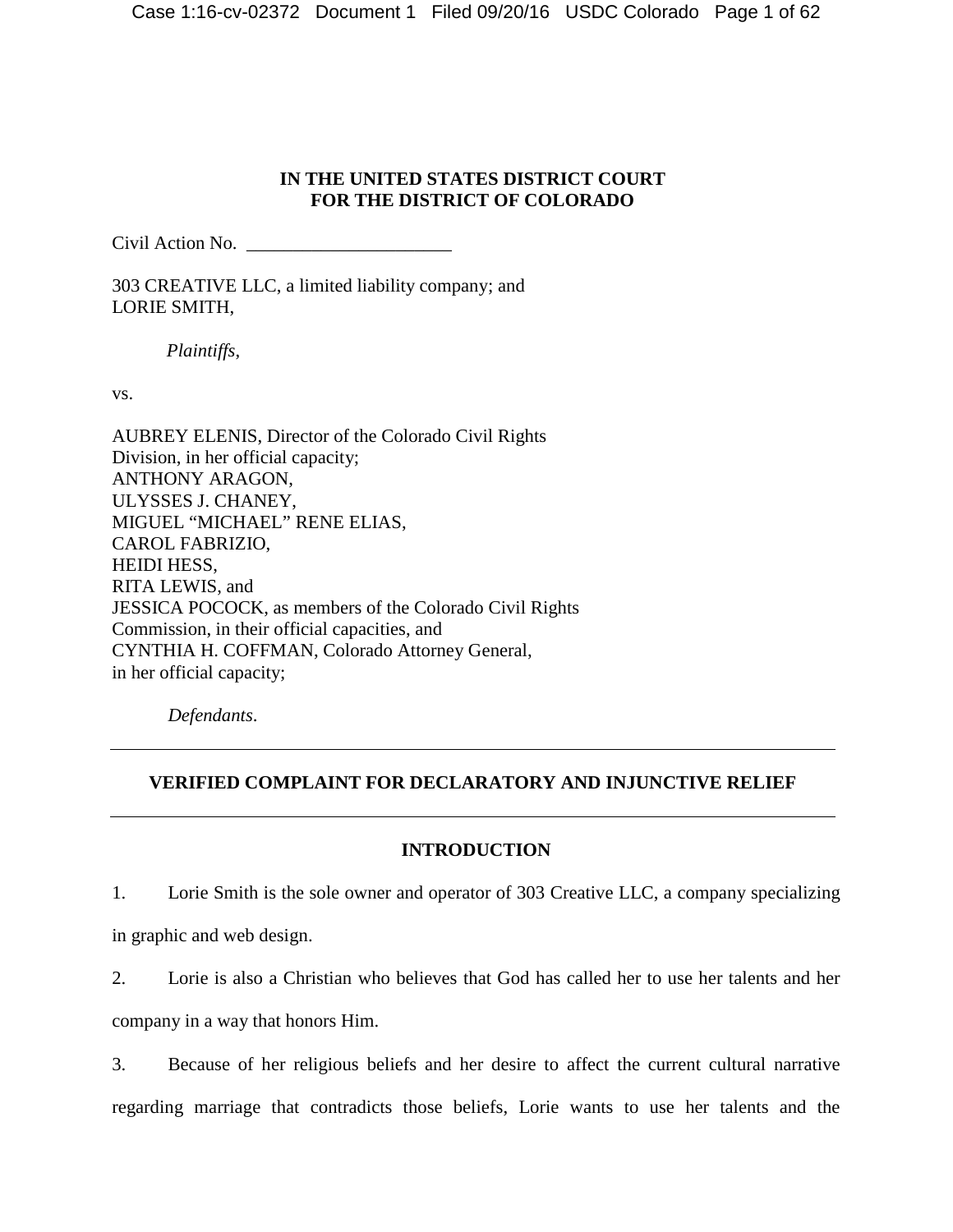expressive platform she has in 303 Creative to celebrate and promote God's design for marriage as an institution between one man and one woman.

4. Lorie believes that God is calling her to promote and celebrate His design for marriage by designing and creating custom wedding websites for weddings between one man and one woman only.

5. As part of discharging her religious duty, Lorie also desires to explain her religious beliefs about marriage on her website and in communications with prospective clients, including why those beliefs prevent her from designing websites celebrating and promoting same-sex weddings.

6. But Colorado law strips Lorie and 303 Creative of the freedom to choose what messages to create and to convey in the marriage context.

7. Colorado law makes it unlawful for Lorie and 303 Creative to publish, display, or mail any communication stating that they will not design, create, or publish websites celebrating same-sex marriages. *See* Colo. Rev. Stat. § 24-34-601(2)(a).

8. Colorado law also makes it unlawful for Lorie and 303 Creative to publish, display, or mail any communication indicating that a person's patronage at 303 Creative is "unwelcome, objectionable, unacceptable, or undesirable" because of sexual orientation. *See* Colo. Rev. Stat.  $§$  24-34-601(2)(a).

9. Therefore, Lorie and 303 Creative cannot explain on 303 Creative's website their religious belief that God designed marriage as an institution between one man and one woman and why they cannot create wedding websites promoting and celebrating any other conception of marriage.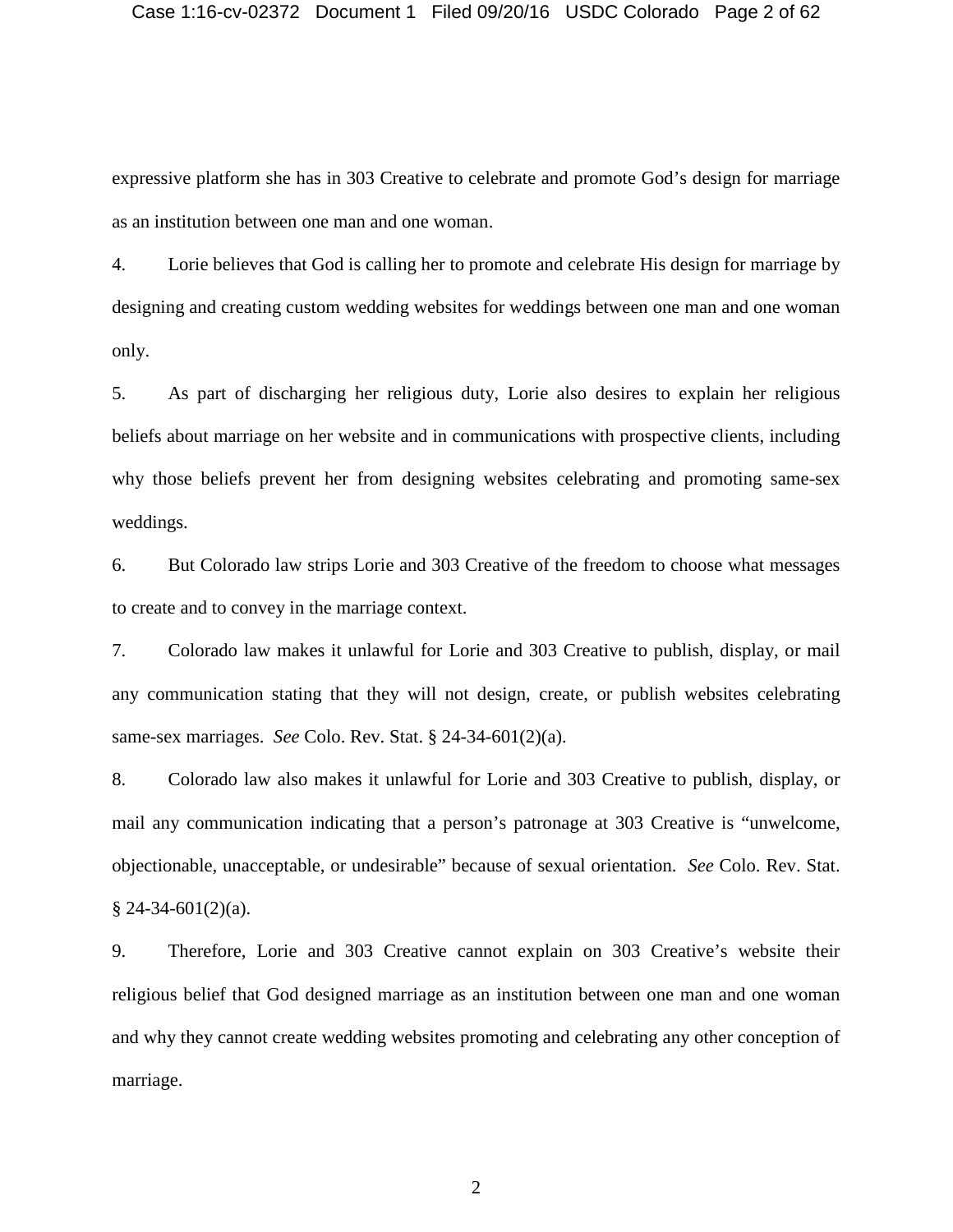10. Colorado law also provides that if Lorie and 303 Creative design, create, and publish wedding websites celebrating and promoting marriages between one man and one woman, they must also willingly design, create, and publish wedding websites celebrating and promoting same-sex marriages. *See* Colo. Rev. Stat. § 24-34-601(2)(a).

11. Therefore, if Lorie and 303 Creative speak their desired message celebrating and promoting marriage between one man and one woman, Colorado law requires that they also be willing to speak messages they find highly objectionable and that contradict their sincerely held religious beliefs.

12. Because Lorie and 303 Creative cannot speak messages promoting and celebrating conceptions of marriage contrary to their religious beliefs, Colorado law prevents them from expressing their desired message—that marriage is a God-ordained institution between one man and one woman—through the design, creation, and publication of wedding websites.

13. If Lorie and 303 Creative were to convey their desired messages and decline to convey objectionable messages, they would face costly and onerous investigations, fines of up to \$500 for each violation, and oppressive mandates—such as staff re-education training—that can themselves compel objectionable speech.

14. Thus, solely because of Colorado law, Lorie and 303 Creative are refraining from expressing their views of God's design for marriage on 303 Creative's website and from offering their services to design, create, and publish wedding websites expressing their desired message celebrating and promoting marriage as an institution between one man and one woman.

15. To restore their constitutional freedoms to speak their beliefs and not be compelled to speak messages contrary to those beliefs, and to ensure that other creative professionals in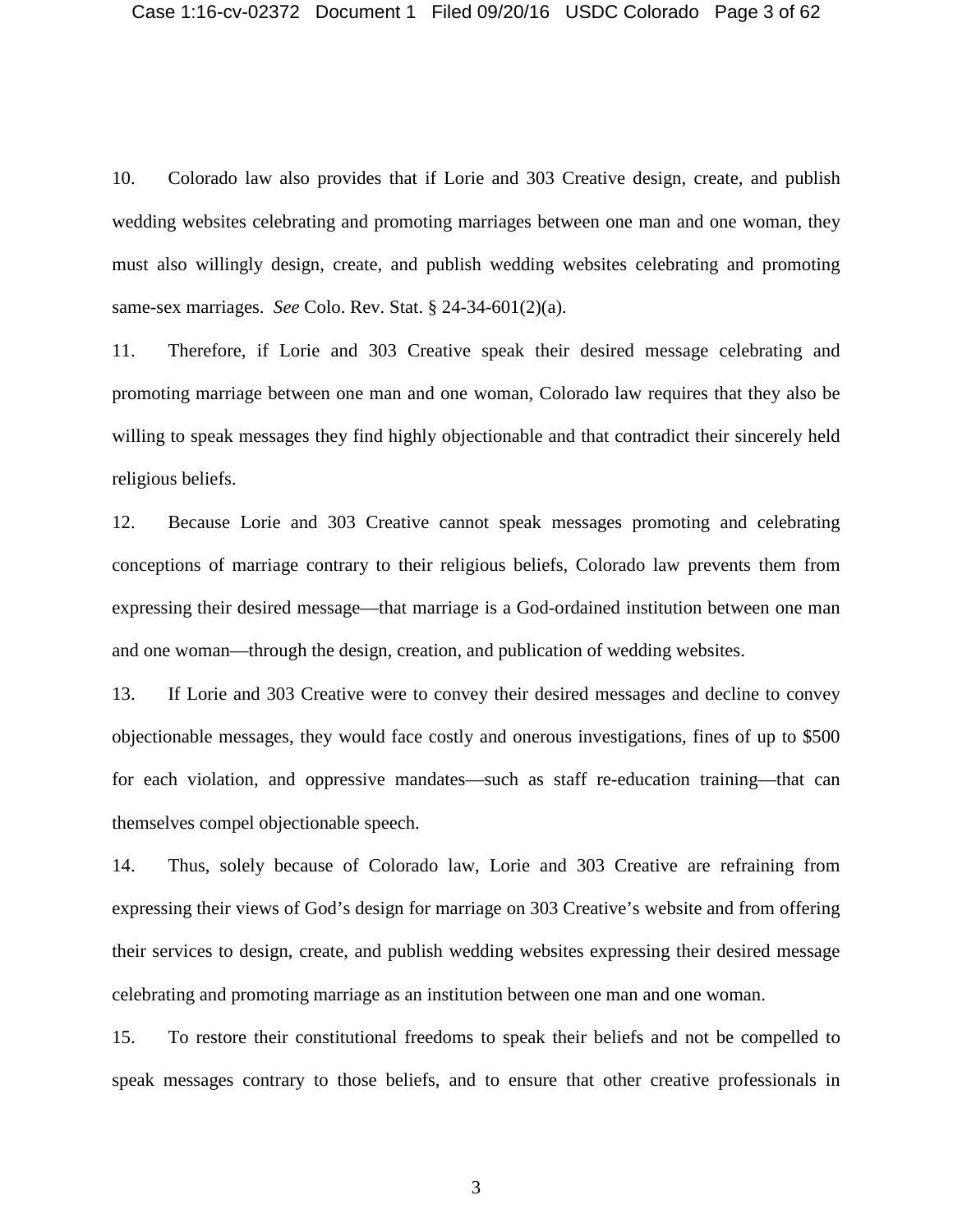Colorado have the same freedoms, Lorie and 303 Creative ask this Court to enjoin Colo. Rev. Stat. § 24-34-601(2)(a) and declare that it violates their rights.

#### **JURISDICTION AND VENUE**

16. This civil rights action raises federal questions under the United States Constitution, particularly the First and Fourteenth Amendments, and the Civil Rights Act of 1871, 42 U.S.C. § 1983.

17. This Court has original jurisdiction under 28 U.S.C. §§ 1331 and 1343.

18. This Court has authority to award the requested declaratory relief under 28 U.S.C. §§ 2201-02 and Federal Rule of Civil Procedure 57; the requested injunctive relief under 28 U.S.C. § 1343 and Federal Rule of Civil Procedure 65; and costs and attorneys' fees under 42 U.S.C. § 1988.

19. Venue is proper in this Court pursuant to 28 U.S.C. § 1391(b) because all events giving rise to the claims herein occurred within the District of Colorado and all Defendants reside in the District of Colorado.

### **IDENTIFICATION OF PLAINTIFFS**

- 20. Plaintiff Lorie Smith is an evangelical Christian.
- 21. She is a resident of the State of Colorado and a citizen of the United States of America.
- 22. She is also the sole member-owner of Plaintiff 303 Creative LLC.
- 23. 303 Creative is a for-profit limited liability company organized under Colorado law.
- 24. 303 Creative's principal place of business is located in Colorado.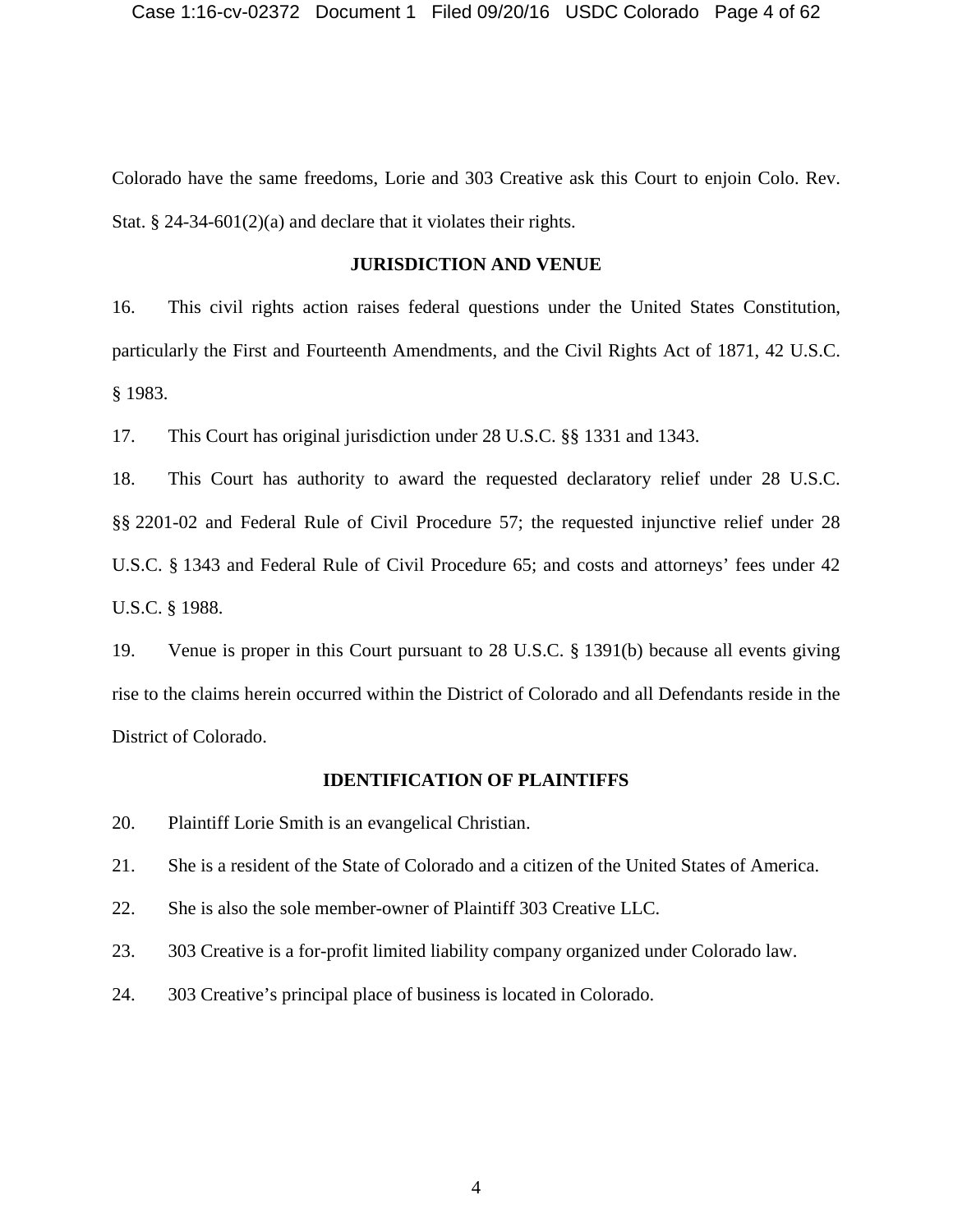### **IDENTIFICATION OF DEFENDANTS**

25. Aubrey Elenis, as Director of the relevant division of Colorado state government known as the Colorado Civil Rights Division, Colo. Rev. Stat. § 24-34-302, and as one with authority to enforce the law at issue, *see, e.g.*, Colo. Rev. Stat. §§ 24-34-302, 24-34-306, is named as a defendant in her official capacity.

26. Commissioners Anthony Aragon, Ulysses J. Chaney, Miguel "Michael" Rene Elias, Carol Fabrizio, Heidi Hess, Rita Lewis, and Jessica Pocock, as members of the Colorado Civil Rights Commission with authority to enforce the law at issue, *see, e.g.*, Colo. Rev. Stat. §§ 24-34-305, 24-34-306, 24-34-605, are named as defendants in their official capacities.

27. Colorado Attorney General Cynthia H. Coffman, as one with authority to enforce the law at issue, *see, e.g.*, Colo. Rev. Stat. § 24-34-306, is named as a defendant in her official capacity.

28. All Defendants reside in the District of Colorado.

#### **STATEMENT OF FACTS**

### **Colorado Law Both Compels and Bans Speech**

29. Colorado's Anti-Discrimination Act ("CADA") bans discrimination in places of public accommodation that occurs "because of" disability, race, creed, color, sex, sexual orientation, marital status, national origin, or ancestry.

30. A "place of public accommodation" includes "any place of business engaged in any sales to the public and any place offering services, facilities, privileges, advantages, or accommodations to the public, including but not limited to any business offering wholesale or retail sales to the public." Colo. Rev. Stat. § 24-34-601(1).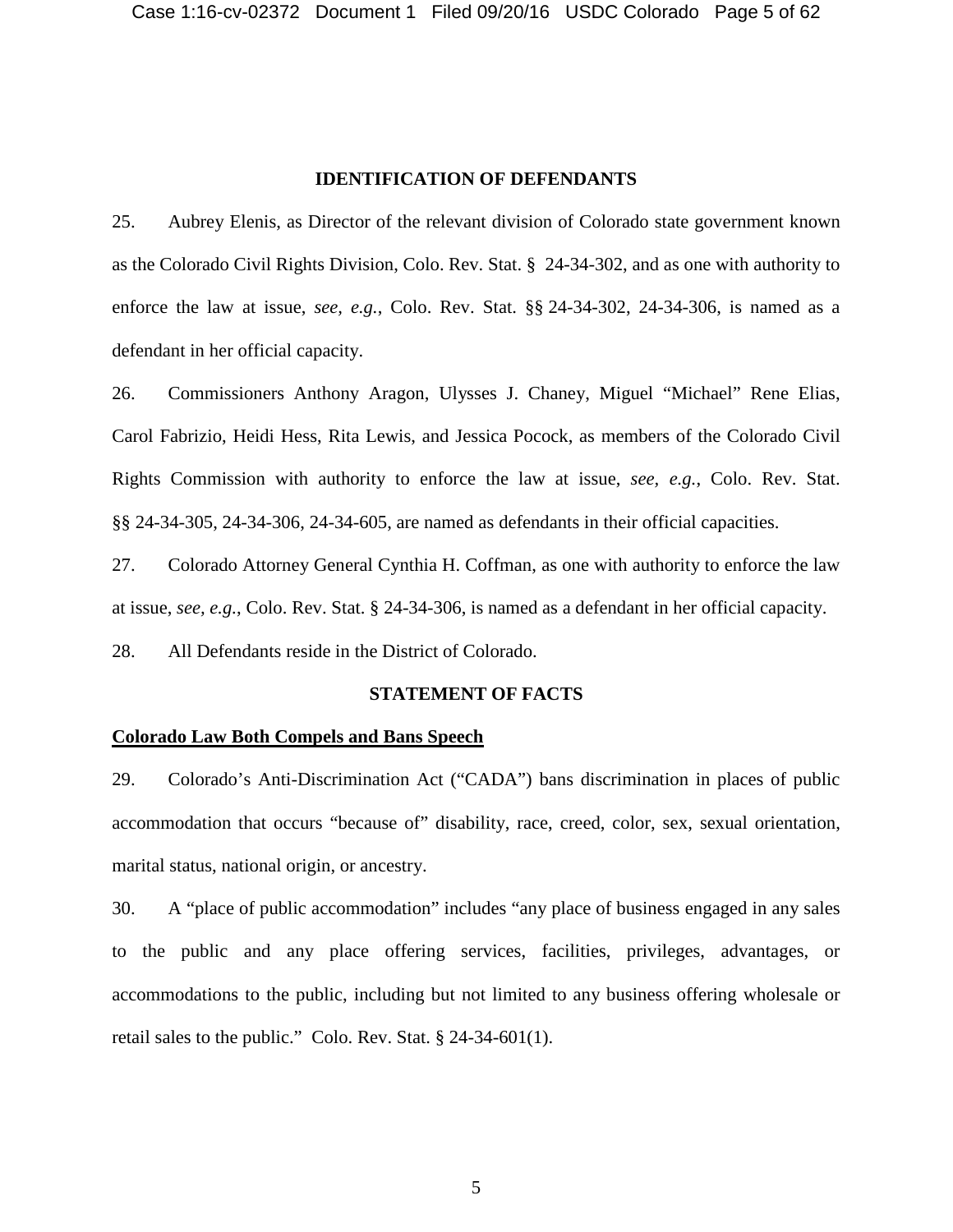31. This lawsuit challenges two provisions of CADA, both of which are codified in the same sentence of the law.

32. The first provision provides that it is unlawful for a person to do the following:

. . . directly or indirectly, to publish, circulate, issue, display, post, or mail any written, electronic, or printed communication, notice, or advertisement that indicates that the full and equal enjoyment of the goods, services, facilities, privileges, advantages, or accommodations of a place of public accommodation will be refused, withheld from, or denied an individual or that an individual's patronage or presence at a place of public accommodation is unwelcome, objectionable, unacceptable, or undesirable because of disability, race, creed, color, sex, sexual orientation, marital status, national origin, or ancestry.

33. This provision is codified at Colo. Rev. Stat. § 24-34-601(2)(a) and will be referred to as the "Banned-Speech Provision."

34. CADA does not define "unwelcome," "objectionable," "unacceptable," or "undesirable."

35. CADA does not include any standards or criteria for Defendants to abide by in determining whether a business's speech communicates that persons are "unwelcome," "objectionable," "unacceptable," or "undesirable."

36. The second provision provides that it is "unlawful for a person, directly or indirectly, to refuse, withhold from, or deny to an individual or a group, because of disability, race, creed, color, sex, sexual orientation, marital status, national origin, or ancestry, the full and equal enjoyment of the goods, services, facilities, privileges, advantages, or accommodations of a place of public accommodation  $\dots$  ." Colo. Rev. Stat. § 24-34-601(2)(a).

37. This mandate, which compels expression when applied to expressive businesses, will be referred to as the "Compelled-Speech Provision."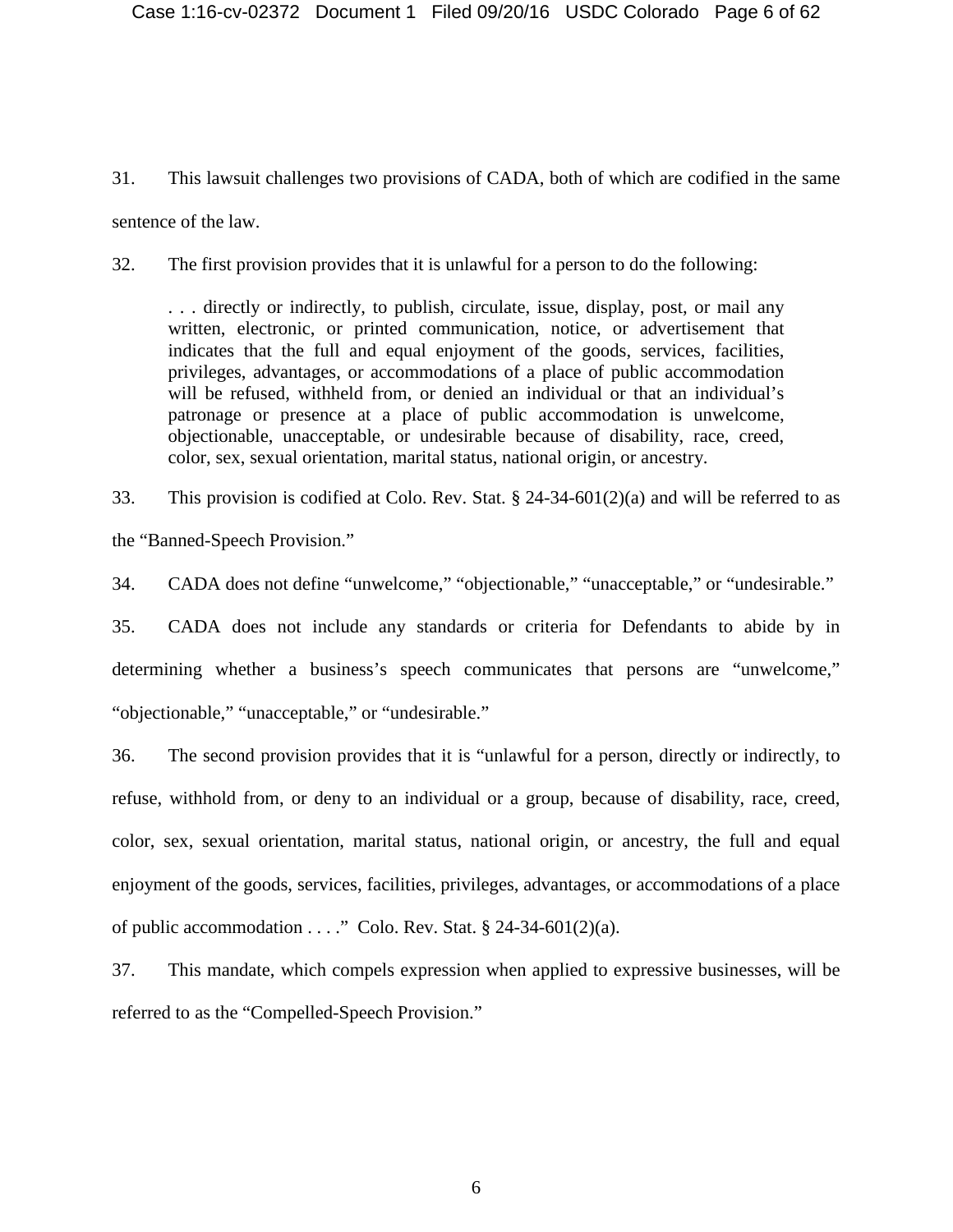38. As used herein, references to "CADA" encompass both the Banned-Speech Provision and the Compelled-Speech Provision, as well as related provisions, such as those pertaining to CADA's enforcement.

39. If Defendants become aware of an alleged violation of CADA, Defendants will investigate the alleged violation.

40. If Defendants conclude that there has been a violation of CADA, Defendants will use their authority under CADA to end the violation.

41. Defendants' power under CADA includes the ability to file a charge alleging discrimination.

42. Defendants' power under CADA includes the ability to investigate charges of discrimination.

43. Defendants' power under CADA includes the ability to determine whether probable cause exists for crediting charges of discrimination.

44. Defendants' power under CADA includes the ability to hold hearings regarding charges of discrimination.

45. Defendants' power under CADA includes the ability to issue subpoenas when evaluating charges of discrimination.

46. Defendants' power under CADA includes the ability to compel mediation regarding charges of discrimination.

47. Defendants' power under CADA includes the ability to determine whether the individual or business under investigation violated CADA.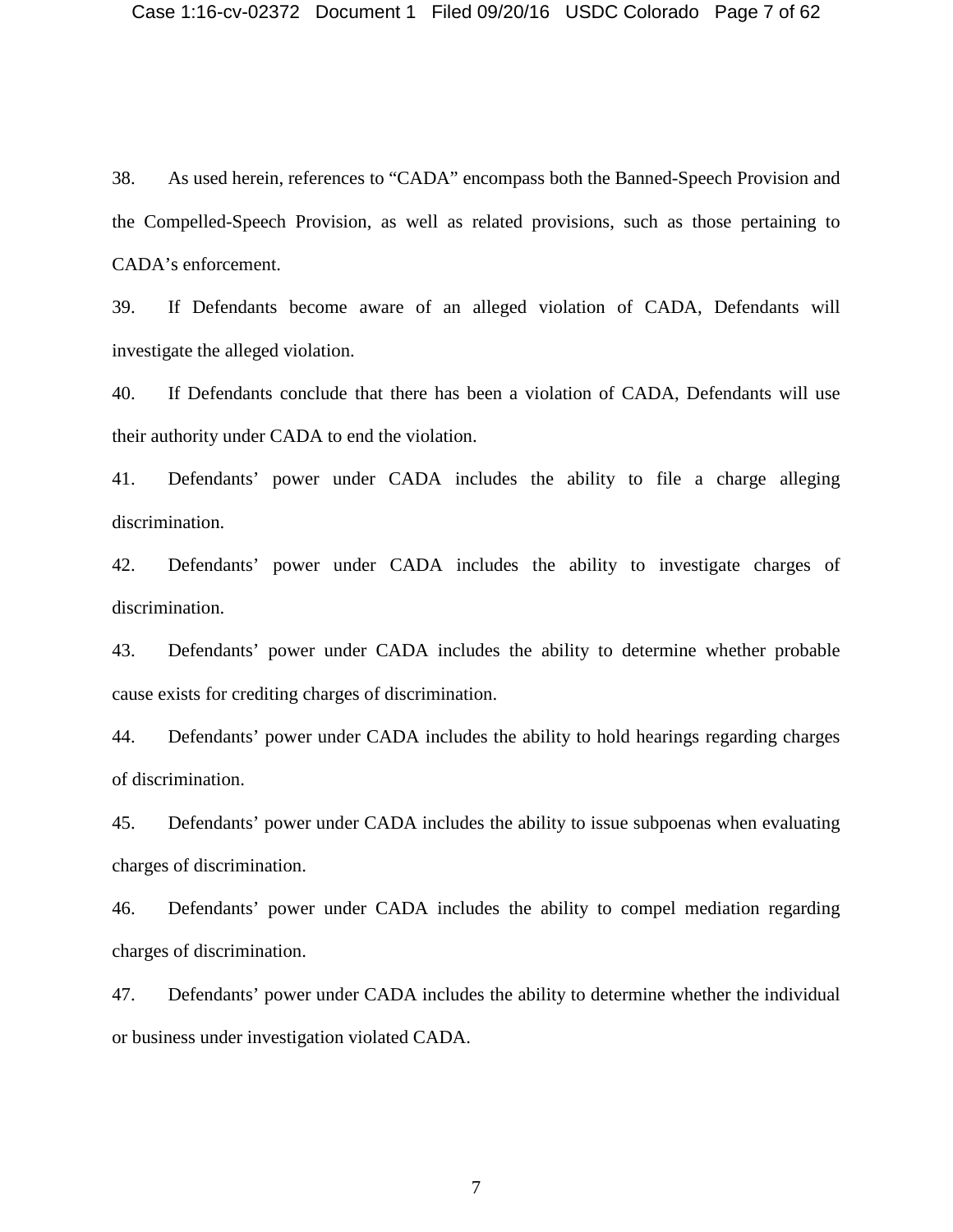48. Defendants' power under CADA includes the ability to issue notices of a right to sue to those alleging a violation of CADA.

49. Defendants' power under CADA includes the ability to issue cease-and-desist orders to prevent violations of CADA.

50. Defendants' power under CADA includes the authority to issue orders requiring the charged party to "take such action" as Defendants may order.

51. Remedial measures that Defendants have ordered in the past in enforcing CADA include those, such as re-education training, designed to indoctrinate persons charged with discrimination and compel them to profess Defendants' views on same-sex marriage and related subjects.

52. Defendants order these remedial measures to change the beliefs and speech of the charged parties.

53. Defendants even compel business owners to re-educate their staff, yet another form of compelled speech.

54. If a person believes that an individual or business has violated the Banned-Speech Provision or the Compelled-Speech Provision, that person can seek redress in court and, upon a finding of a violation, the court shall fine the individual or business between \$50.00 and \$500.00 for *each* violation.

#### **Defendants Equate Opposing Same-Sex Marriage with Sexual Orientation Discrimination**

55. Defendants interpret the Compelled-Speech Provision's ban on declining to provide services to people "because of" sexual orientation as including a ban on declining to provide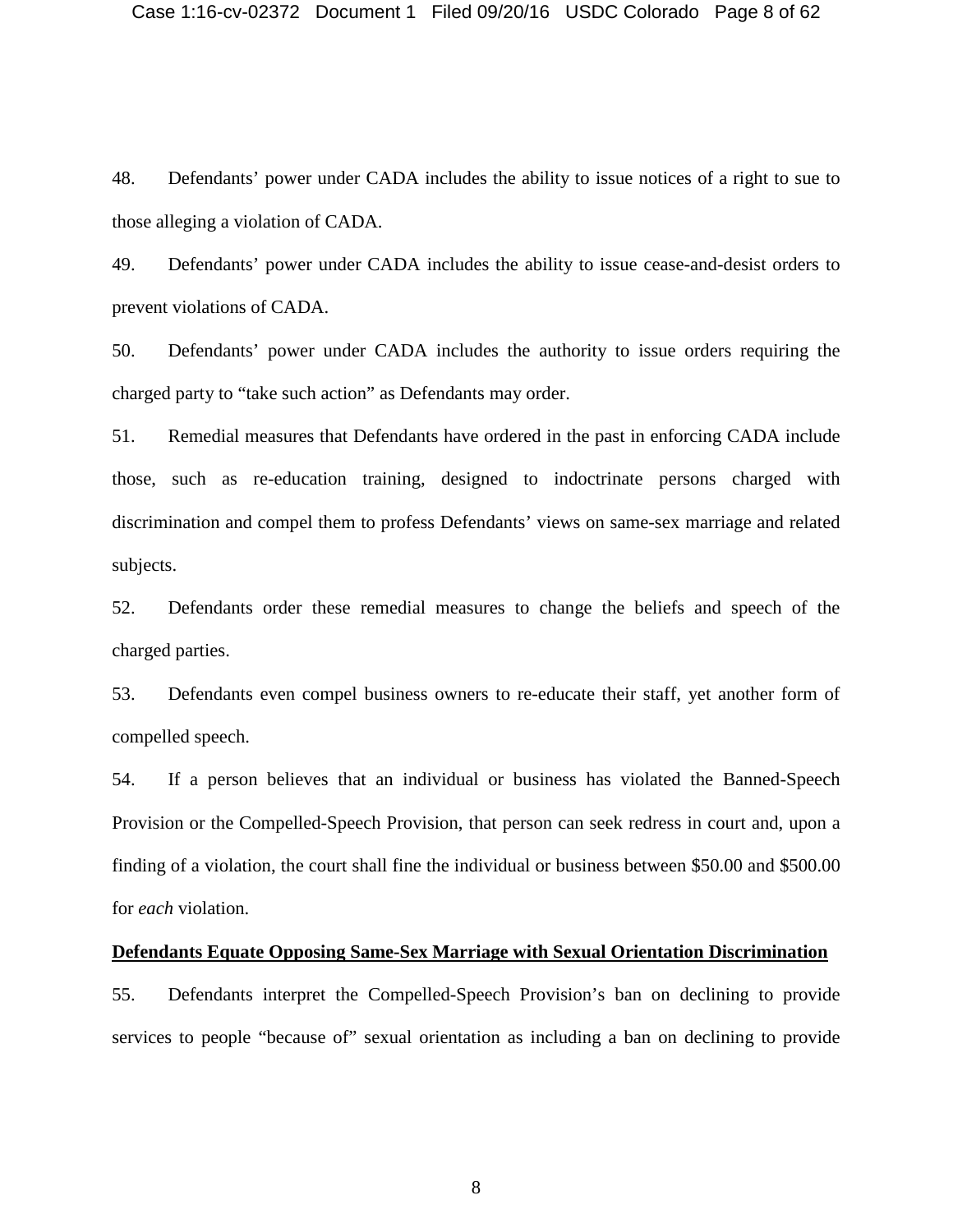expressive services celebrating or promoting same-sex marriage because of political, moral, social, or religious objections to same-sex marriage.

56. Defendants have publically taken this position in litigation.

57. Because the Defendants consider it discrimination "because of" sexual orientation for a business to decline to provide expressive services promoting a same-sex marriage where it would provide expressive services promoting an opposite-sex marriage, the Banned-Speech Provision additionally bars public accommodations and their owners from publishing, circulating, issuing, displaying, posting, or mailing any communication that directly or indirectly indicates that the public accommodation will not provide expressive services that celebrate or promote same-sex marriage because of political, moral, social, or religious objections to same-sex marriage.

58. Such barred communications include statements that a business and its owners cannot provide expressive services celebrating or promoting same-sex marriage because of their religious beliefs.

59. Such barred communications include statements that a business and its owners believe that God designed marriage exclusively to be a union between one man and one woman and that any other conceptions of marriage are contrary to God's design.

60. Such barred communications include statements that a business and its owners believe that marriages between one man and one woman offer benefits to society or children that samesex marriages do not offer.

### **Defendants Apply CADA in a Content and Viewpoint Based Manner**

61. Defendants apply CADA in a way that allows certain views but punishes different views regarding marriage.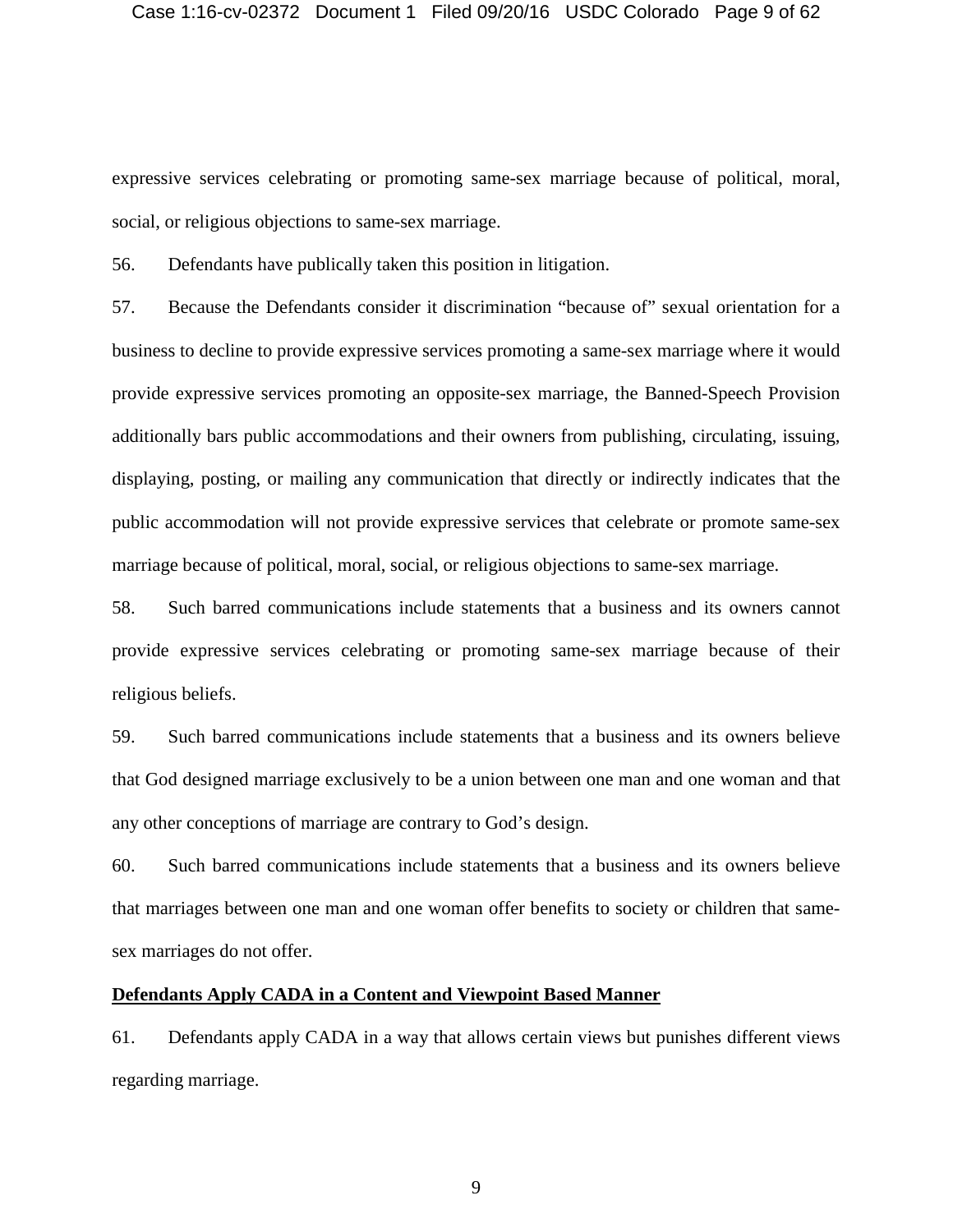62. Defendants' viewpoint-based application of CADA is illustrated by the decisions of the Colorado Civil Rights Division ("Division") and the Colorado Civil Rights Commission ("Commission") regarding complaints of discrimination made against four Colorado bakeries.

63. The first Colorado bakery is Masterpiece Cakeshop, Inc., a public accommodation, which is owned and operated by Jack Phillips ("Phillips"), a Christian man.

64. A same-sex couple entered Masterpiece Cakeshop to order a wedding cake that they intended to use to celebrate their wedding at a wedding reception.

65. Because of his religious belief that God designed marriage to be a union between one man and one woman, Phillips respectfully declined to use his creative talents to create a wedding cake celebrating and promoting the marriage of the same-sex couple.

66. Phillips, however, informed the couple that while his religious beliefs prevented him from creating the requested wedding cake, he could provide other baked goods to them.

67. Despite this offer of service, the couple filed complaints with the Division alleging discrimination "because of" sexual orientation in violation of the Compelled-Speech Provision.

68. Former Interim Director Jennifer McPherson, on behalf of the Division, issued a probable cause determination concluding that Masterpiece Cakeshop violated the Compelled-Speech Provision's prohibition of discrimination "because of" sexual orientation by declining to create the wedding cake due to Phillips and Masterpiece Cakeshop's religious beliefs about marriage.

69. Phillips and Masterpiece Cakeshop challenged this determination, but Defendants maintained their position all the way to the Colorado Supreme Court where Phillips and Masterpiece Cakeshop's petition for writ of certiorari was denied on April 25, 2016.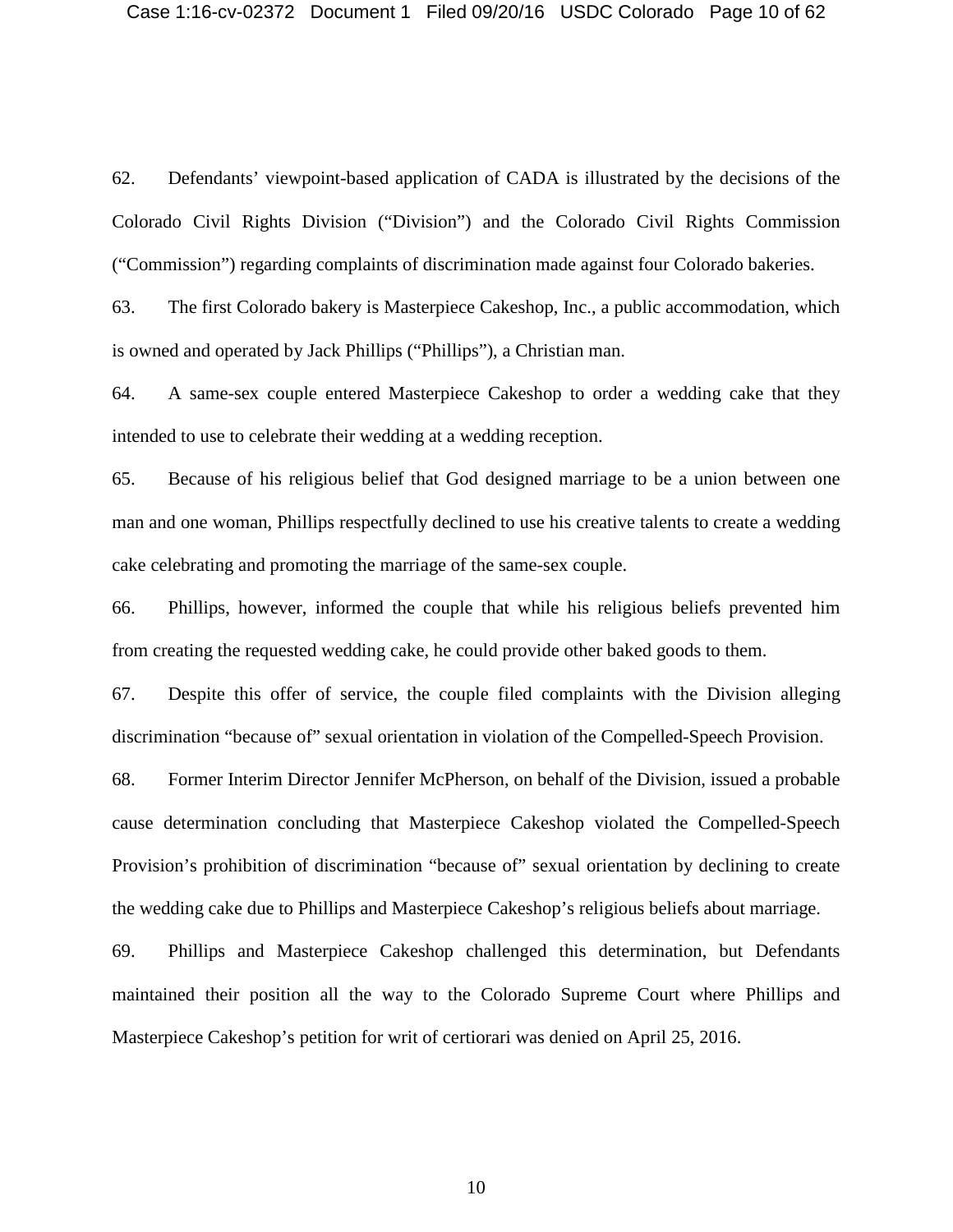70. In defending themselves, Phillips and Masterpiece Cakeshop repeatedly expressed their willingness to serve everyone, regardless of sexual orientation, but their unwillingness to design and make cakes celebrating events or ideas that violate their Christian views.

71. For example, Phillips and Masterpiece Cakeshop noted that they will not create cakes promoting Halloween, anti-American themes, anti-family themes, atheism, racism, or indecency.

72. Despite these facts, Defendants maintained their position that Phillips and Masterpiece Cakeshop violated the Compelled-Speech Provision by declining to design and prepare the cake due to their objection to the cake's message, which promoted and celebrated same-sex marriage, and that determination was upheld by the Colorado Court of Appeals.

73. During the pendency of Phillips' and Masterpiece Cakeshop's case, the Division considered claims of discrimination brought against three other Colorado bakeries.

74. William Jack ("Jack"), a professing Christian, brought three complaints against the following public accommodations: Azucar Bakery, Le Bakery Sensual, Inc., and Gateaux, Ltd.

75. Regarding Azucar Bakery, Jack requested that the bakery provide him with price quotes for two cakes to express his religious views in opposition to same-sex marriage.

76. Jack requested that both cakes be made to look like Bibles; that both cakes bear the image of two groomsmen with a red "x" over the image; and that the cakes include three citations to the Bible and their accompanying text that conveyed the religious basis for his opposition to samesex marriage.

77. Azucar Bakery said that it would not make cakes bearing the references to the Bible verses or the image that Jack requested.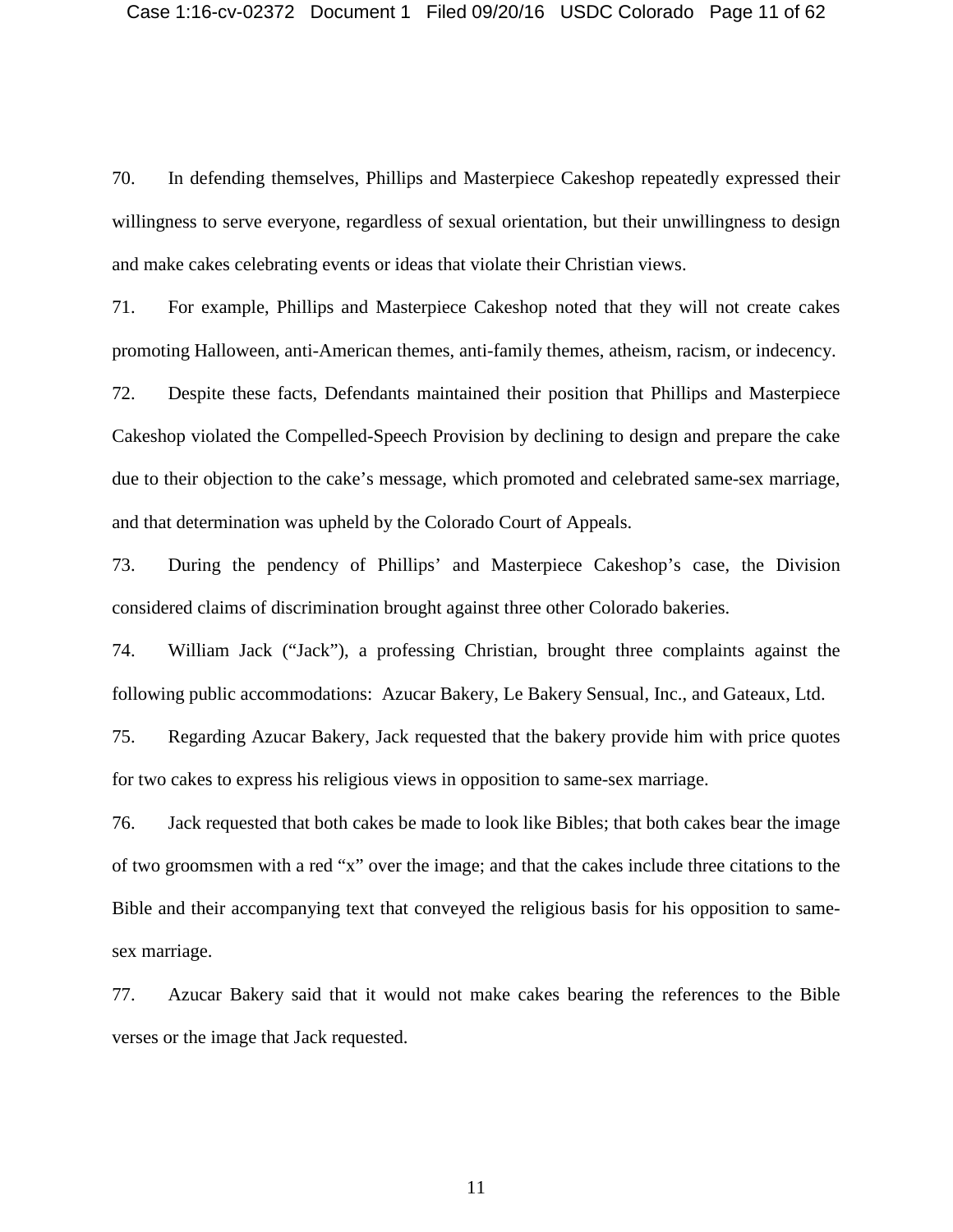78. Jack then filed a "creed" discrimination claim with the Division under CADA's Compelled-Speech Provision.

79. Defendants define CADA's prohibition on "creed" discrimination as encompassing "all aspects of religious beliefs, observances or practices, as well as sincerely-held moral and ethical beliefs as to what is right and wrong, and/or addresses ultimate ideas or questions regarding the meaning of existence, as well as the beliefs or teachings of a particular religion, church, denomination or sect." 3 CCR 708-1:10.2(H).

80. Former Interim Director Jennifer McPherson, on behalf of the Division, issued a "No Probable Cause" determination regarding Jack's claim of "creed" discrimination.

81. The Division reached this determination by concluding that Azucar Bakery did not refuse to make the cakes due to Jack's religion, but because Azucar Bakery objected to the message that would be expressed by the cakes.

82. In concluding that Azucar Bakery did not commit religious discrimination by refusing to make a cake for a Christian that expressed religious messages in opposition to same-sex marriage, the Division also noted that the bakery was willing to make other goods for Christians.

83. The matters involving Le Bakery Sensual, Inc. and Gateaux, Ltd. involved substantially similar facts, charges, rationales, and resolutions as those involved in the Azucar Bakery matter.

84. Thus, the Division concluded that the three bakeries did *not* violate the Compelled-Speech Provision's prohibition of discrimination "because of" creed/religion when they refused to design and make a cake promoting religious messages opposing same-sex marriage because (1) their objection was message-based and (2) they gladly serve Christian customers who do not promote messages they find objectionable. The Commission affirmed these determinations.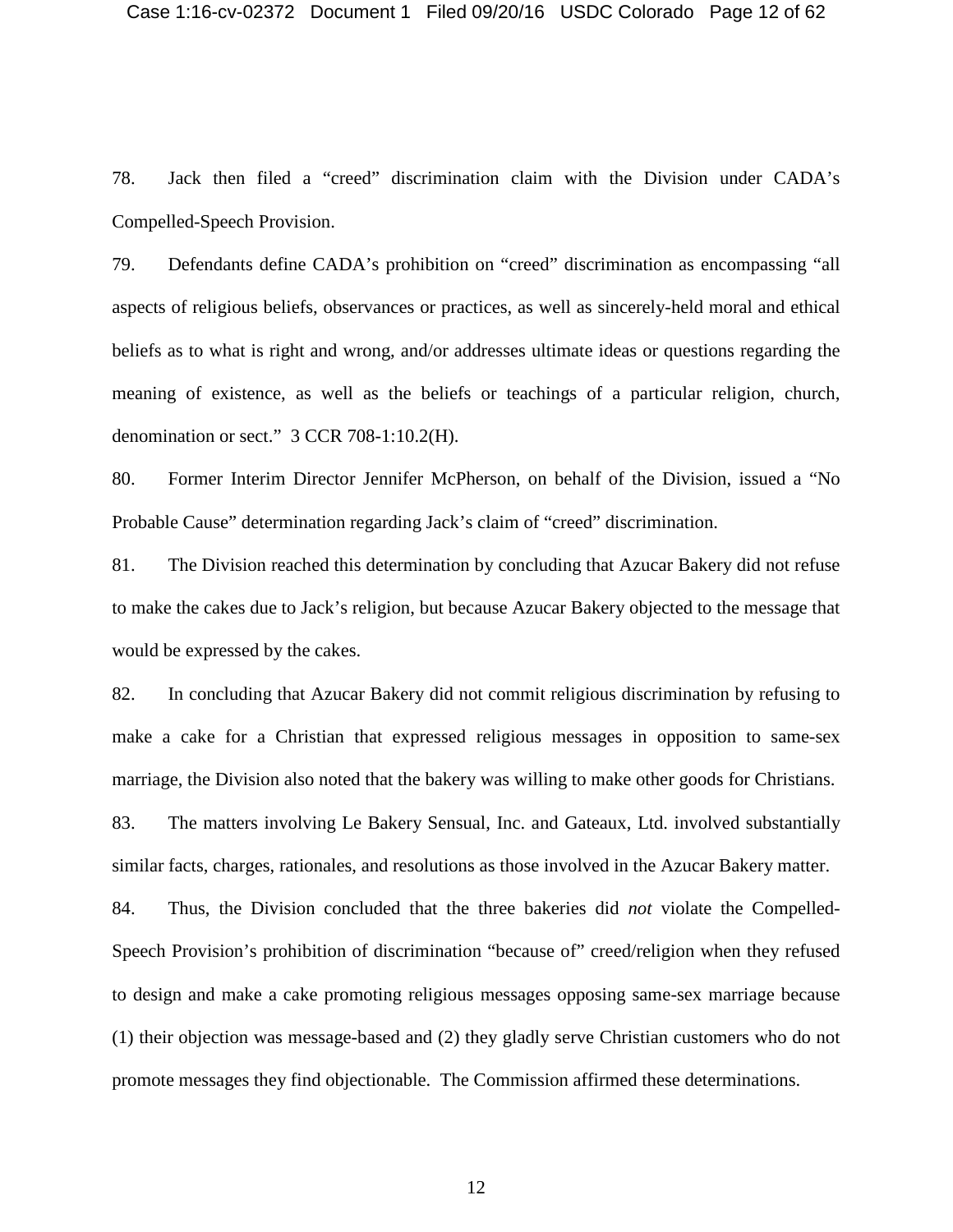85. In stark contrast, the Division and Commission concluded that Jack Phillips and Masterpiece Cakeshop violated the Compelled-Speech Provision's prohibition of discrimination "because of" sexual orientation because they declined to design and make a cake celebrating and promoting messages supporting same-sex marriage due to their objection to that message. The Division and Commission reached this conclusion despite the fact that Phillips and Masterpiece Cakeshop happily serve gay and lesbian customers who are not asking them to promote messages they find objectionable.

86. All four bakeries willingly served people that fell within the protected classifications of CADA, and objected to the requested cakes based on their message—not any protected status of the customers.

87. However, when the requested message was one celebrating same-sex marriage, the Division and Commission concluded that declining to express it violates the Compelled-Speech Provision.

88. Whereas, when the requested message was one opposing same-sex marriage, the Division and Commission concluded that declining to express it did not violate the Compelled-Speech Provision.

89. Thus, Defendants force expressive businesses to express messages supporting same-sex marriage but they allow expressive businesses to refuse to express messages opposing same-sex marriage.

90. This is a content- and viewpoint-based interpretation and application of CADA.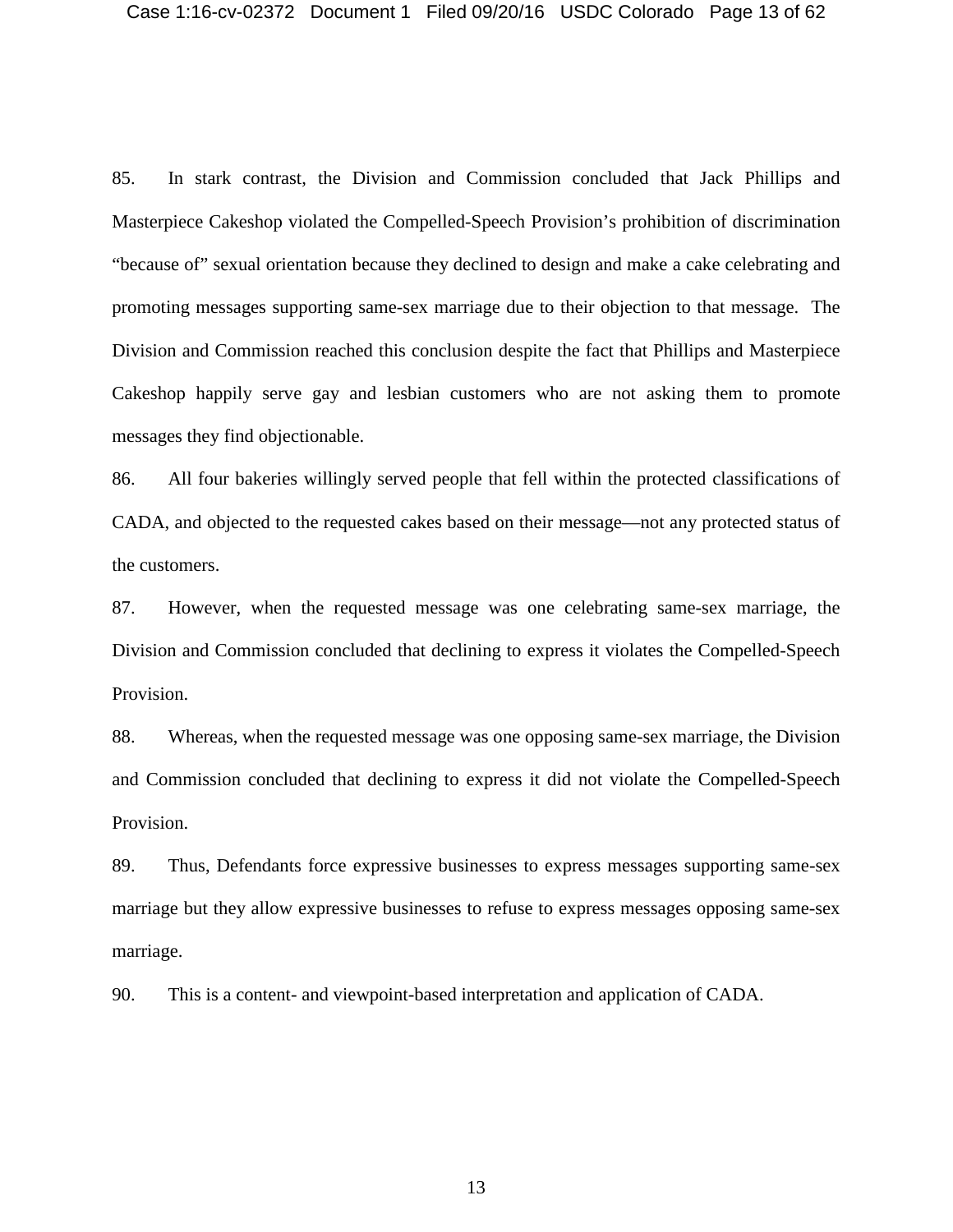### **Lorie Smith and Her Faith**

91. Lorie Smith is a lifelong resident of Colorado, a devoted wife, a caring mother, and a dedicated Christian who is very involved in ministry.

92. Although she is a daughter, a wife, and a mother, Lorie identifies first and foremost as a Christian—a follower of Jesus Christ.

93. In addition to attending church and Bible study weekly, Lorie volunteers as an instructor in her church's ministry program for toddlers, leads multiple women's ministry events, and handles all of her church's print and electronic marketing and website outreach.

94. Lorie's religious beliefs are central to her identity, her understanding of existence, and her conception of her personal dignity and autonomy.

95. As a Christian, Lorie believes that her life is not her own, but that it belongs to God (1 Corinthians 6:19-20) and that He has called her to live a life free from sin (Romans 6:12-13).

96. Lorie also believes that everything she does—personally and professionally—should be done in a manner that glorifies God. (1 Corinthians 10:31; 2 Corinthians 5:15; Colossians 3:17; 1 Peter 4:11.)

97. Lorie believes that she will one day give an account to God regarding the choices she made in life, both good and bad. (2 Corinthians 5:10; Romans 14:12.)

98. Lorie's understanding of what is sinful versus what is pure, lovely, admirable, excellent, or praiseworthy are rooted in the Bible and her personal relationship with Jesus Christ.

99. Lorie believes that God instructs Christians to steward the gifts He has given them in a way that glorifies and honors Him. (1 Peter 4:10-11.)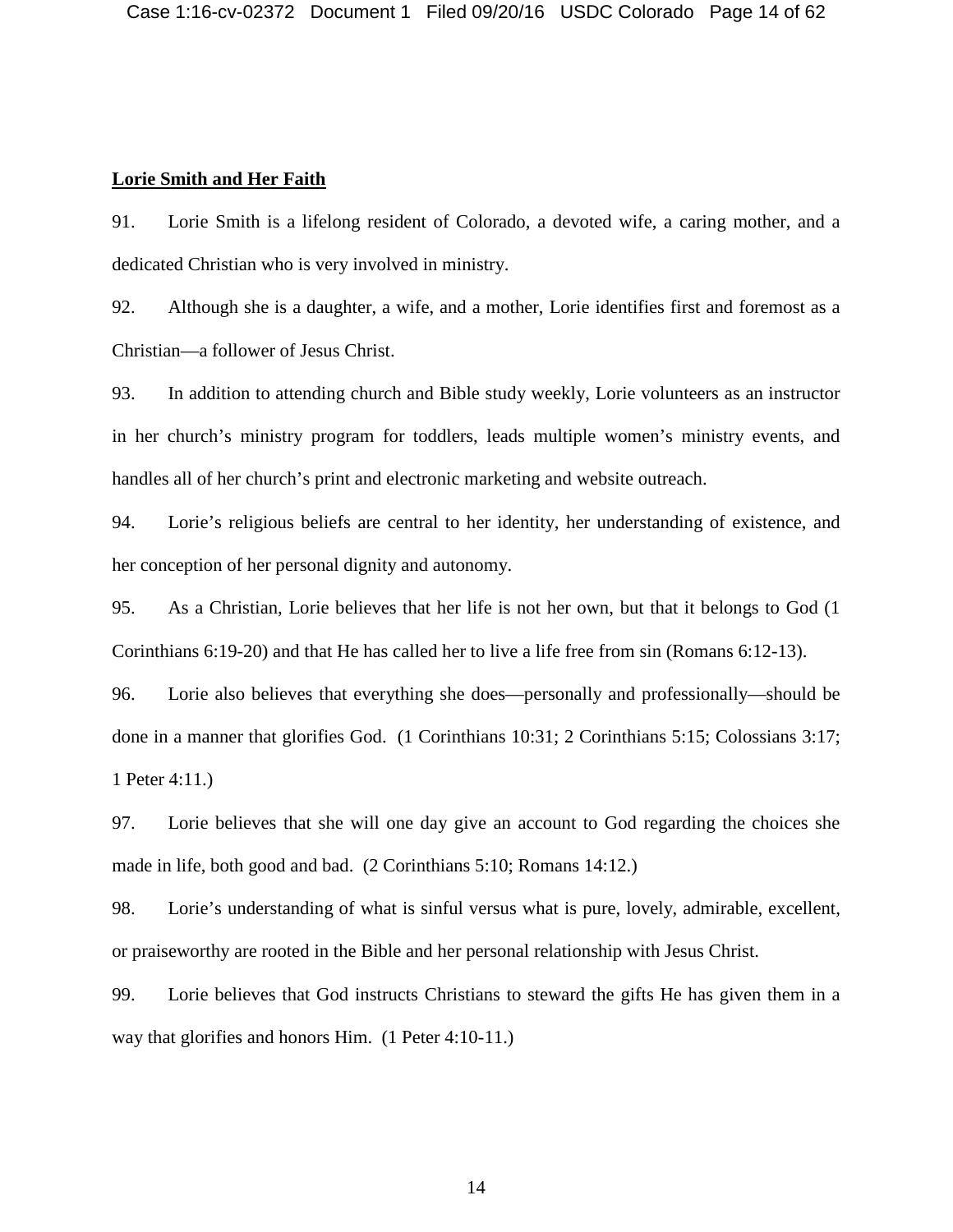100. Therefore, Lorie believes that she must use the creative talents God has given to her in a manner that honors God and that she must not use them in a way that displeases God.

#### **303 Creative: Making Dreams Come True**

101. Lorie has always been a creative, artistic, outgoing person, and has used and honed these traits at various companies in the fields of graphic design, website design, and marketing.

102. She also developed her skills at the University of Colorado Denver, where she received a business degree with an emphasis in marketing.

103. Desiring to have the freedom to use her creative talents to honor God to a greater degree than possible while working at other companies, Lorie started 303 Creative LLC.

104. 303 Creative is a business in Colorado that offers a variety of services to the public, including the following: graphic design, website design, social media management and consultation services, marketing advice, branding strategy, training regarding website management, and innovative approaches for achieving client goals.

105. As the sole owner and operator of 303 Creative, Lorie controls the scope, mission, priorities, services, and standards of 303 Creative.

106. 303 Creative does not employ or contract work to any other individuals, and Lorie is solely responsible for all of the services provided by 303 Creative.

107. As required by her sincerely held religious beliefs, Lorie seeks to live her life and operate 303 Creative in accordance with the tenets of her Christian faith.

108. One reason 303 Creative exists is to bring glory to God and to share His truth with its clients and the community by operating according to principles that honor and glorify God.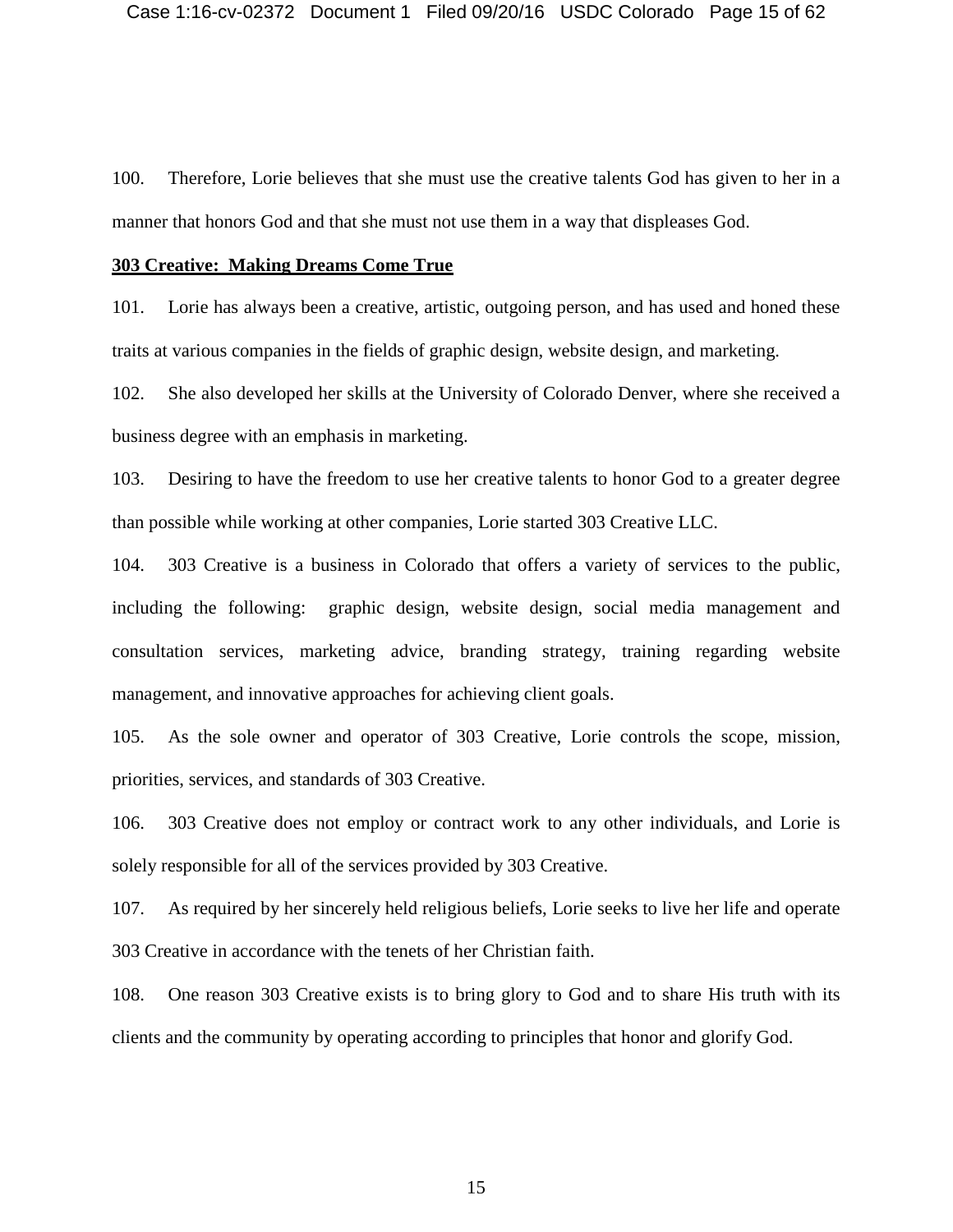109. To this end, Lorie and 303 Creative seek to fulfill Jesus' command to love their neighbors as themselves and to do unto others as they would have done unto themselves by serving their customers with love, honesty, fairness, transparency, and excellence.

110. One purpose of 303 Creative is to develop and design unique visual and textual expression to promote the purposes, goals, services, products, events, causes, values, and messages of its clients insofar as they do not, in the sole discretion of Lorie, (1) conflict with Plaintiffs' religious beliefs or (2) detract from Plaintiffs' goal of publicly honoring and glorifying God through the work they perform.

111. Plaintiffs are willing to work with all people regardless of classifications such as race, creed, sexual orientation, and gender.

112. Plaintiffs do not object to and will gladly create custom graphics and websites for gay, lesbian, or bisexual clients or for organizations run by gay, lesbian, or bisexual persons so long as the custom graphics and websites do not violate their religious beliefs, as is true for all customers.

113. Lorie and 303 Creative are unwilling to use their creative services to promote purposes, goals, services, products, organizations, events, causes, values, or messages that conflict with Plaintiffs' beliefs.

114. Among other things, Plaintiffs will decline any request to design, create, or promote content that: contradicts biblical truth; demeans or disparages others; promotes sexual immorality; supports the destruction of unborn children; incites violence; or promotes any conception of marriage other than as between one man and one woman.

115. Therefore, Plaintiffs' "Contract for Services" includes the following provision: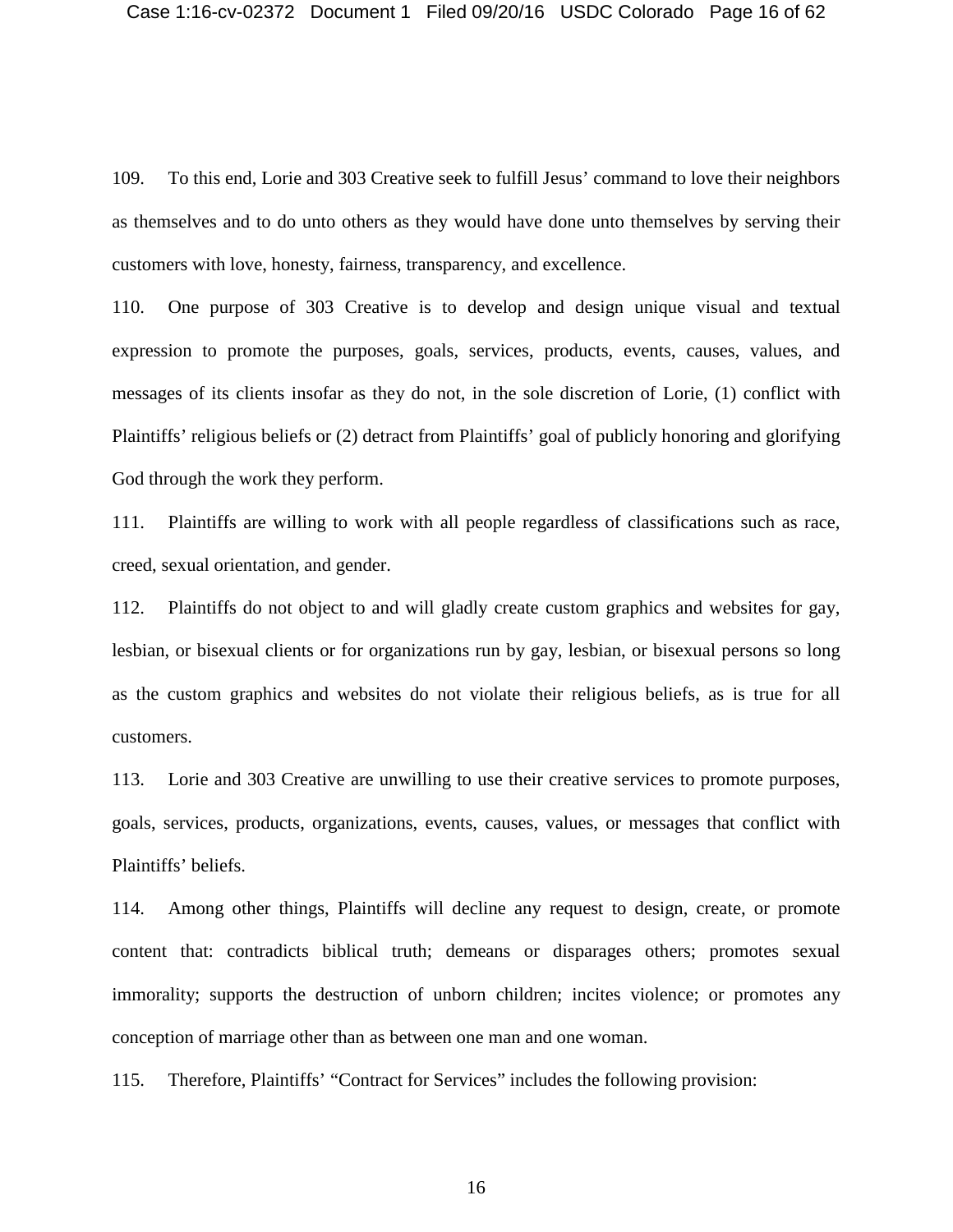Consultant has determined that the artwork, graphics, and textual content Client has requested Consultant to produce either express messages that promote aspects of the Consultant's religious beliefs, or at least are not inconsistent with those beliefs. Consultant reserves the right to terminate this Agreement if Consultant subsequently determines, in her sole discretion, that Client desires Consultant to create artwork, graphics, or textual content that communicates ideas or messages, or promotes events, services, products, or organizations, that are inconsistent with Consultant's religious beliefs.

116. When considering a potential project, Lorie will view the prospective client's website (if applicable) and ask questions of the prospective client to assist in the vetting process of determining whether the requested project conflicts with Plaintiffs' religious beliefs and whether it is a good fit given Plaintiffs' skills, schedule, preferences, and workload.

117. If Plaintiffs determine that they are unwilling to assist with a project promoting particular purposes, goals, services, organizations, products, events, causes, values, or messages they find objectionable, Plaintiffs endeavor to refer the prospective client to a different company that can assist them.

118. There are numerous companies specializing in the areas of 303 Creative's specializations.

119. Even if Plaintiffs were to hire additional employees or contract out work, it would violate their sincerely held religious beliefs to have the employees or independent contractors do work for Plaintiffs that Plaintiffs cannot do themselves due to their religious beliefs.

120. Another purpose of 303 Creative is to develop and design unique visual and textual expression that promotes, celebrates, and conveys messages that promote aspects of Lorie's Christian faith.

121. In furtherance of this end, 303 Creative regularly provides services to various religious and non-religious organizations that are advocating purposes, goals, services, events, causes, values, or messages that align with Plaintiffs' religious beliefs.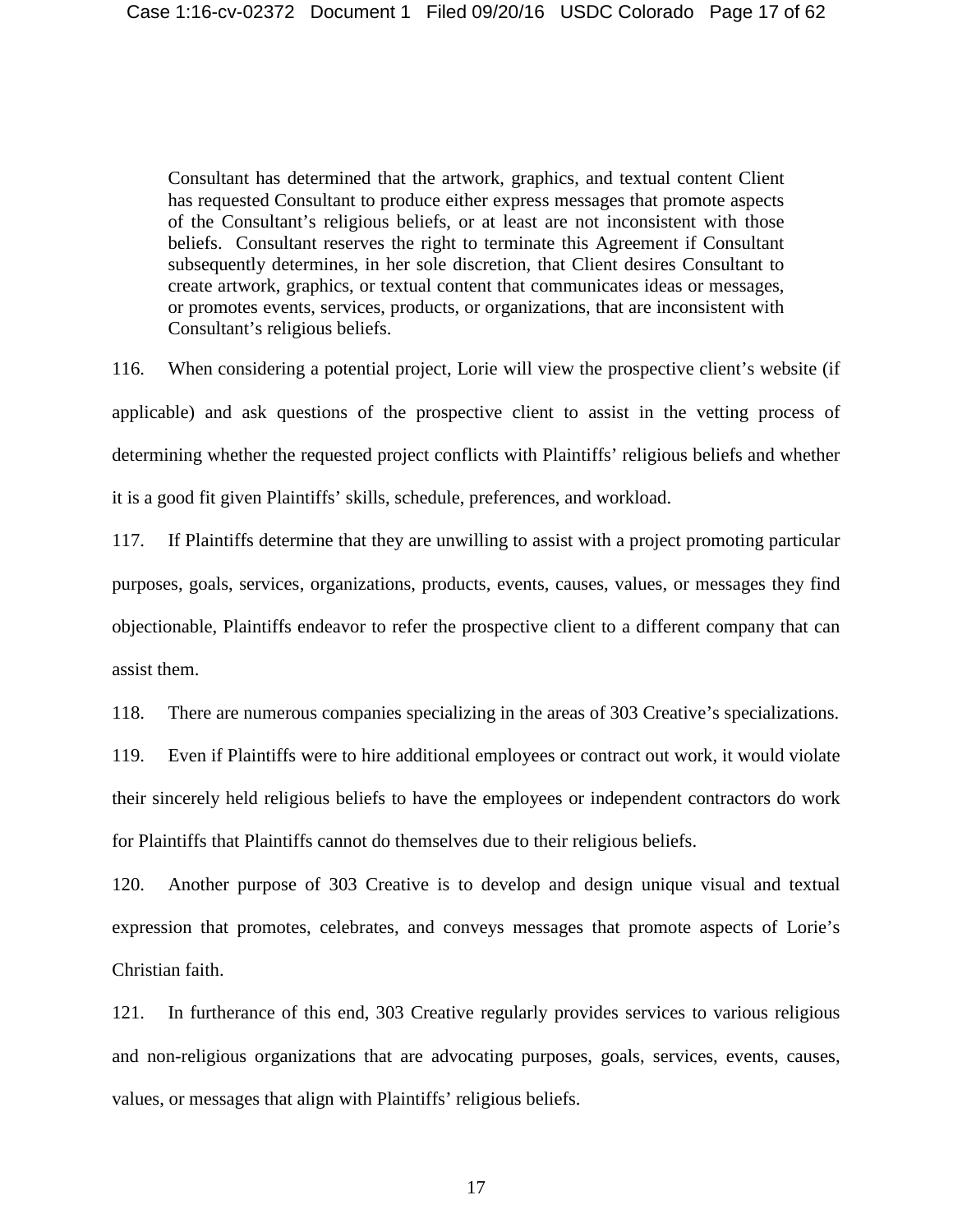122. One of 303 Creative's specializations is custom graphic design for use online and in print.

123. One of 303 Creative's other specialties is custom website design and maintenance.

124. All of the graphic designs Plaintiffs create are expressive in nature, as they contain images, words, symbols, and other modes of expression that Plaintiffs use to communicate a particular message.

125. All websites designed by Plaintiffs are also expressive in nature, as they contain images, words, symbols, and other modes of expression that Plaintiffs use to communicate a particular message.

126. The visual and textual content Plaintiffs produce in both graphic design and website design are their own expression.

127. As a seasoned designer, Lorie helps individuals and entities implement the ideal websites and graphics—oftentimes by designing custom graphics and textual content for the unique needs involved—to enhance and effectively communicate the desired messages.

128. Although clients often have a very basic idea of what they wish for in a graphic or a website and sometimes offer specific suggestions, Lorie's creative skills transform her clients' nascent ideas into pleasing, compelling, marketable graphics or websites conveying the intended messages.

129. When designing and creating graphics or websites, Lorie is typically in close contact with her clients as they each share their ideas and collaborate to develop graphics or websites that express a message in a way that is pleasing to both Lorie and her clients.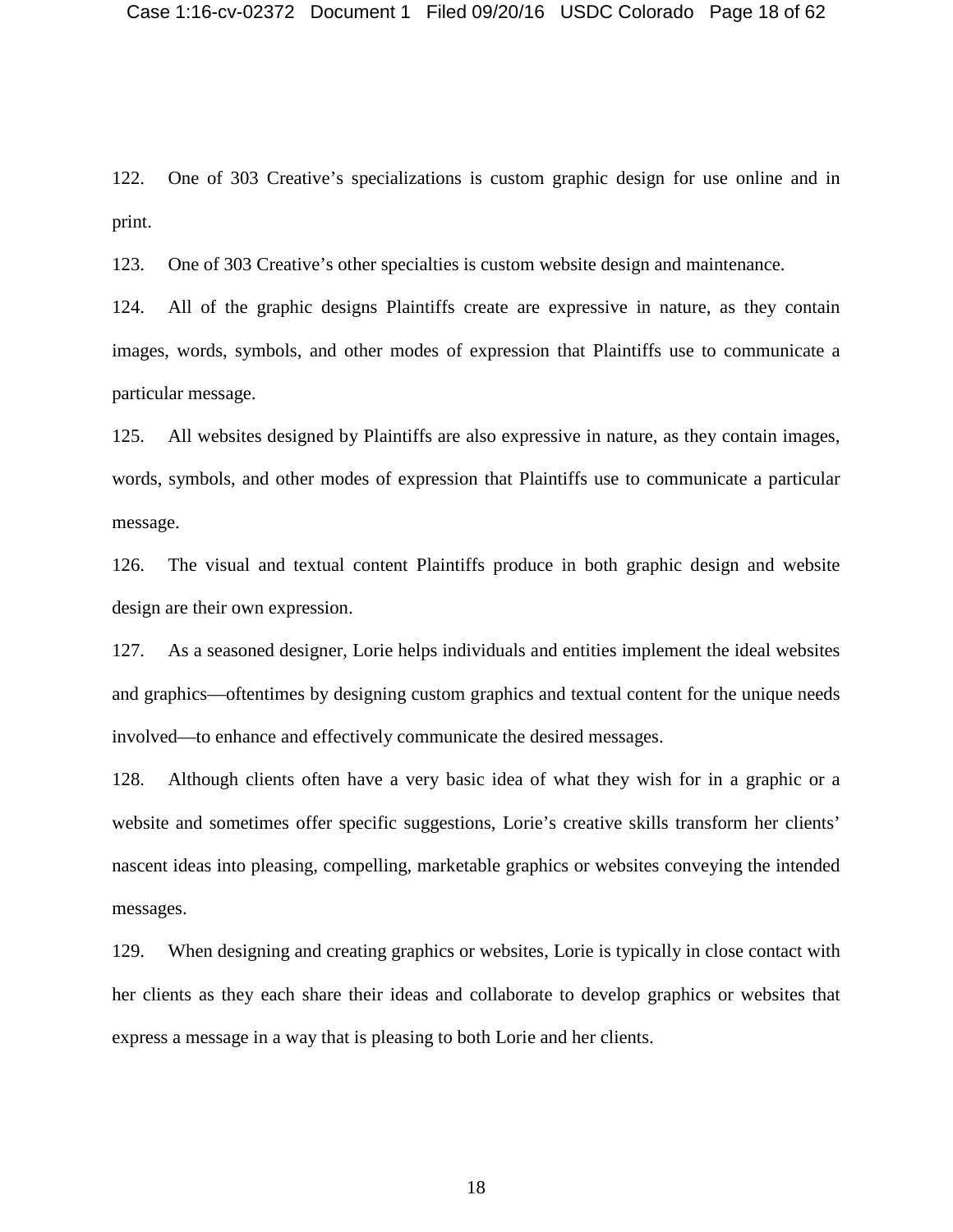130. Lorie ultimately has the final say over what she does and does not create and over what designs she does and does not use for each website.

131. For each website 303 Creative makes, Lorie typically creates and designs original text and graphics for that website and then combines that original artwork with text and graphics that Lorie had created beforehand or that Lorie receives from the client or from other sources. Lorie then combines the original text and graphics she created with the already existing text and graphics to create a wholly new, original website that is unique for each client.

132. Each website 303 Creative designs and creates is an original, customized creation for each client.

133. In her website design work, Lorie devotes considerable attention to color schemes, fonts, font sizes, positioning, harmony, balance, proportion, scale, space, interactivity, movement, navigability, and simplicity.

134. Lorie also considers color, positioning, movement, angle, light, simplicity, complexity, and other factors when designing graphics.

135. Lorie takes these factors and more into account to design websites and graphics that express the desired messages in a compelling manner.

136. Every aspect of the websites and graphics Plaintiffs design contributes to the overall messages that Plaintiffs convey through the websites and graphics and the efficacy of those messages.

137. Lorie personally devotes herself to her design work, drawing on her inspiration and sense of beauty to create websites and graphics that effectively communicate the intended messages.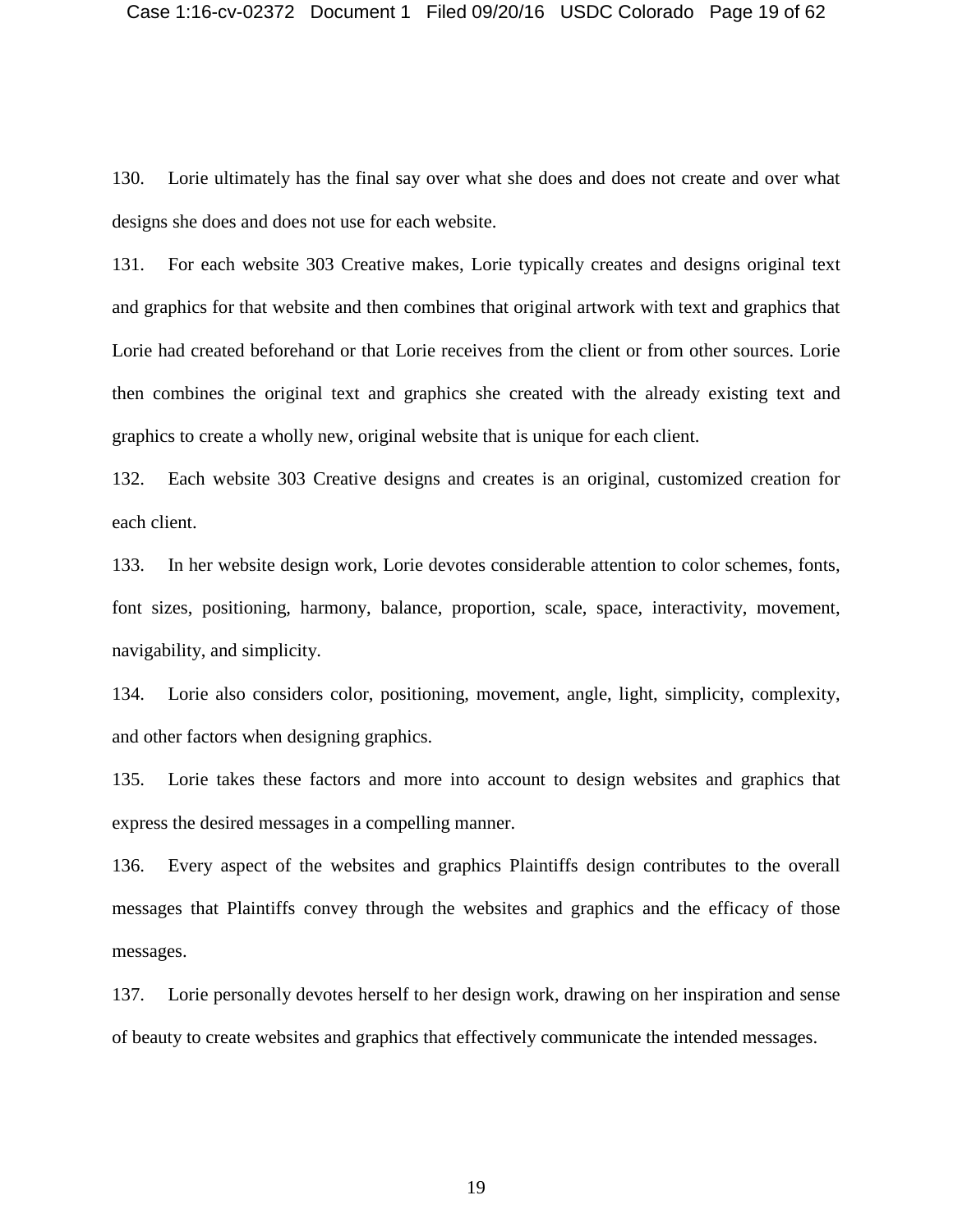## **303 Creative: Promoting God's Design for Marriage**

138. Lorie believes that our cultural redefinition of marriage conflicts with God's design for marriage as a lifelong union between one man and one woman.

139. Lorie believes that this is not only problematic because it violates God's will, but also because it harms society and children because marriage between one man and one woman is a fundamental building block of society and the ideal arrangement for the rearing of children.

140. Lorie believes that our culture's movement away from God's design for marriage is particularly pronounced in the wake of the Supreme Court's *Obergefell v. Hodges* decision, which held that there is a constitutional right to same-sex marriage.

141. Lorie believes that the graphic design, web design, and marketing talents God blessed her with equip her to convey messages to the public in a compelling way.

142. Lorie's sincerely held religious belief is that she should use the talents God has given her to promote God's design for marriage.

143. Lorie is compelled by her religious beliefs to accomplish this by expanding the scope of 303 Creative's services to include the design, creation, and publication of wedding websites.

144. Consistent with her religious beliefs, Lorie desires to use her graphic design, web design, and marketing talents to promote and celebrate only marriages involving one man and one woman.

145. The wedding websites Plaintiffs wish to design, create, and publish will promote and celebrate the weddings of unique one-man, one-woman couples.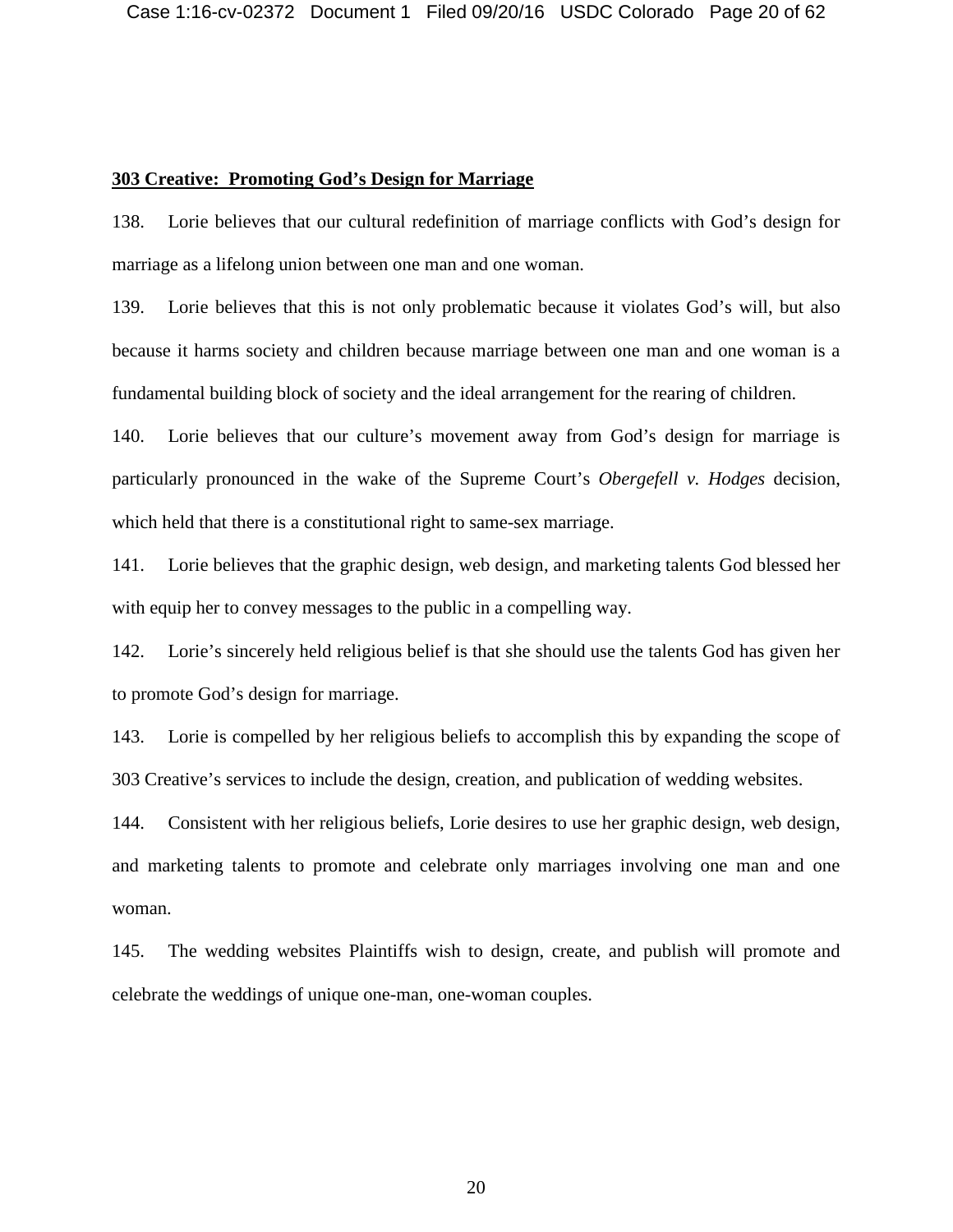146. By celebrating and promoting the weddings of unique one-man, one-woman couples, Lorie and 303 Creative will be expressing messages that promote God's design for marriage as an institution between one man and one woman.

147. By creating wedding websites, Lorie and 303 Creative will also be collaborating with individuals who are marrying and will be using their unique stories as source material to express Lorie's and 303 Creative's message celebrating and promoting marriage as a union of one man and one woman.

148. The interaction between Plaintiffs and their clients who desire wedding websites will also allow Plaintiffs to strengthen and encourage marriages by sharing biblical truths with their clients as they commit to lifelong unity and devotion as man and wife.

149. The wedding websites will always be expressive in nature, using text, graphics, and in some cases videos to celebrate and promote the couple's wedding and unique love story.

150. All of these expressive elements will be customized and tailored to the individual couple and their unique love story.

151. The messages communicated on the wedding websites will be Plaintiffs' speech.

152. Viewers of the wedding websites will know that the websites are Plaintiffs' speech because all of the wedding websites will say "Designed by 303Creative.com."

153. Even if this designation did not exist, many viewers of the wedding websites would still know that the websites are Plaintiffs' speech because couples that marry frequently inform their guests which entities provided services for the wedding and guests frequently make inquiries regarding the same.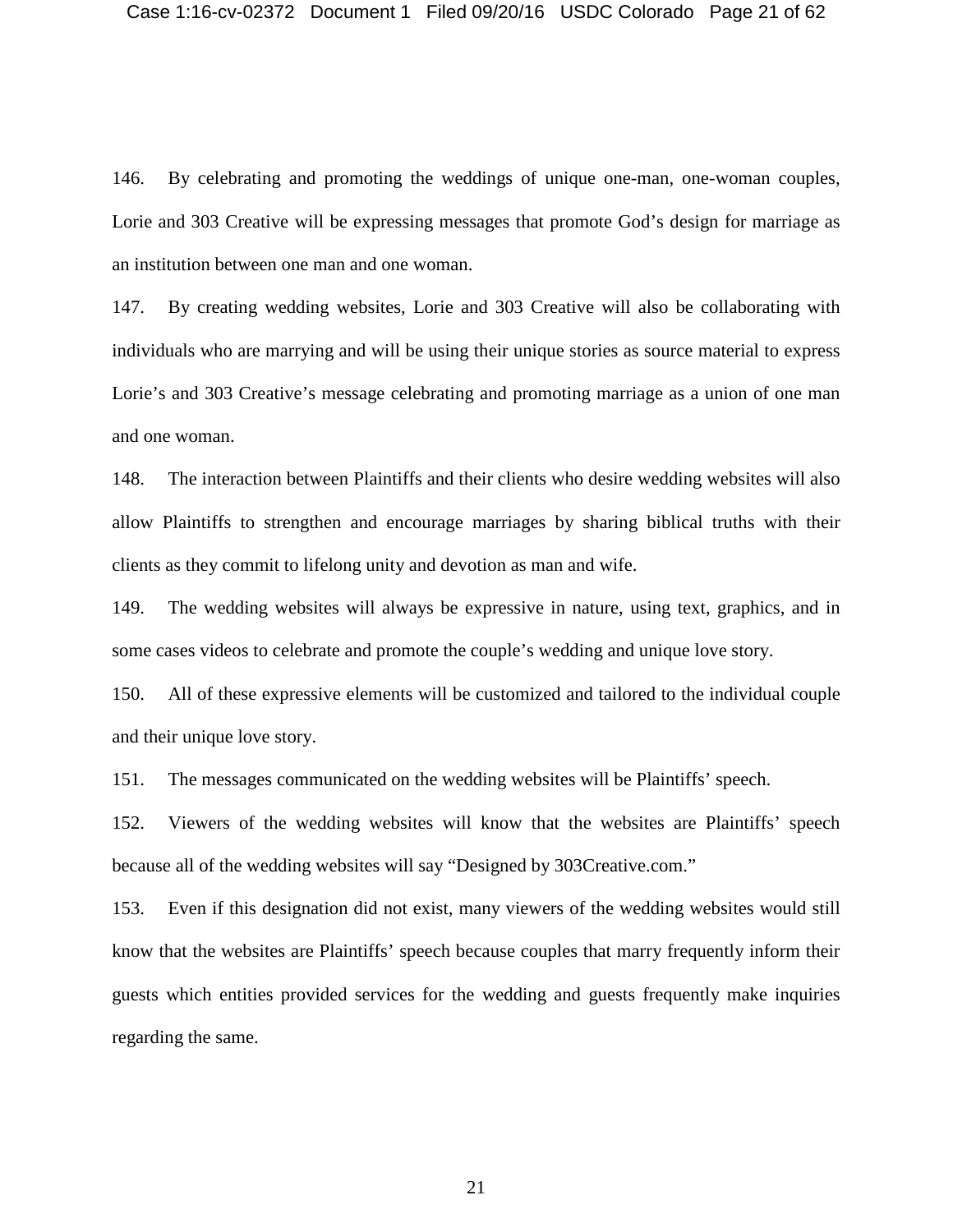154. A true and correct copy of an example of the type of wedding website that Plaintiffs desire to design for their prospective clients is attached as Exhibit  $A<sup>1</sup>$  $A<sup>1</sup>$  $A<sup>1</sup>$ 

155. Plaintiffs are prepared to announce their services for the creation of wedding websites.

156. In fact, Plaintiffs have already designed an addition to 303 Creative's website announcing the expansion of their services to include custom wedding websites, but this addition is not yet viewable by the public.

157. A true and correct copy of this addition to the website is attached as Exhibit  $B<sup>2</sup>$  $B<sup>2</sup>$  $B<sup>2</sup>$ .

158. This webpage expresses Plaintiffs' love for weddings and the unique story of love and commitment told by each wedding and the wedding websites that describe them.

159. The webpage also expresses Plaintiffs' religious motivation for creating wedding websites.

160. Plaintiffs' intended message of celebration and promotion of their religious belief that God designed marriage as an institution between one man and one woman will be unmistakable to the public after viewing the webpage.

161. For example, the webpage states the following:

I firmly believe that God is calling me to this work. Why? I am personally convicted that He wants me – during these uncertain times for those who believe in biblical marriage – to shine His light and not stay silent. He is calling me to stand up for my faith, to explain His true story about marriage, and to use the talents and business He gave me to publicly proclaim and celebrate His design for marriage as a life-long union between one man and one woman.

<span id="page-21-0"></span><sup>&</sup>lt;sup>1</sup> Exhibit A is a compilation of captured images of the website that are modified in size and scope to enhance readability in printed form.

<span id="page-21-1"></span> $2$  Exhibit B is a compilation of captured images of the website that are modified in size and scope to enhance readability in printed form.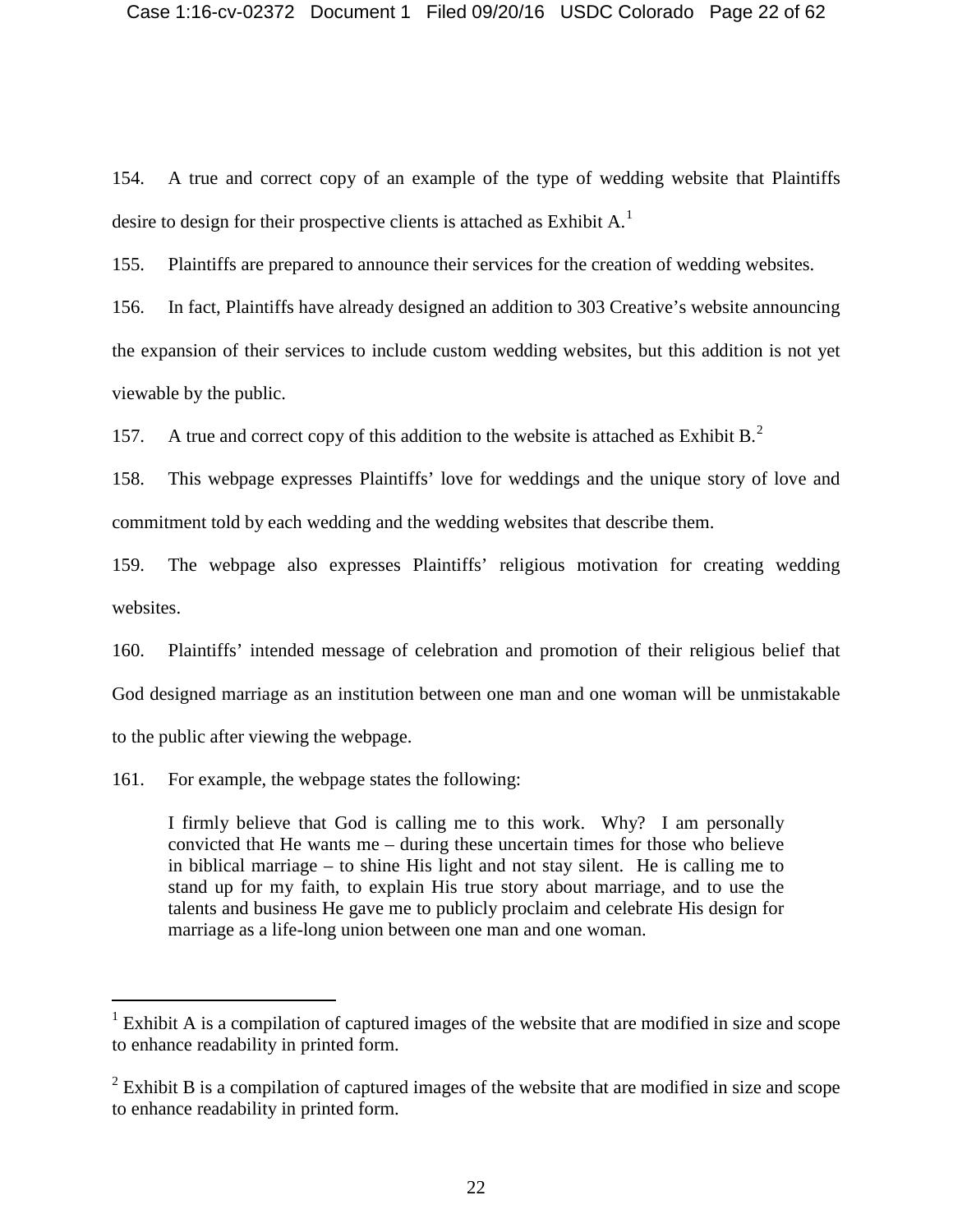162. As part of Plaintiffs' religious calling to celebrate God's design for marriage and due to their sincerely held religious belief that they must be honest and transparent about the services that they can and cannot provide, the webpage also states that their religious beliefs prevent them from creating websites celebrating same-sex marriages or any other marriage that contradicts God's design for marriage.

163. For example, the webpage states the following:

These same religious convictions that motivate me also prevent me from creating websites promoting and celebrating ideas or messages that violate my beliefs, so I will not be able to create websites for same-sex marriages or any other marriage that is not between one man and one woman. Doing that would compromise my Christian witness and tell a story about marriage that contradicts God's true story of marriage – the very story He is calling me to promote.

164. As part of their religiously-motivated speech, Plaintiffs desire to—and are prepared to publish this webpage immediately.

### **303 Creative: Suffering from CADA's Usurpation of Freedom**

165. As a Colorado place of business engaged in sales to the public and offering services to the public, 303 Creative is a "place of public accommodation" subject to CADA. Colo. Rev. Stat. § 24-34-601(1),  $(2)(a)$ .

166. The Banned-Speech Provision makes it illegal for Plaintiffs to publish the webpage referenced in paragraphs 156–157.

167. This is because the Banned-Speech Provision makes it unlawful for a public accommodation to publish, display, or post any written or electronic communication indicating that it will not provide expressive services celebrating or promoting a same-sex marriage that it will provide for marriages involving one man and one woman.

168. Plaintiffs' webpage announcing their services includes such communications.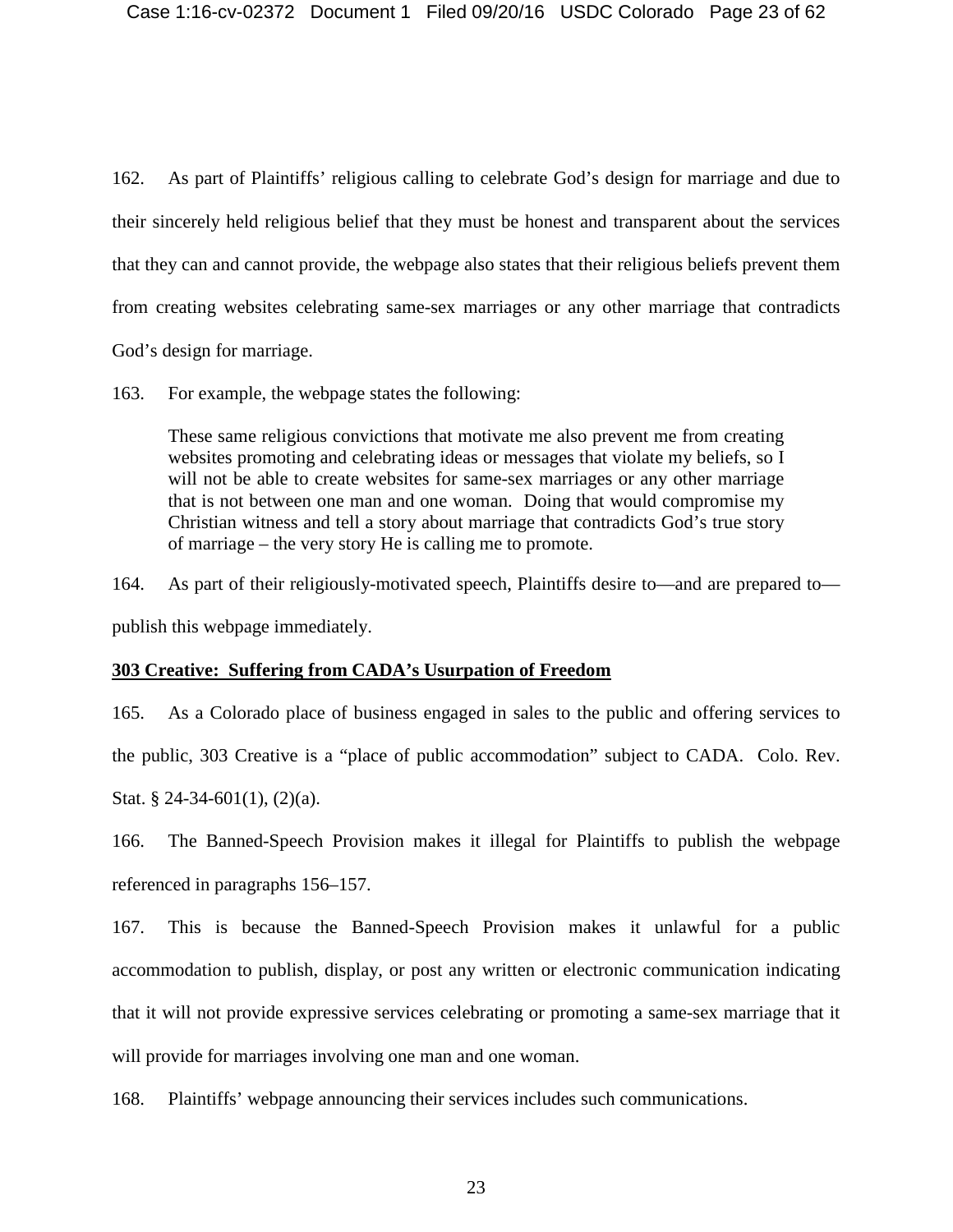169. The Compelled-Speech Provision also prevents Plaintiffs from publishing the website.

170. If, as the website referenced in paragraphs 156–157 does, Plaintiffs were to offer their creative services for the design and creation of wedding websites celebrating and promoting marriages between one man and one woman, the Compelled-Speech Provision would require Plaintiffs to also provide their creative services for the design and creation of wedding websites celebrating and promoting other types of marriages, including those between people of the same sex.

171. If Plaintiffs publish the website referenced in paragraphs 156–157, thereby advertising that they will design and create wedding websites, Plaintiffs will receive requests to provide those expressive services for same-sex weddings.

172. It would violate their sincerely held religious beliefs to create a wedding website for a same-sex wedding because, by doing so, they would be expressing a message celebrating and promoting a conception of marriage that is contrary to God's design for marriage.

173. Plaintiffs are unwilling to express a message celebrating and promoting any conception of marriage outside of the understanding of marriage as a union of one man and one woman.

174. Not only would creating a wedding website for a same-sex wedding express a message that Plaintiffs are unwilling to express, but it would also undercut the effectiveness of Plaintiffs' desired expression promoting marriage as a union between one man and one woman, harm Plaintiffs' reputation among their Christian clients and friends, and adversely impact Plaintiffs' ability to share additional biblical truths with others.

175. Therefore, if Plaintiffs begin creating wedding websites, they will only be able to create wedding websites celebrating and promoting marriages involving one man and one woman.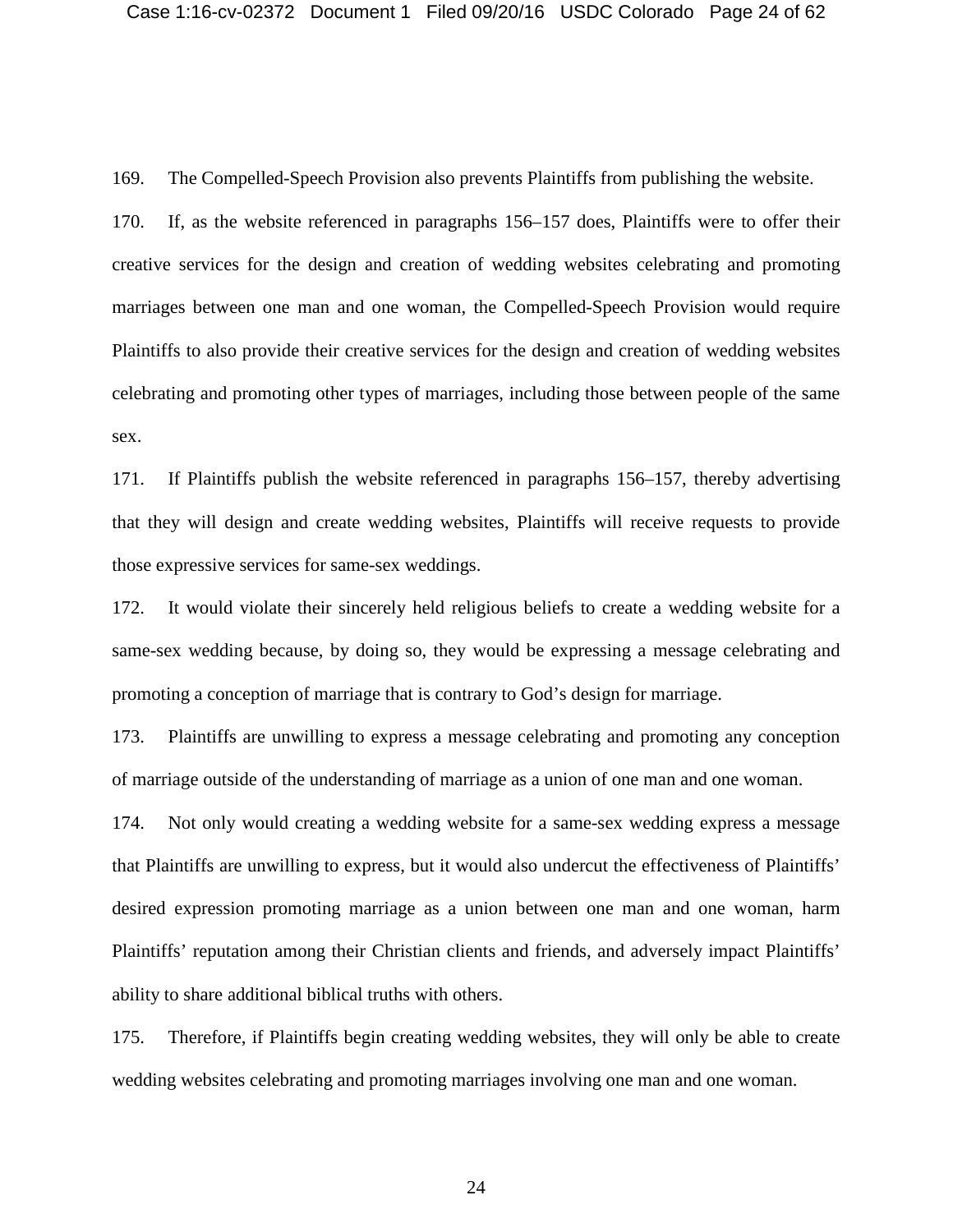176. However, the Compelled-Speech Provision, and Defendants' application thereof, does not allow Plaintiffs this freedom.

177. Unwilling to violate their sincerely held religious beliefs, but similarly unwilling to violate CADA and suffer the consequences, Plaintiffs are compelled to refrain from publishing the website referenced in paragraphs 156–157 and from designing, creating, and publishing wedding websites that celebrate and promote marriages between one man and one woman.

178. If not for CADA, Plaintiffs would have already made the webpage referenced in paragraphs 156–157 viewable to the public and begun offering their creative services for the design, creation, and publication of wedding websites that celebrate and promote marriages between one man and one woman.

179. CADA is the only reason that Plaintiffs are not engaging in their desired religious, political, moral, and social speech promoting marriage as an institution between one man and one woman and expressing their opposition to same-sex marriage.

180. If Plaintiffs obtain the relief requested in this Complaint, they will immediately publish the webpage referenced in paragraphs 156–157 and begin work designing, creating, and publishing wedding websites.

181. Website design services are widely available from businesses in the State of Colorado and across the nation.

182. For example, the online directory<http://sortfolio.com/> lists 243 web design companies in Denver alone and hundreds more nationwide.

183. Likewise, the online directory [http://www.designfirms.org](http://www.designfirms.org/) lists 131 web design companies in Colorado and 6,745 in the United States as a whole.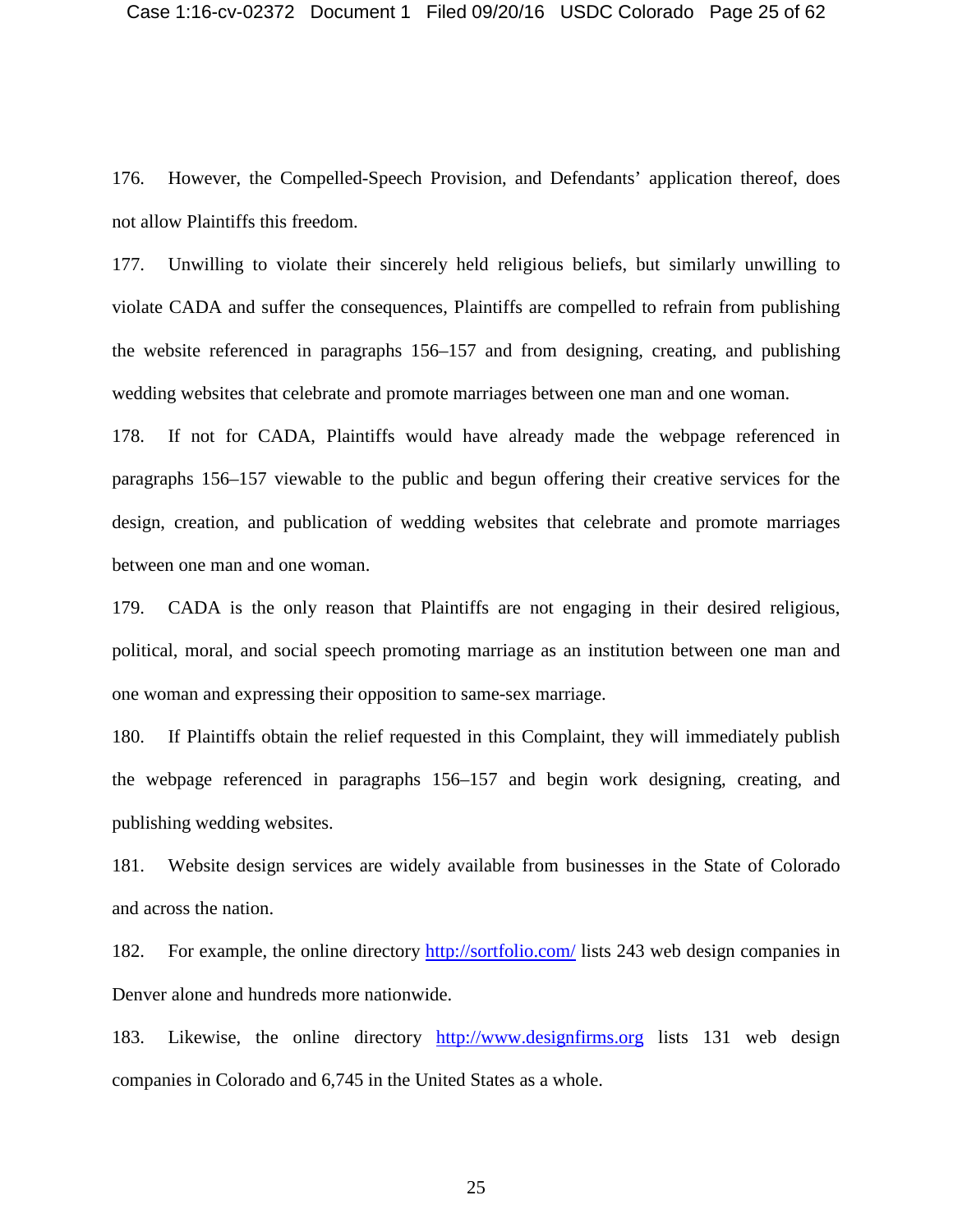184. The online directory [http://unitedstateswebdesigndirectory.com](http://unitedstateswebdesigndirectory.com/) further lists 127 web design companies in Colorado and 4,097 countrywide.

185. Accordingly, persons will be able to easily access web design services to promote samesex marriages if Plaintiffs are permitted to follow their convictions by declining to promote same-sex marriages while promoting marriages between one man and one woman.

#### **Expressive Businesses in Colorado Advocate for Same-Sex Marriage**

186. As explained, CADA is preventing Plaintiffs from celebrating and promoting their religious views about marriage in the manner they desire.

187. However, CADA allows other expressive businesses that are public accommodations under CADA to celebrate and promote their views about marriage.

188. This distinction in treatment is based on the particular view that an expressive business holds regarding marriage.

189. If an expressive business wishes to oppose same-sex marriage, Defendants, through CADA, silence them.

190. If, however, an expressive business wishes to support same-sex marriage, Defendants allow them to do so.

191. For example, Nicole Nichols Photography, a wedding photography company based in Denver, Colorado, has a history of advocating for and celebrating same-sex marriage.

192. On October 22, 2010, the owner of Nicole Nichols Photography stated on her business's webpage that she photographed a gay wedding and loved how the pastor "focused his sermon on how normal a gay union is, perhaps not popular, but certainly just as normal as any two people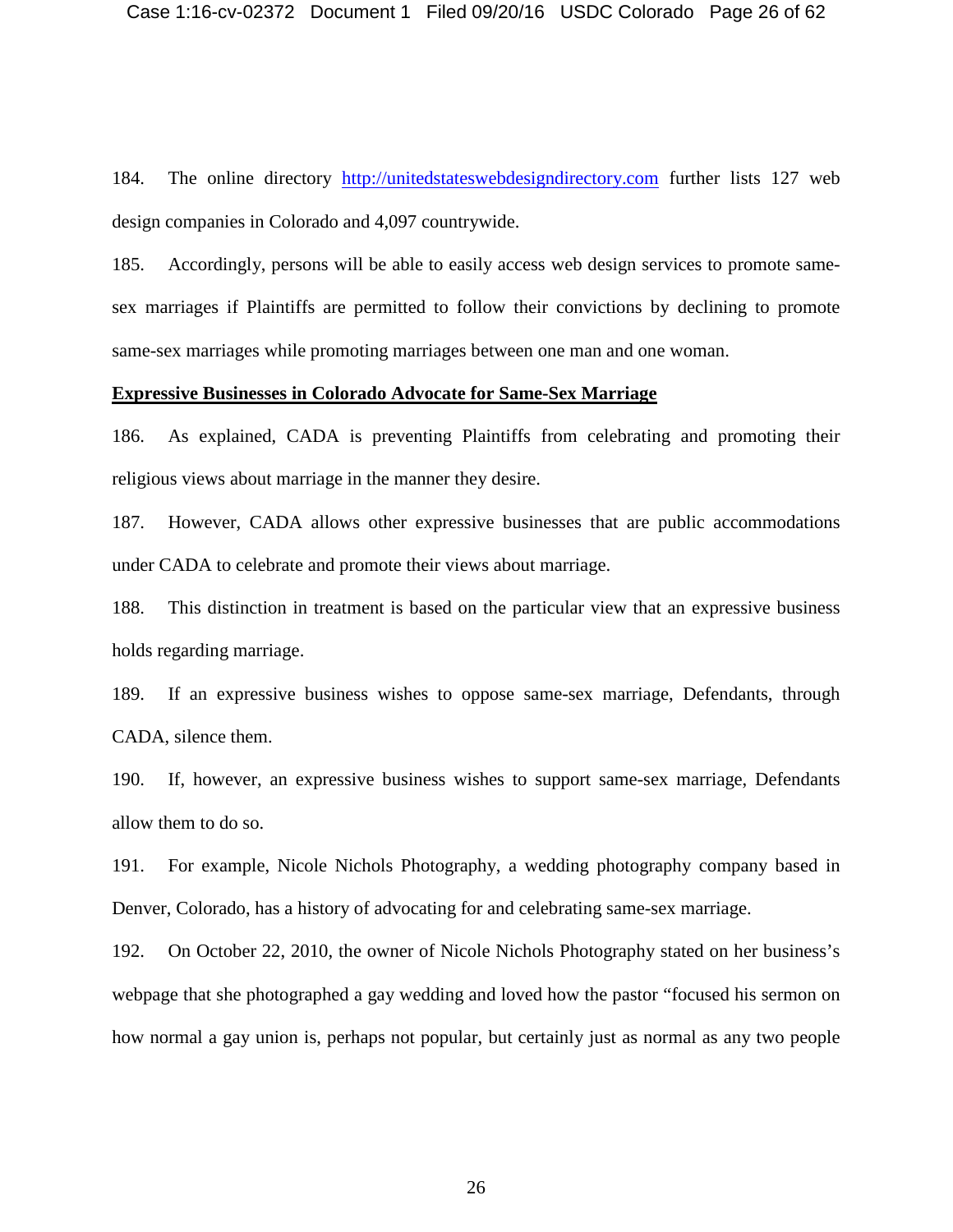## Case 1:16-cv-02372 Document 1 Filed 09/20/16 USDC Colorado Page 27 of 62

sharing their love & lives together. Throughout history gays have always been a part of reality, and always will be, it[']s just unfortunate government & religion has not always recognized it."

193. The webpage with this quote is available here: [http://nicolenichols.com/blog/weddings/wedding-gay-new-orleans/.](http://nicolenichols.com/blog/weddings/wedding-gay-new-orleans/)

194. On June 29, 2012, the photography company announced its participation in the Denver Pridefest and noted that the owner is "a big supporter of gay rights," is "a strong believer that ALL should have the right to marry whomever he or she wants," and believes that "love can change the world."

195. The webpage with these quotes is available here: [http://nicolenichols.com/blog/special](http://nicolenichols.com/blog/special-events/denver-pridefest-co-gay-weddings/)[events/denver-pridefest-co-gay-weddings/.](http://nicolenichols.com/blog/special-events/denver-pridefest-co-gay-weddings/)

196. The owner of the photography company also published the following statement celebrating the Supreme Court's *Obergefell* decision and advocating for the expansion of samesex marriage to the remainder of the world: "I'm so proud of not only our state of Colorado, but the nation, for finally legalizing gay and lesbian marriages. All men and women should share the same rights that a legal marriage allows . . . . Hopefully the rest of the world will soon follow." 197. The webpage with this quote is available here: http://nicolenichols.com/blog/weddings/denver-gay-wedding-photographer-denver-botanicalgardens-tivoli-hall/.

198. Upon information and belief, many other Colorado expressive businesses and their owners promote their views in favor of same-sex marriage via the platforms of their public accommodations and publish their willingness to create expression celebrating those unions.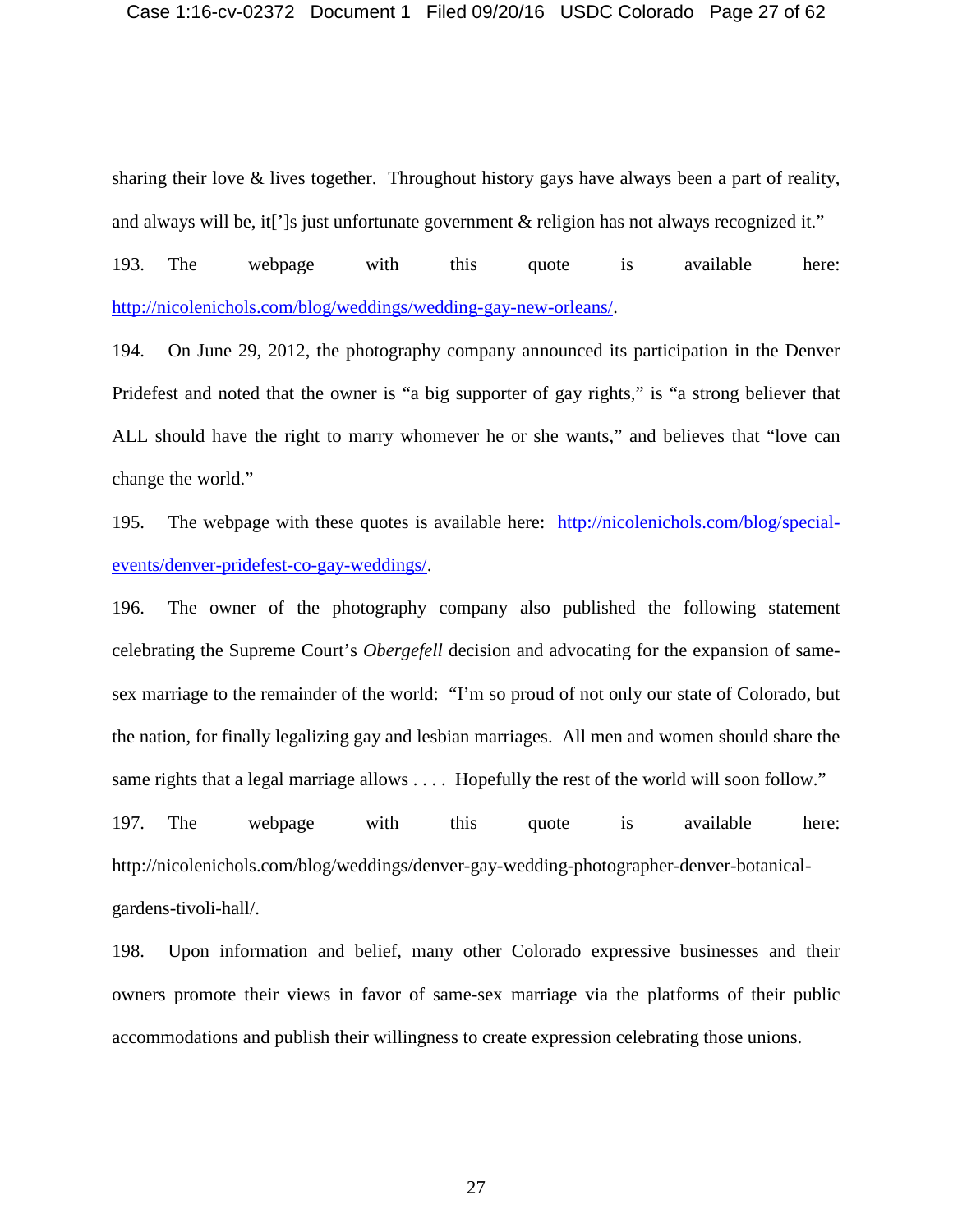199. Plaintiffs support the rights of these expressive businesses and their owners to express their beliefs and conduct their businesses in a way that promotes those beliefs and does not promote contrary beliefs. Plaintiffs simply wish to enjoy those same freedoms. Yet CADA strips Plaintiffs of these freedoms. That is the foundational reason for this lawsuit – to restore Plaintiffs to an equal footing with other expressive business owners in regard to their right to express messages that are consistent with their beliefs, and to avoid expressing those messages that are not.

#### **ALLEGATIONS OF LAW**

200. Plaintiffs Lorie Smith and 303 Creative LLC are subject to and must comply with Colorado laws, including Colo. Rev. Stat. § 24-34-601(2)(a).

201. At all times relevant to this Complaint, each and all of the acts alleged herein were attributed to Defendants, which acted under color of a statute, regulation, custom, or usage of the State of Colorado.

202. The impact of chilling and deterring Plaintiffs Lorie Smith and 303 Creative LLC from exercising their constitutional rights constitutes imminent and irreparable harm to Lorie Smith and 303 Creative LLC as a result of Defendants' policy and practice.

203. Plaintiffs Lorie Smith and 303 Creative LLC have no adequate or speedy remedy at law to correct or redress the deprivation of its rights under the United States Constitution by Defendants.

204. Unless the conduct of Defendants is enjoined, Plaintiffs Lorie Smith and 303 Creative LLC will continue to suffer irreparable injury.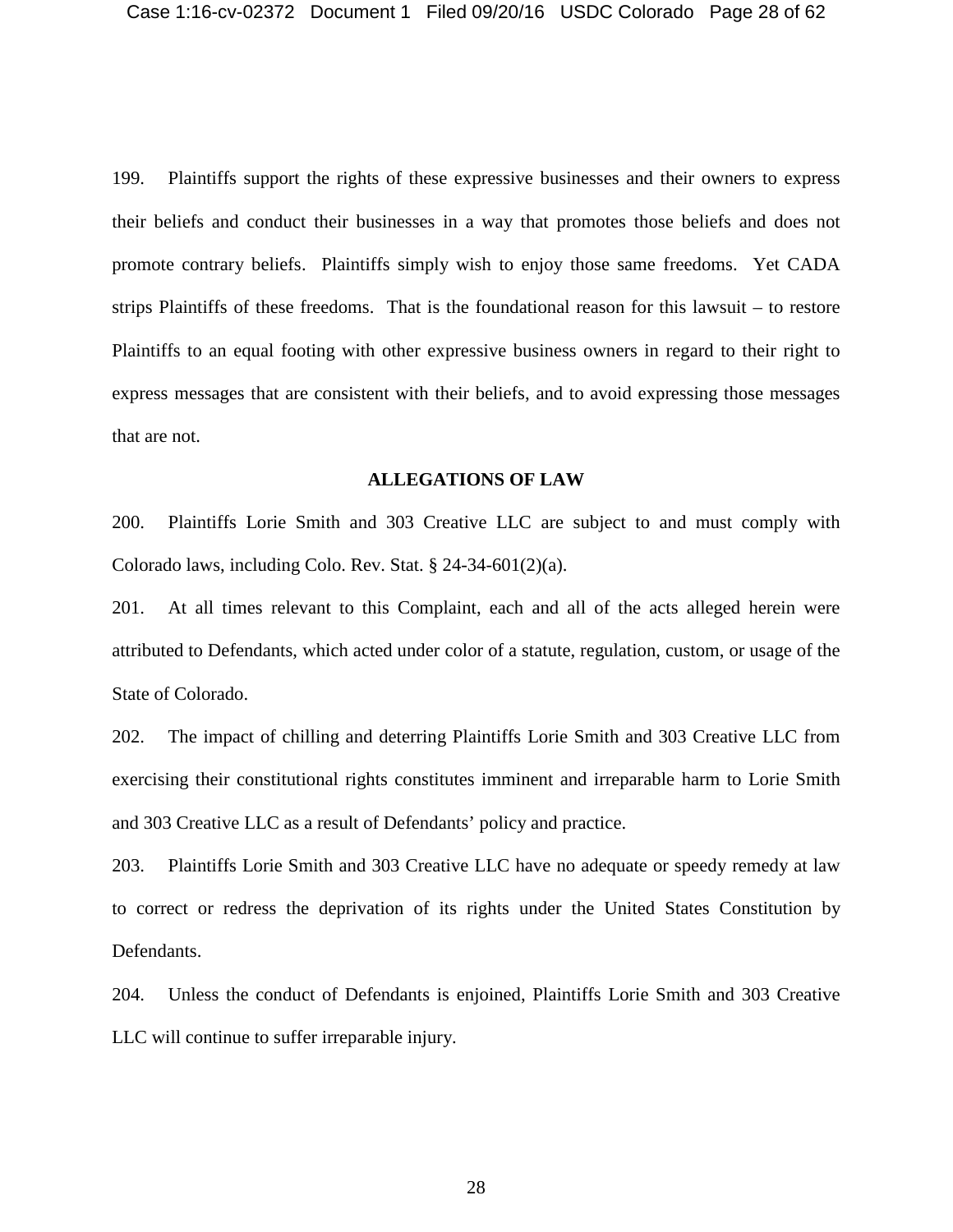### **CAUSES OF ACTION**

## **First Cause of Action: Violation of the Free Speech and Free Press Clauses of the First Amendment of the United States Constitution: Content and Viewpoint Discrimination, Compelled Speech, Expressive Association, Unconstitutional Conditions, Unbridled Discretion, and Overbreadth**

205. Plaintiffs repeat and reallege each of the allegations contained in paragraphs 1–204 of this Complaint.

206. Plaintiff Lorie Smith is the sole owner and operator of Plaintiff 303 Creative, a closelyheld limited liability company.

207. Plaintiff Lorie Smith is a Christian who operates 303 Creative in accordance with her sincerely held religious beliefs.

208. Plaintiffs, in accordance with their sincerely held religious belief that all of their actions must be in accordance with the teachings of the Bible and their understanding of God's plan, will only design, create, publish and sell custom websites that are consistent with their religious beliefs.

209. It is the sincerely held religious belief of Plaintiffs that the only proper conception of marriage is a marital covenant between one man and one woman.

210. Plaintiffs design, create, and publish artistic, custom websites promoting and celebrating various messages.

211. In doing so, Plaintiffs create and promulgate speech.

212. Each website Plaintiffs create is their own speech.

213. Plaintiffs' custom websites, including the choice of graphics, format, sizing, color scheme, font size, font color, text, and interface; the process of designing and creating the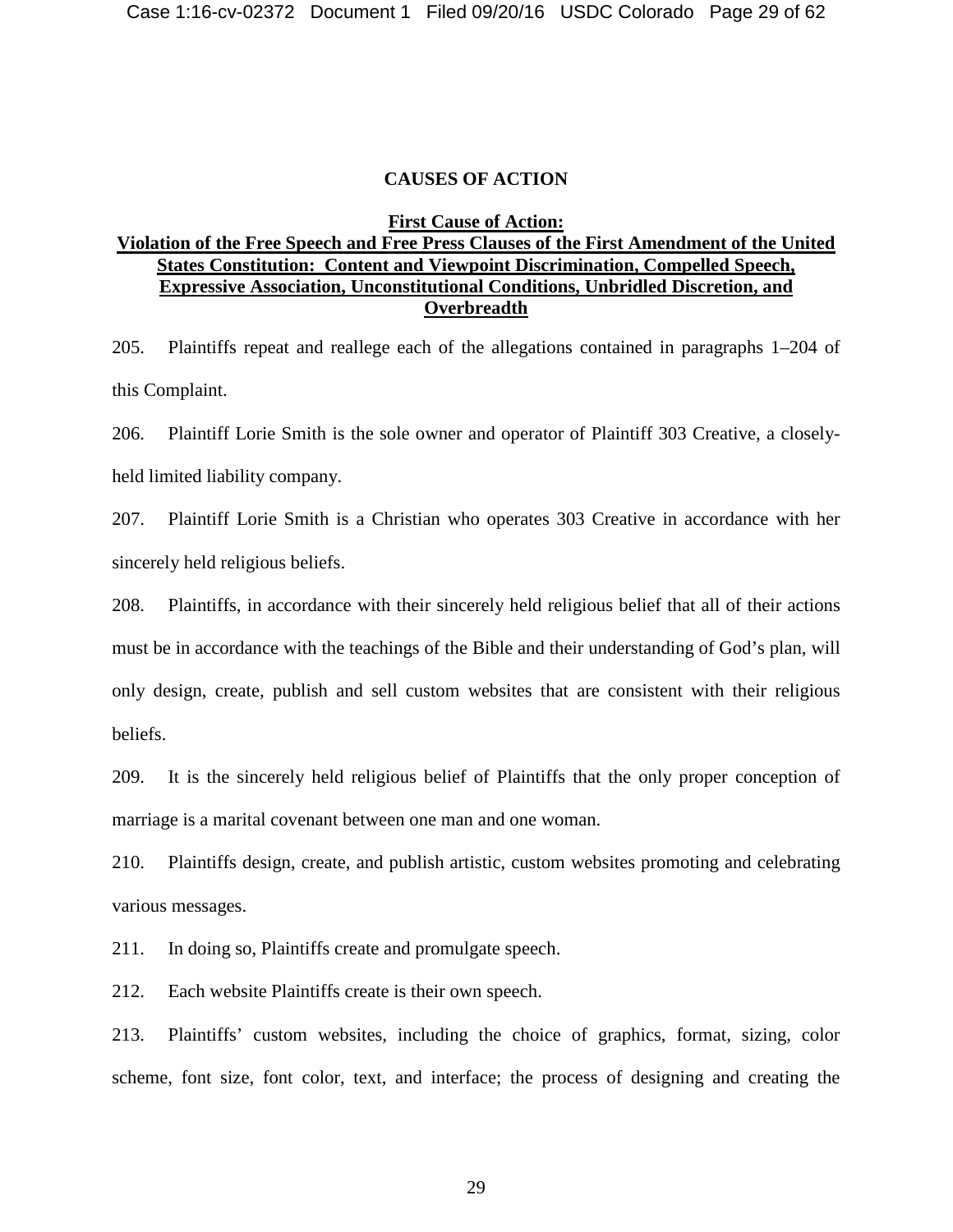websites; the process of marketing, selling, and promoting the websites; the act of publishing the websites; and the business of designing, creating, publishing, and selling websites, all constitute protected speech under the First Amendment.

214. When Plaintiffs design and create a wedding website, they intend to and are creating speech celebrating and promoting the wedding described on the website.

215. Plaintiffs desire to design wedding websites to celebrate and promote their religious understanding of marriage as an institution between one man and one woman and as a fundamental building block of society.

216. Plaintiffs also desire to use their talents and platform to disseminate their view of God's design for marriage as an institution between one man and one woman and the benefits that such marriages have for society.

217. It would violate Plaintiffs' religious beliefs and conflict with their message about marriage to design and create a wedding website for any wedding, such as a same-sex wedding, that does not celebrate the marital union of one man and one woman.

218. Plaintiffs' design and creation of websites celebrating and promoting marriage between one man and one woman, and their decision to decline to design and create websites promoting any other conception of marriage, are protected by the First Amendment.

219. Plaintiffs also wish to inform the public that they are unwilling to create speech for events promoting marriages that are not between one man and one woman, including same-sex marriages. Along with this explanation, Plaintiffs wish to elucidate their religious reasons for not creating custom websites that violate their religious beliefs regarding marriage.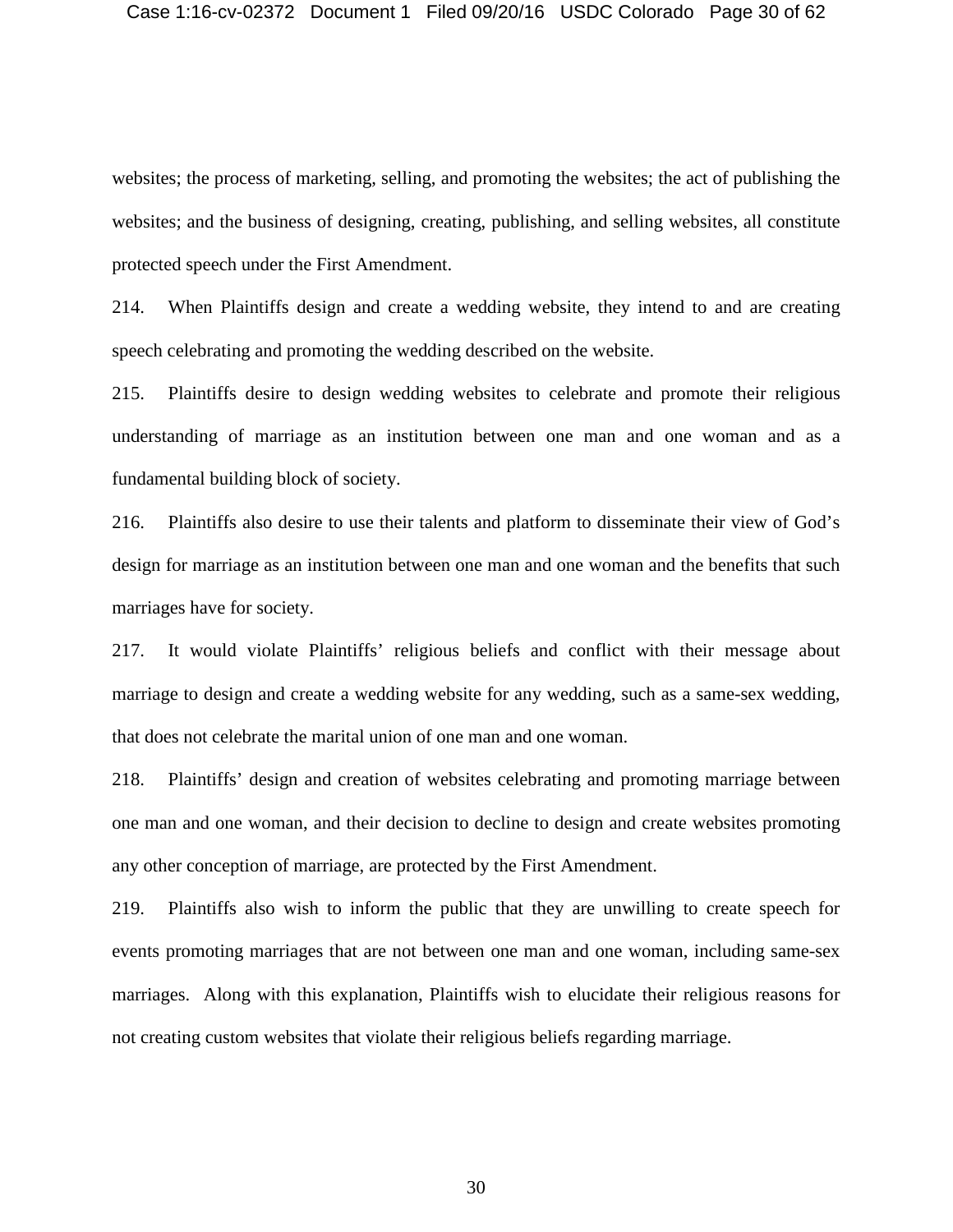220. Plaintiffs wish to make such statements on their website and in electronic communications with prospective clients.

221. This desired speech is protected by the First Amendment.

#### **CADA is Content Based and Viewpoint Discriminatory**

222. The First Amendment's Free Speech Clause prohibits laws that regulate protected speech based on its content or viewpoint.

223. The Banned-Speech Provision is content-based because it regulates speech about a handful of topics—specifically disability, race, creed, color, sex, sexual orientation, marital status, national origin, and ancestry—while leaving as unregulated speech on the virtually unlimited number of other topics not listed in CADA.

224. For example, the Banned-Speech Provision prohibits statements asserting that political positions supporting same-sex marriage are misguided but allows statements opposing other political positions of all sorts.

225. This is content-based discrimination forbidden by the First Amendment.

226. The Banned-Speech Provision is also viewpoint discriminatory.

227. Defendants enforce the Banned-Speech Provision in a viewpoint discriminatory manner at least in relation to the topic of marriage.

228. Defendants will not prosecute or threaten to prosecute under the Banned-Speech Provision expressive businesses or their owners that provide wedding services and state that they support same-sex marriage and create for and promote messages in favor of same-sex marriage.

229. Defendants will, however, prosecute under the Banned-Speech Provision expressive businesses and their owners that provide wedding services and who state that they oppose same-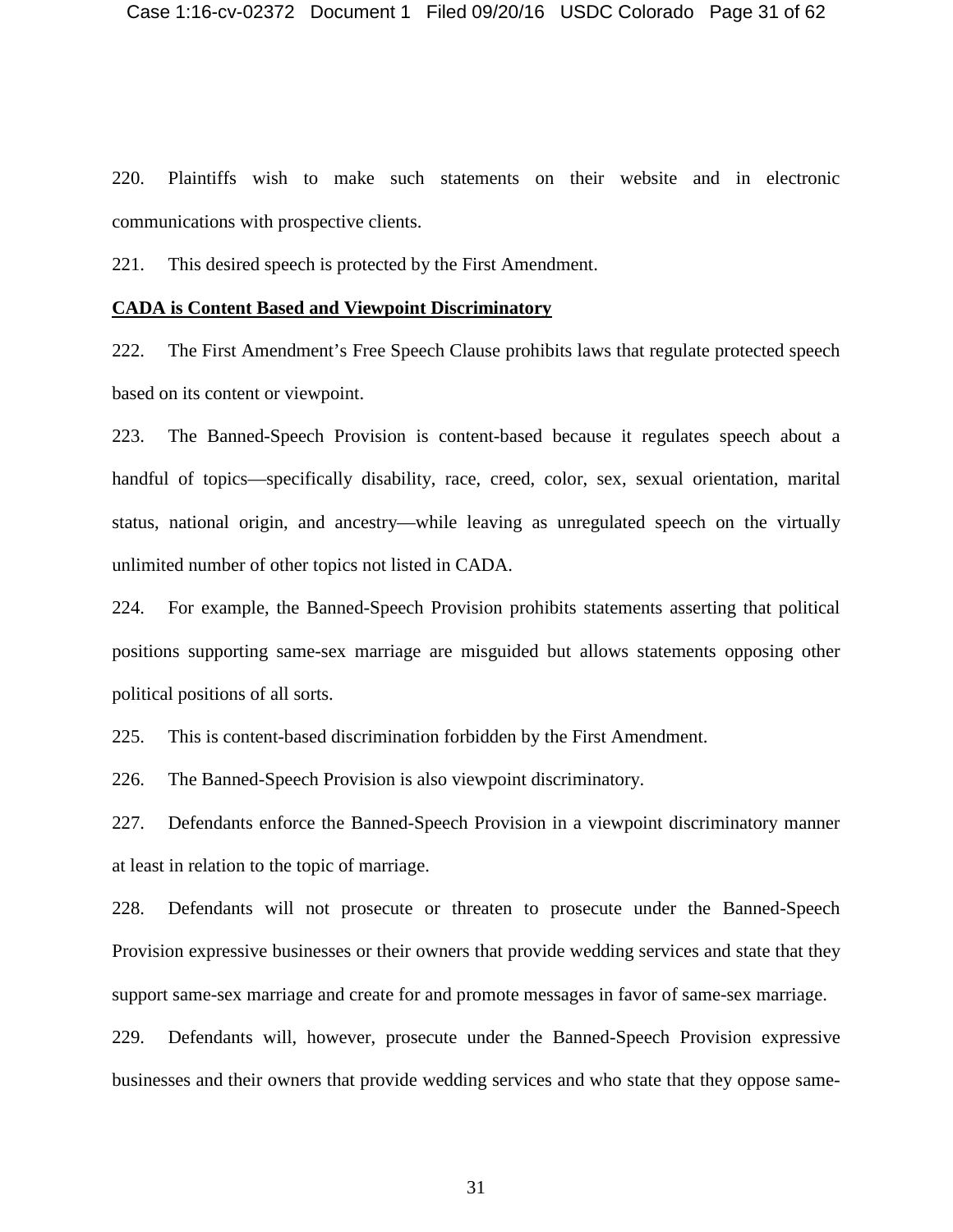sex marriage, that they exclusively favor marriages between one man and one woman, or that they decline to express messages favoring same-sex marriage.

230. Thus, in order to avoid prosecution and punishment, Colorado expressive businesses and their owners providing expressive wedding services must refrain from speaking messages that exclusively favor marriages between one man and one woman, that oppose same-sex marriage, or that decline to affirmatively promote or celebrate same-sex marriage.

231. This singling out, punishing, suppressing, and deterring certain speech solely based on its viewpoint about marriage is unlawful viewpoint discrimination.

232. If Plaintiffs were to make their desired statements, they would violate the Banned-Speech Provision's content- and viewpoint-based restrictions on speech and face investigation and other penalties for the violation.

233. The Compelled-Speech Provision is also content and viewpoint based.

234. The First Amendment prevents the government from compelling people to create, express, or support a message not of their own choosing or to speak when they would rather remain silent.

235. Plaintiffs will only design and create wedding websites that promote and celebrate marriages between one man and one woman.

236. If Plaintiffs enter the business of designing and creating wedding websites for weddings celebrating and promoting the lifelong commitment of one man and one woman, the Compelled-Speech Provision requires them to also design and create wedding websites celebrating and promoting same-sex weddings.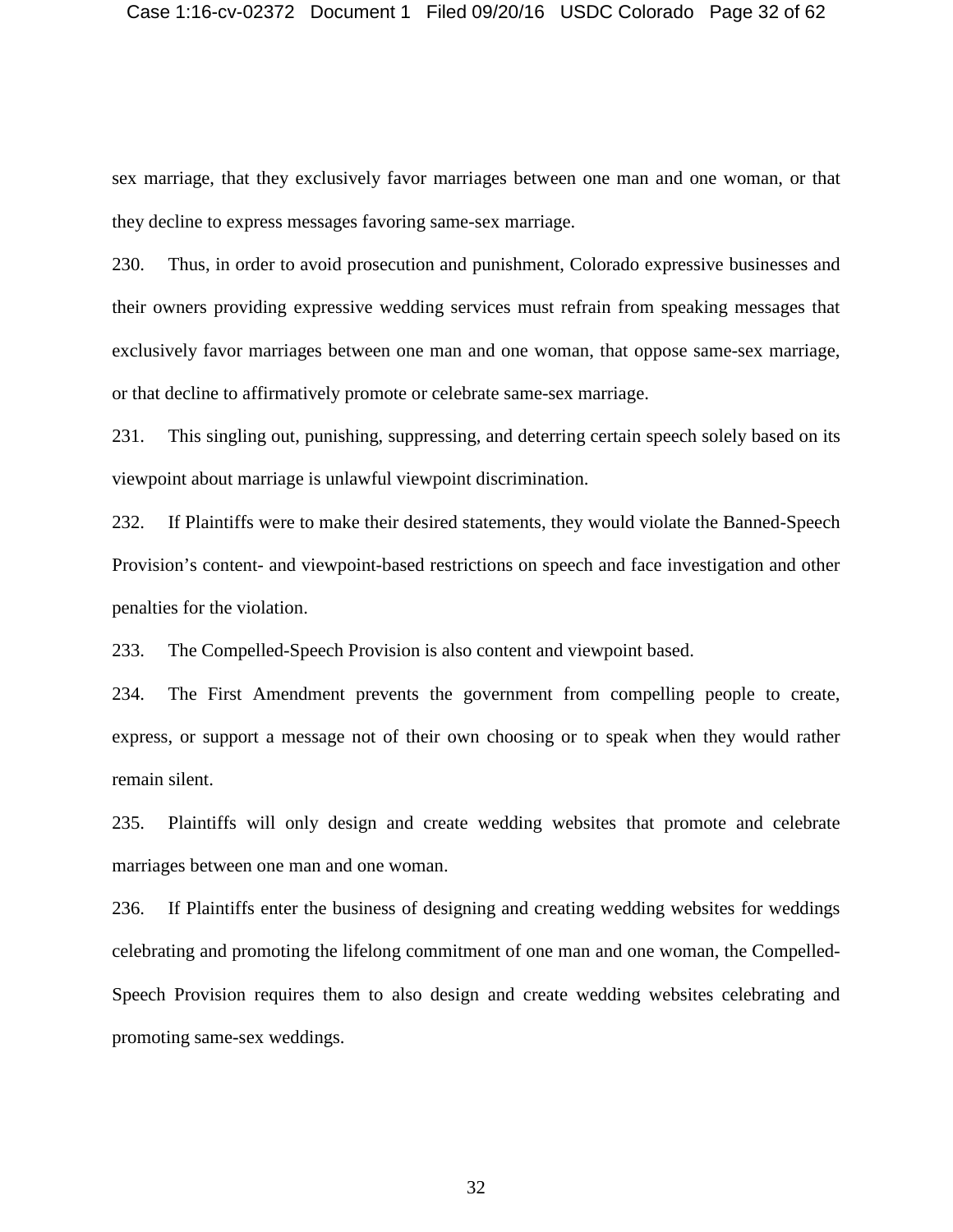237. Thus, the Compelled-Speech Provision requires Plaintiffs to engage in expression that they do not desire to convey—expression that violates their core religious beliefs—by requiring them to design and create websites celebrating and promoting same-sex marriage.

238. If Plaintiffs begin designing and creating wedding websites, as they desire, they will be subject to penalties for declining to design and create websites that promote and celebrate a conception of marriage that violates their deeply held religious beliefs.

239. The penalties that Plaintiffs may face for declining to promote messages they deem objectionable can include fines of up to \$500 for *each* violation, Colo. Rev. Stat. § 24-34-  $602(1)(a)$ , a costly and onerous investigation, Colo. Rev. Stat. § 24-34-306(2)(a), an order requiring them to comply with CADA, Colo. Rev. Stat. § 24-34-306(9), and an order requiring them to take a variety of steps, such as reporting their own behavior to the Commission, engaging in indoctrination training, and affirmatively informing the public that they lack the First Amendment right to decline to produce and promote objectionable messages, *see* Colo. Rev. Stat. §§ 24-34-306(9), 24-34-605.

240. Notably, many of the potential penalties are themselves government-compelled speech.

241. The content and viewpoint-based nature of CADA is further illustrated by the punishment Jack Phillips and Masterpiece Cakeshop received for declining to celebrate and promote messages favoring same-sex marriage while Colorado businesses such as Azucar Bakery were permitted to decline to promote messages opposing same-sex marriage.

242. The fact that the Compelled-Speech Provision requires businesses to express messages consistent with government orthodoxy about same-sex marriage, while allowing them to decline to express messages contrary to such orthodoxy, is rank content and viewpoint discrimination.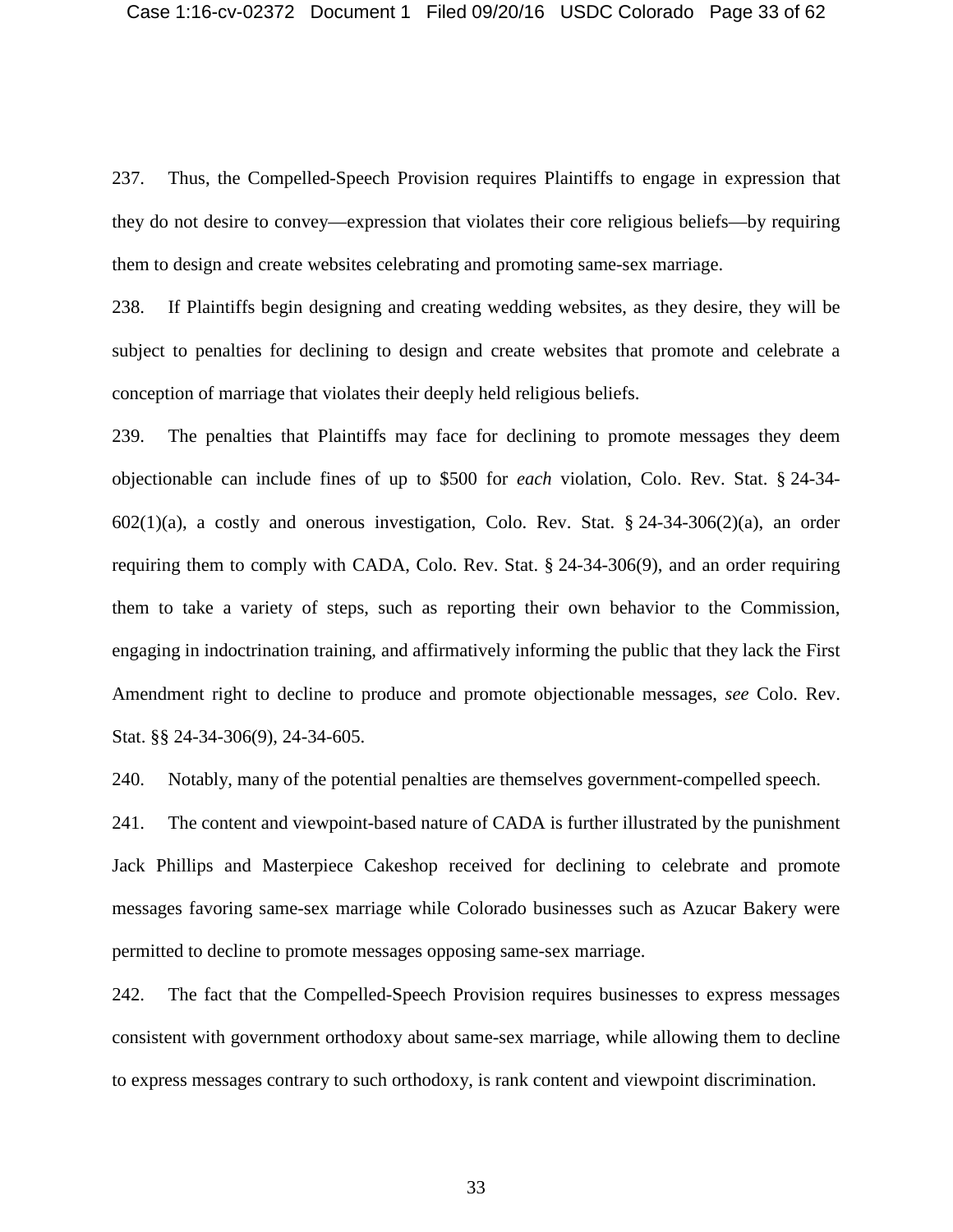## **The Compelled-Speech Provision Violates Plaintiffs' Right to Free Association**

243. The First Amendment prohibits the government from compelling persons to expressively associate with others in the process of creating and disseminating speech.

244. The First Amendment also prohibits the government from banning people from expressively associating with others in the process of creating and disseminating speech.

245. Plaintiffs engage in expressive association when they decide to accept a client and collaborate with them to use the client's unique story and wedding event as source material for Plaintiffs' creation of speech that furthers Plaintiffs' beliefs.

246. The Compelled-Speech Provision harms Plaintiffs' ability to promote their beliefs about religion and marriage by requiring them to either decline to associate with clients and events that will help them promote messages celebrating marriages between one man and one woman or to willingly associate with clients and events that will require them to speak messages that completely contradict their desired messages.

247. Plaintiffs cannot authentically or convincingly promote their beliefs about religion and marriage if they are forced to associate with clients or events that will require Plaintiffs to express contradictory messages about religion and marriage.

## **CADA Conditions Benefits on Surrendering Rights**

248. The First Amendment's Free Speech Clause prohibits the government from conditioning a benefit on the relinquishment of a constitutional right.

249. CADA imposes a content and viewpoint-based litmus test on the ability of Coloradans to own and operate an expressive business.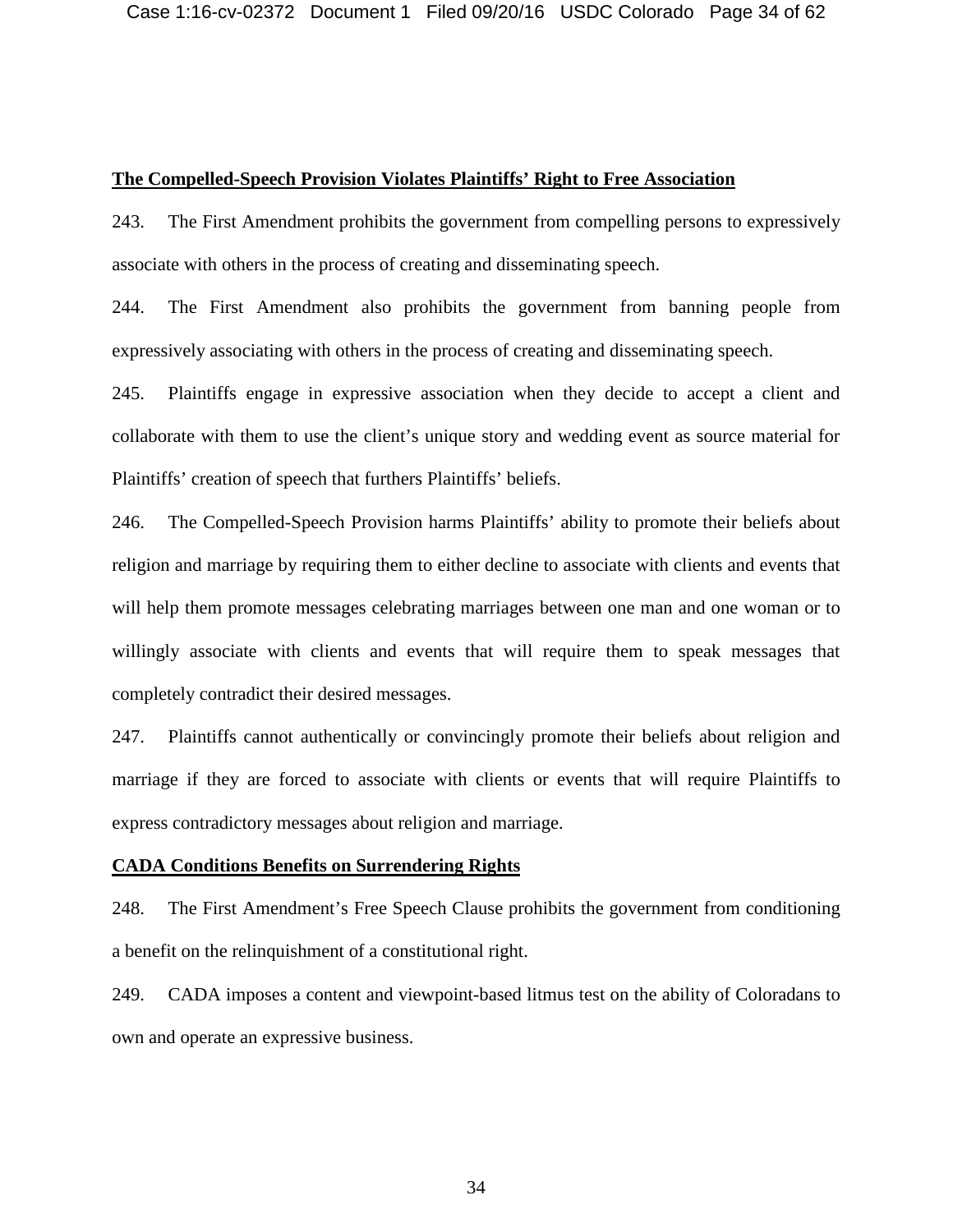250. Plaintiffs have the First Amendment right to choose the content of their expression, to promote the messages they desire to promote, to participate in the creation of the speech they deem desirable, to exercise their religion by promoting messages consistent with their religious beliefs, and to decline to promote messages contrary to their religious beliefs.

251. But the Compelled-Speech Provision mandates that Plaintiffs create messages celebrating and promoting same-sex marriage and the Banned-Speech Provision bars them from expressing their religious views about same-sex marriage, thereby unconstitutionally conditioning the receipt of an essential benefit—specifically, the right to make a living in the occupation of one's choice, the right to run a business, and the right to sell speech—on the willingness of Plaintiffs to surrender these First Amendment rights.

#### **CADA's Provisions Grant Defendants Unbridled Discretion**

252. The First Amendment's Free Speech Clause prohibits the government from regulating expression based on guidelines that give officials unbridled discretion to arbitrarily allow some expression and prohibit other expression.

253. In its application of the Compelled-Speech Provision, Defendants have shown that they have unbridled discretion to arbitrarily allow some expression and prohibit other expression.

254. If an expressive business is asked to create expression consistent with the ideology of Defendants and inconsistent with the beliefs of the expressive business, Defendants can oftentimes punish the expressive business if it adheres to its beliefs by declining to create the objectionable expression.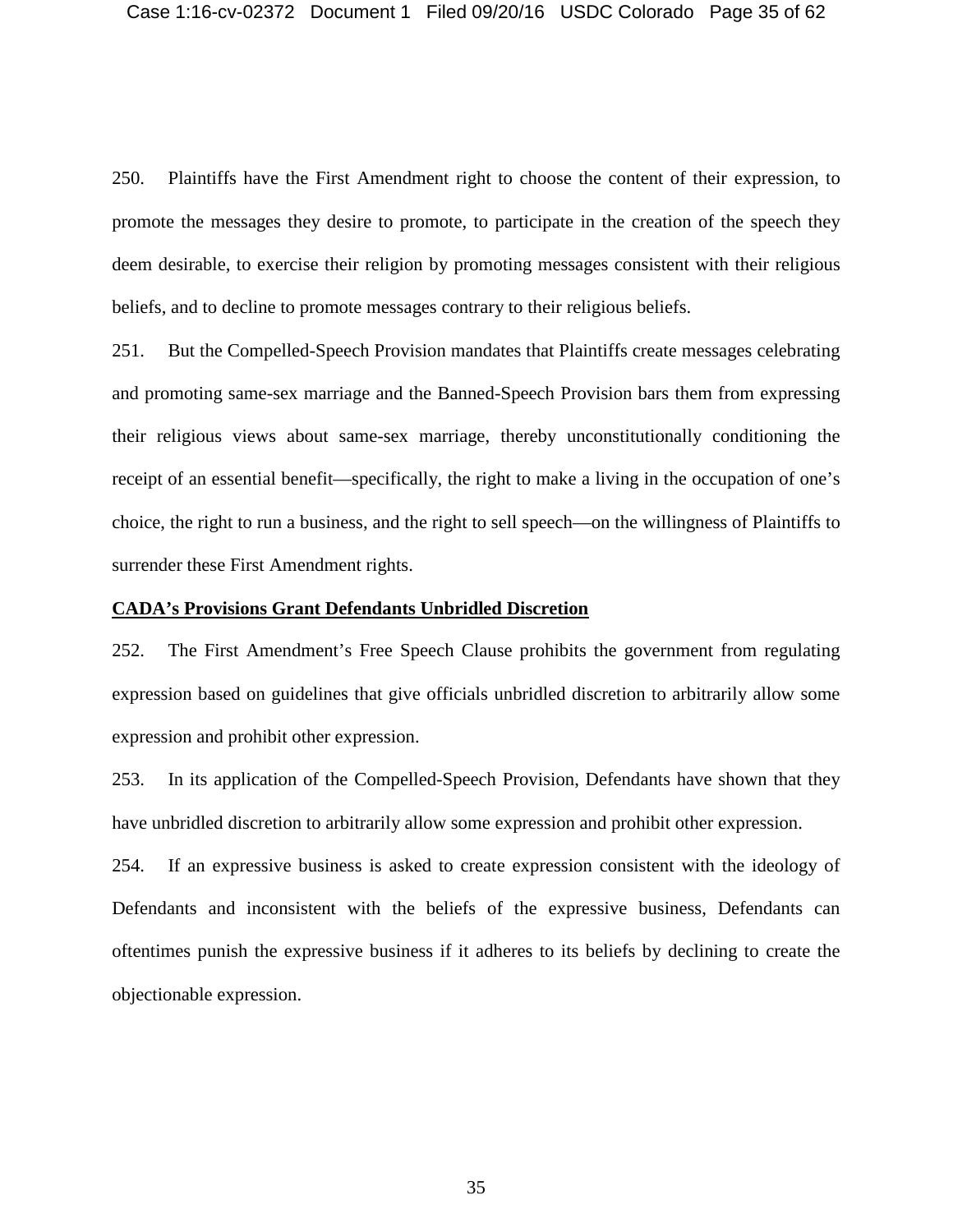255. Defendants can do so by saying that the business owner declined to create the requested expression "because of" the protected classification of the customer rather than the objectionable nature of the message.

256. Defendants' actions with respect to Jack Phillips and Masterpiece Cakeshop illustrate this point.

257. However, if a prospective customer asks an expressive business to produce a message that the business *and* Defendants find objectionable, Defendants are happy to afford the business owner the right to decline the objectionable speech.

258. Defendants can do so by saying that the business owner declined to create the requested expression due to the objectionable nature of the message rather than "because of" the protected classification of the customer.

259. Defendants' actions with respect to Azucar Bakery and other bakeries illustrate this point. 260. Thus, Defendants have unbridled discretion to determine arbitrarily that one declination to create objectionable speech is "because of" a protected classification, and therefore illegal under the Compelled-Speech Provision, and to determine that another declination is because of the objectionable nature of the speech rather than the protected classification of the customer.

261. The Banned-Speech Provision also grants unbridled discretion to Defendants by making it unlawful for a public accommodation to "publish, circulate, issue, display, post, or mail any written, electronic, or printed communication, notice, or advertisement that indicates . . . that an individual's patronage or presence at a place of public accommodation is unwelcome, objectionable, unacceptable, or undesirable because of disability, race, creed, color, sex, sexual orientation, marital status, national origin, or ancestry."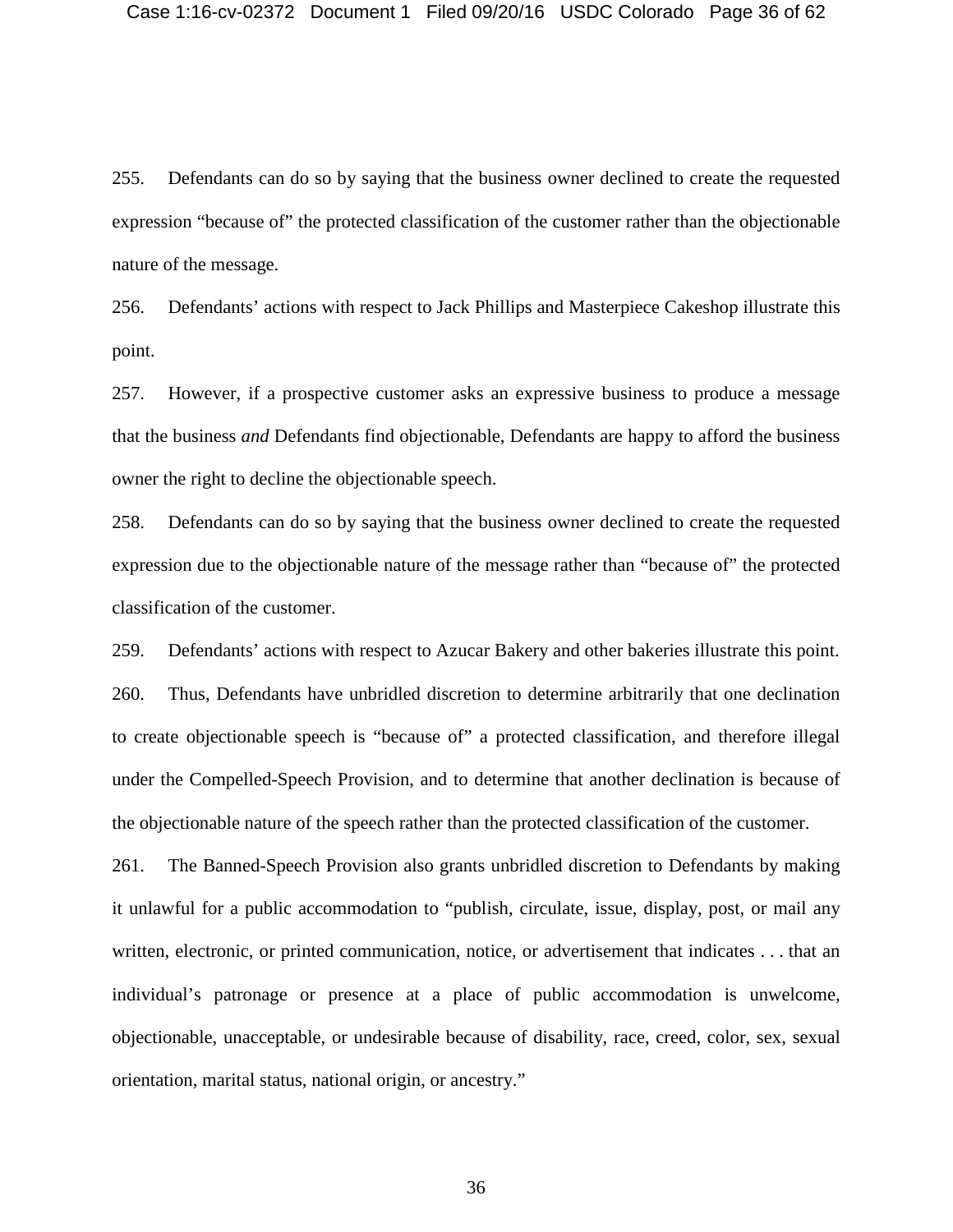262. CADA does not define "unwelcome," "objectionable," "unacceptable," or "undesirable," and does not explain what statements "indicate" that someone would be unwelcome, objectionable, unacceptable, or undesirable "because of" a protected classification.

263. This language allows Defendants to censor speech out of dislike for particular viewpoints, allows Defendants to hide inappropriate viewpoint discrimination behind this language, and prevents potential speakers from knowing whether their speech violates the law.

264. Anytime a public accommodation or its owner opposes or criticizes someone's ideas, someone's beliefs, someone's actions, or someone's speech, Defendants could determine that that statement indicates someone is unwelcome, objectionable, unacceptable, or undesirable.

265. Because almost any statement could violate the wide reach of the Banned-Speech Provision, Defendants have unbridled discretion to pick and choose which statements violate the law, thereby subjecting the First Amendment rights of Plaintiffs and similarly situated citizens to the whims of government officials.

## **The Banned-Speech Provision is an Overbroad Prior Restraint on Speech**

266. The Banned-Speech Provision is overbroad because it prohibits public accommodations from directly or indirectly publishing, circulating, issuing, displaying, posting, or mailing "any written, electronic, or printed communication, notice, or advertisement that indicates that the full and equal enjoyment of the goods, services, facilities, privileges, advantages, or accommodations of a place of public accommodation will be refused, withheld from, or denied an individual . . . because of disability, race, creed, color, sex, sexual orientation, marital status, national origin, or ancestry."

267. This language applies to both expressive and non-expressive businesses.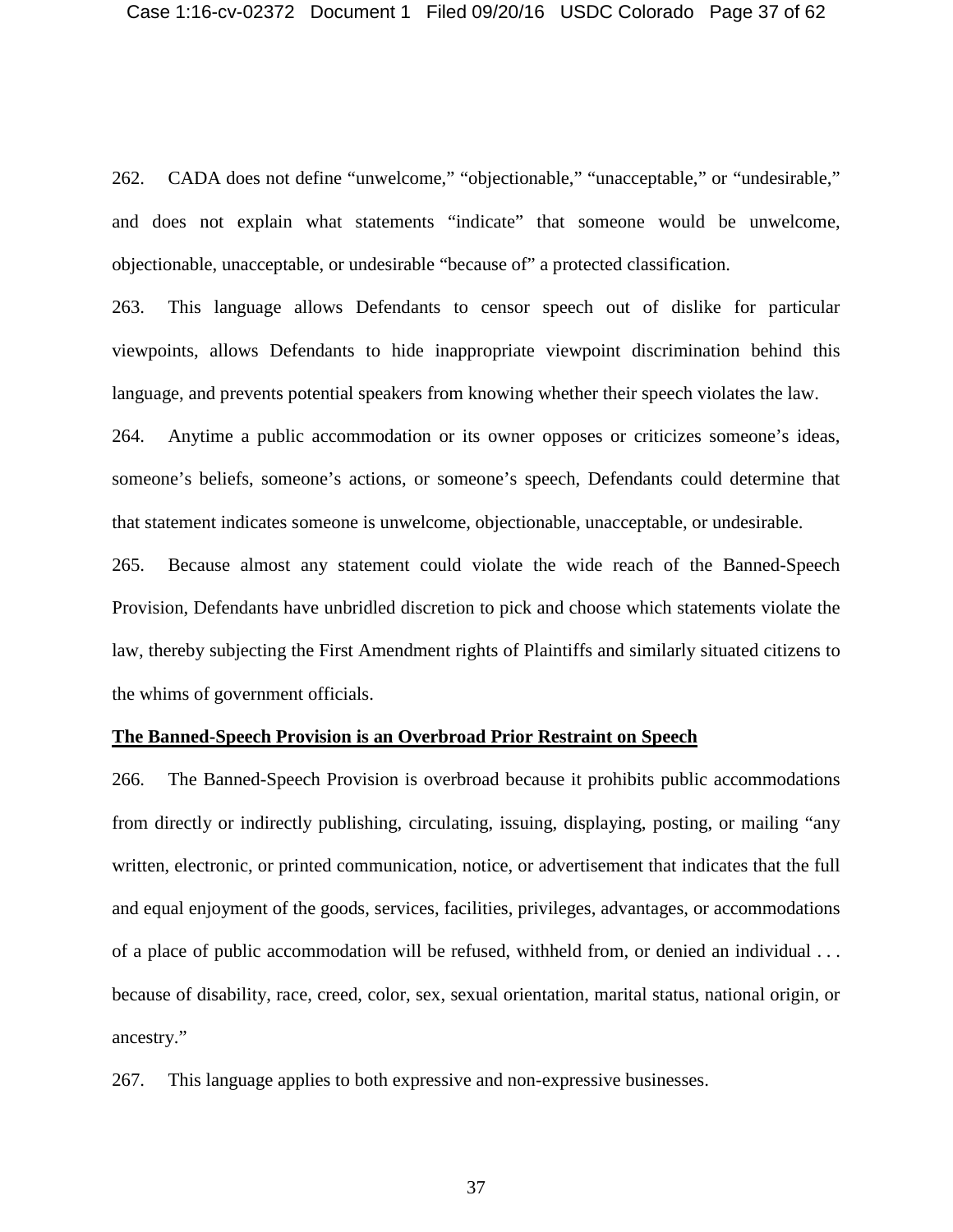268. Nothing in the Banned-Speech Provision limits its scope to statements about nonexpressive activities.

269. This language is overbroad because it restricts the right of expressive businesses like newspapers, book publishers, printers, musicians, authors, movie studios, playwrights, web designers, and others to create speech and communicate it in accordance with their beliefs and to decline to speak and create speech that violates their beliefs.

270. The Banned-Speech Provision is also overbroad because it prohibits public accommodations from "directly or indirectly" publishing, circulating, issuing, displaying, posting, or mailing "any written, electronic, or printed communication, notice, or advertisement that indicates . . . that an individual's patronage or presence at a place of public accommodation is unwelcome, objectionable, unacceptable, or undesirable because of disability, race, creed, color, sex, sexual orientation, marital status, national origin, or ancestry."

271. This prohibits too many protected statements—including political and religious ones that oppose or criticize someone's ideas, beliefs, actions, or speech.

272. It also prohibits too many protected statements—including political and religious ones that exclusively favor someone's ideas, beliefs, actions, or speech.

273. Further, the Banned-Speech Provision's restriction on communications that even "indirectly" communicate a barred message imperils even more protected expression because what constitutes an "indirect" communication is completely undefined and thus permits enforcement officials to hide their viewpoint discrimination.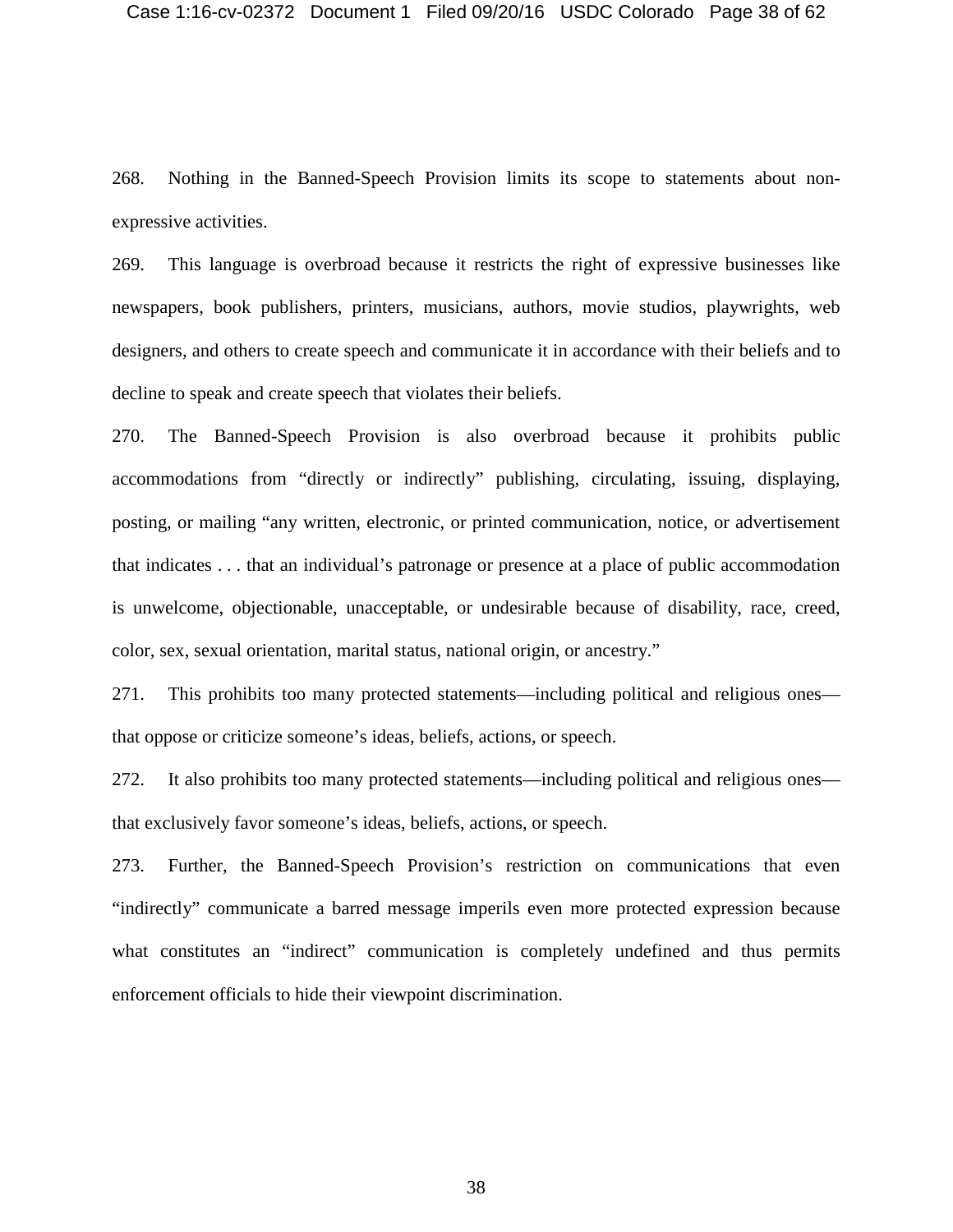### **The Banned-Speech Provision Violates the Free Press Clause**

274. The Free Press Clause prevents previous restraints upon publication and guarantees each individual's right to make their thoughts public before the community.

275. The Free Press Clause protects Plaintiffs' right to discuss their religious beliefs about marriage on their website without previous restraint or fear of subsequent punishment by the government.

276. Defendants unlawfully apply the Banned-Speech Provision to forbid Plaintiffs from publishing religious speech critical of same-sex marriage on their website because such speech might "directly or indirectly" indicate that requests for custom same-sex wedding websites would be "unwelcome, objectionable, unacceptable, or undesirable."

277. Defendants' unlawful application of CADA to expressive activity is the only reason Plaintiffs have refrained from publishing speech on their website explaining their religious reasons for promoting only marriage between a man and a woman.

278. Defendants' application of CADA to prevent Plaintiffs from engaging in the free and general discussion of public matters, like marriage, violates the Free Press Clause.

### **The First Amendment Violations Chill Plaintiffs' Speech and Fail Strict Scrutiny**

279. Absent the Banned-Speech and Compelled-Speech Provisions, Plaintiffs would immediately enter the field of promoting and celebrating marriages between one man and one woman through custom wedding websites.

280. Plaintiffs are prepared to begin this work by making the website reflected in Exhibit B announcing their wedding-website design services available online for public consumption.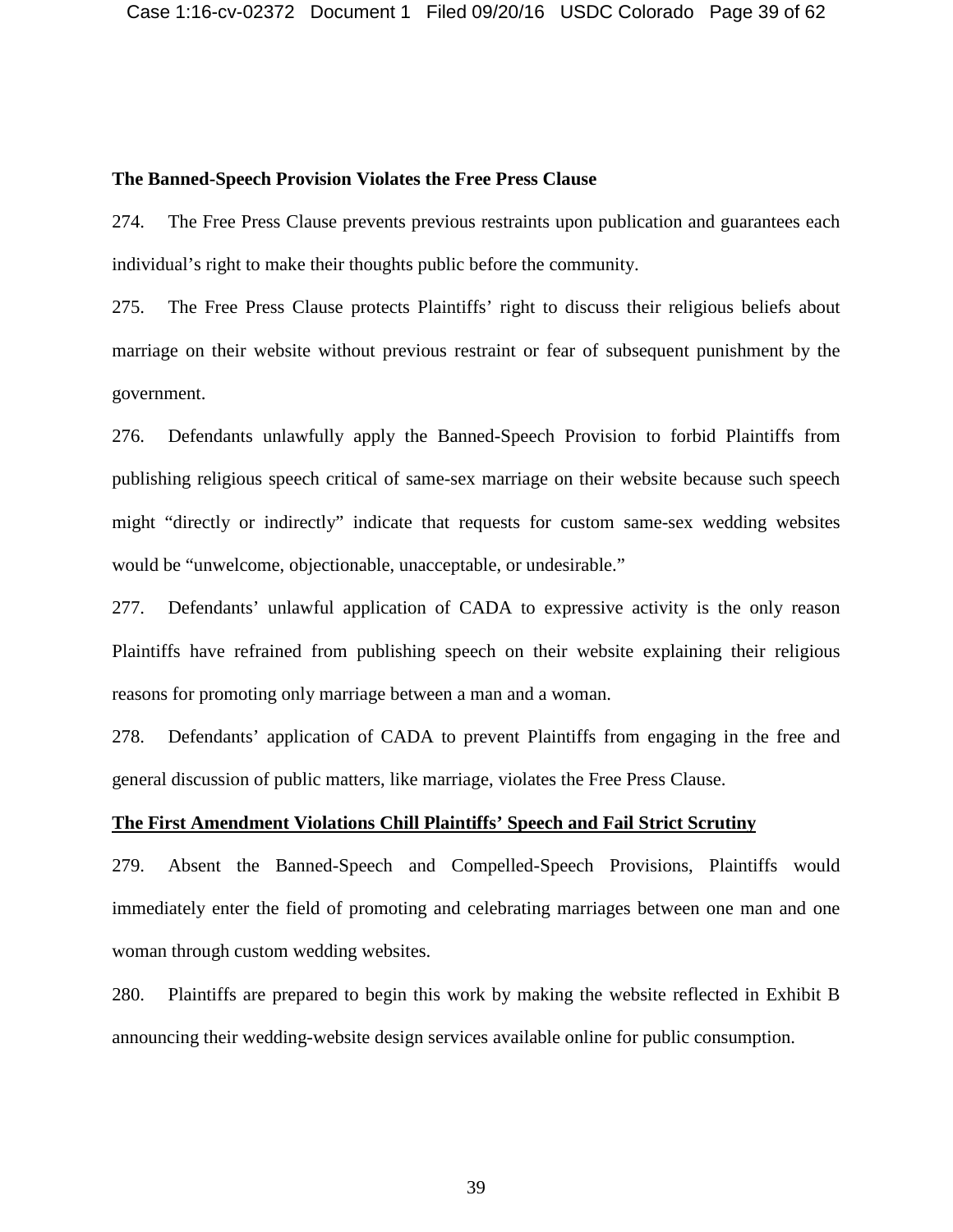281. The only things preventing Plaintiffs from designing and creating websites celebrating and promoting marriage as an institution between one man and one woman are the Banned-Speech Provision and the Compelled-Speech Provision and Defendants' application thereof in a way that punishes those who decline to celebrate and promote same-sex marriage.

282. Because of CADA, Plaintiffs are chilled, deterred, and restricted from engaging in their desired expression celebrating and promoting marriage as an institution between one man and one woman.

283. Plaintiffs currently suffer the ongoing harm of self-censorship of their desired, protected speech, in order to avoid penalties under the Compelled-Speech and Banned-Speech Provisions.

284. The Banned-Speech Provision prohibiting statements indicating that someone is unwilling to celebrate and promote same-sex marriage and prohibiting other political, religious, or social commentary that may indicate that someone is "unwelcome, objectionable, unacceptable, or undesirable," and Defendants' enforcement of the Banned-Speech Provision, chills, deters, and restricts not only Plaintiffs' speech but the speech of third parties as well.

285. If not for CADA, Plaintiffs would immediately publish on their website the webpage attached as Exhibit B announcing their desire to celebrate marriages between one man and one woman through the creation of custom wedding websites, their religious views regarding marriage, and their inability to celebrate same-sex marriages or other conceptions of marriage that are not between one man and one woman.

286. Because CADA infringes First Amendment free speech rights, it must further a compelling interest in a narrowly tailored way.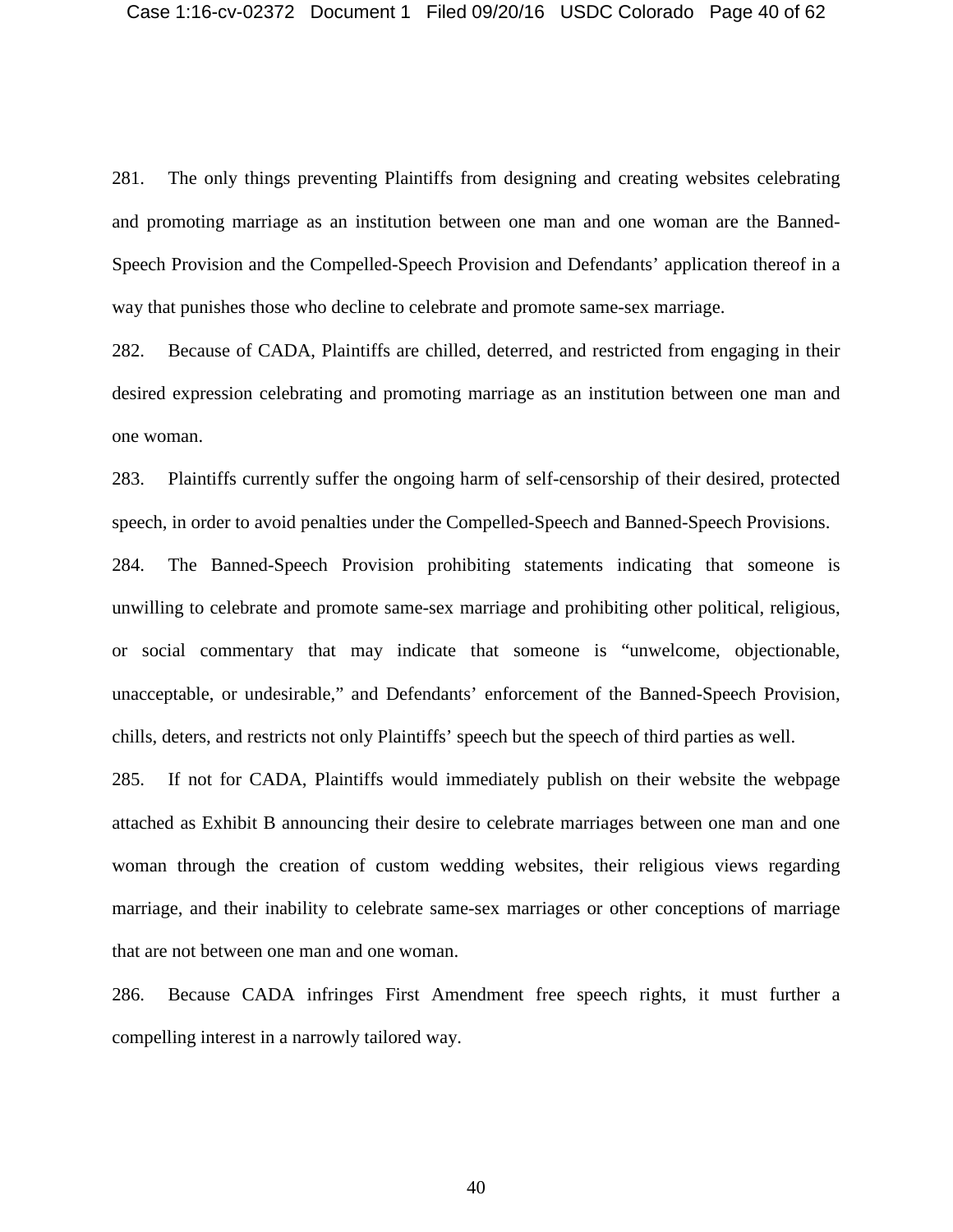287. CADA does not serve any legitimate, rational, substantial, or compelling interest by forcing Plaintiffs to violate their First Amendment free speech or free press rights.

288. CADA does not serve any legitimate interest in a narrowly tailored way by forcing Plaintiffs to violate their First Amendment free speech or free press rights.

289. Defendants have alternative, less restrictive means to achieve any legitimate interests rather than forcing Plaintiffs to abandon their First Amendment free speech and free press rights.

290. Accordingly, as applied to Plaintiffs, the Compelled-Speech Provision's requirement that Plaintiffs create custom websites celebrating and promoting same-sex marriage if they decide to create custom websites celebrating marriages between one man and one woman infringes Plaintiffs' rights to speak and refrain from speaking, and to associate or refrain from associating, as protected by the First and Fourteenth Amendments of the United States Constitution.

291. Accordingly, facially and as applied to Plaintiffs, the Banned-Speech Provision's prohibition of statements indicating that someone is unwilling to celebrate and promote same-sex marriage and its prohibition on other political, religious, or social commentary that may indicate that someone is "unwelcome, objectionable, unacceptable, or undesirable" because they are part of a protected class violates Plaintiffs' right to speak freely as guaranteed by the First and Fourteenth Amendments of the United States Constitution.

292. WHEREFORE, Plaintiffs respectfully ask that the Court grant the relief specified in the Prayer for Relief.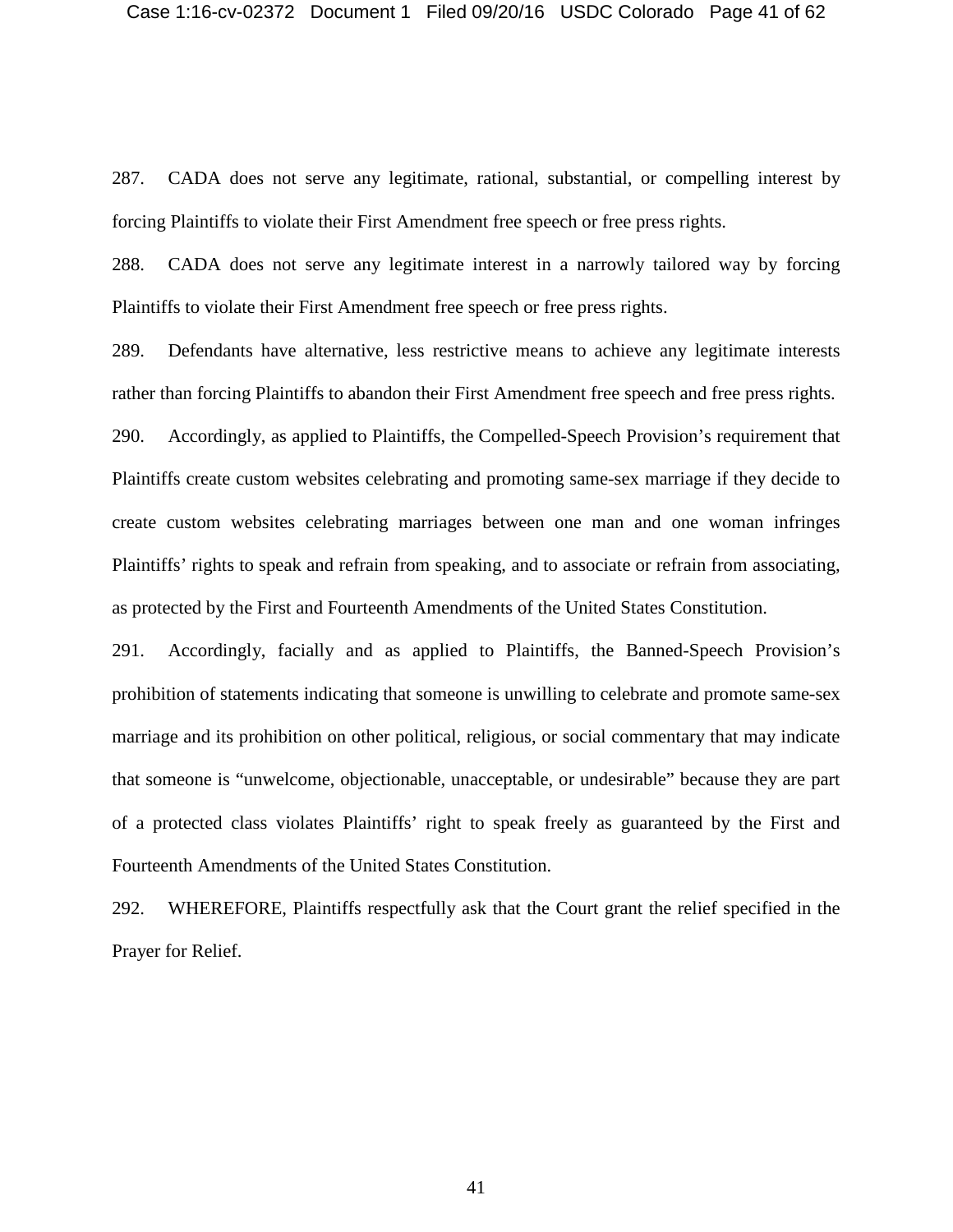## **Second Cause of Action: Violation of Plaintiffs' First Amendment Right to Free Exercise of Religion**

293. Plaintiffs repeat and reallege each of the allegations contained in paragraphs 1–204 of this Complaint.

294. Plaintiffs' sincerely held religious beliefs prohibit them from celebrating or promoting messages contrary to their understanding of the teachings of the Bible.

295. Plaintiffs sincerely believe that the Bible teaches that marriage is designed by God to be a lifelong union between one man and one woman only.

296. Therefore, Plaintiffs cannot design a wedding website for a same-sex wedding because that requires Plaintiffs to promote and celebrate messages contrary to their religious beliefs.

297. Plaintiffs hold sincere religious beliefs that require them to tell their clients and the general public that they cannot create custom expression that conflicts with their religious beliefs and the reasons they cannot create such custom expression.

298. Plaintiffs would violate their religious beliefs if they misled their customers to think that they create custom expression celebrating and promoting same-sex marriage when they do not.

299. Plaintiffs hold sincere religious beliefs requiring them to explain their religious beliefs about marriage and the religious reasons for and meaning of their expression.

300. Plaintiffs' religious beliefs about marriage, expression, honesty, and business come from the Bible and Christian doctrine.

301. The Compelled-Speech Provision forces Plaintiffs to choose between three unacceptable options: (1) decline to create custom expression celebrating and promoting same-sex wedding ceremonies because of their religious beliefs and suffer investigation, prosecution, and penalties as a result; (2) violate their religious beliefs by creating custom expression celebrating and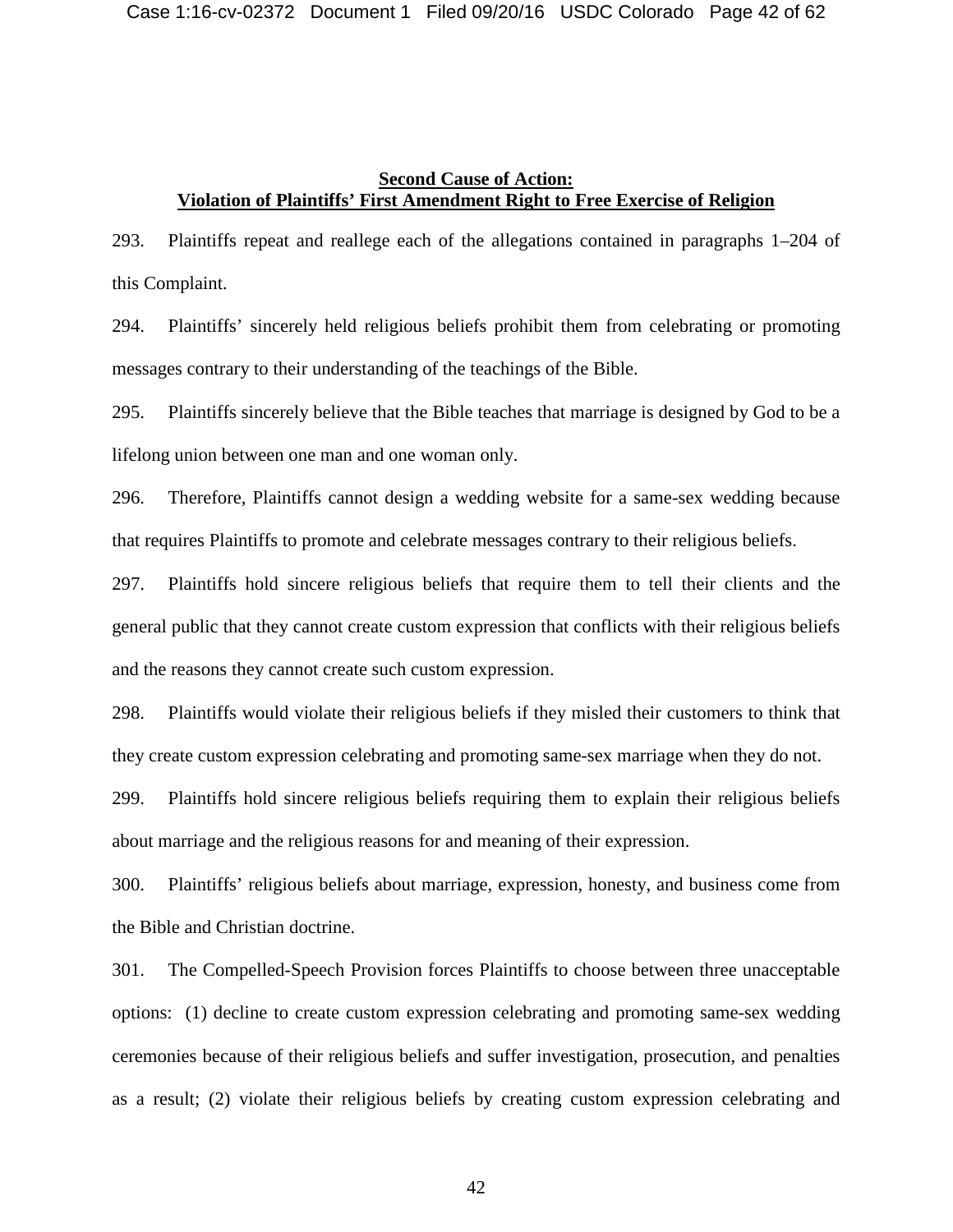promoting same-sex wedding ceremonies in order to comply with the law; or (3) restrict their religious exercise by refraining from using their God-given talents and platform to create custom expression celebrating and promoting marriages as God designed them.

302. The Banned-Speech Provision forces Plaintiffs to choose between two impossible options: (1) adhere to their religious beliefs, publish their religiously motivated and required statements, and suffer investigation, prosecution, and penalties; or (2) violate their religious beliefs and refrain from publishing their religiously motivated and required statements.

303. The Compelled-Speech Provision violates Plaintiffs' right to the free exercise of religion by conditioning the right to own and operate a business that designs wedding websites celebrating and promoting marriage as God designed it on their willingness to violate their religious beliefs by celebrating and promoting same-sex marriage.

304. The Banned-Speech Provision violates Plaintiffs' right to the free exercise of religion by stopping them from operating their business in an open and honest way by barring them from stating what messages they will not express due to their religious beliefs.

305. The Banned-Speech Provision violates Plaintiffs' right to the free exercise of religion by preventing them from using their closely-held business as a platform to express their religious beliefs about marriage, the expression of which are religiously motivated.

306. The Compelled-Speech Provision and Defendants' enforcement thereof impermissibly prefer some religious views over others by allowing those whose religion is consistent with same-sex marriage to own and operate an expressive business in the wedding industry while punishing those who own and operate marriage-related expressive businesses in accordance with their religious beliefs that prohibit them from celebrating or promoting same-sex marriage.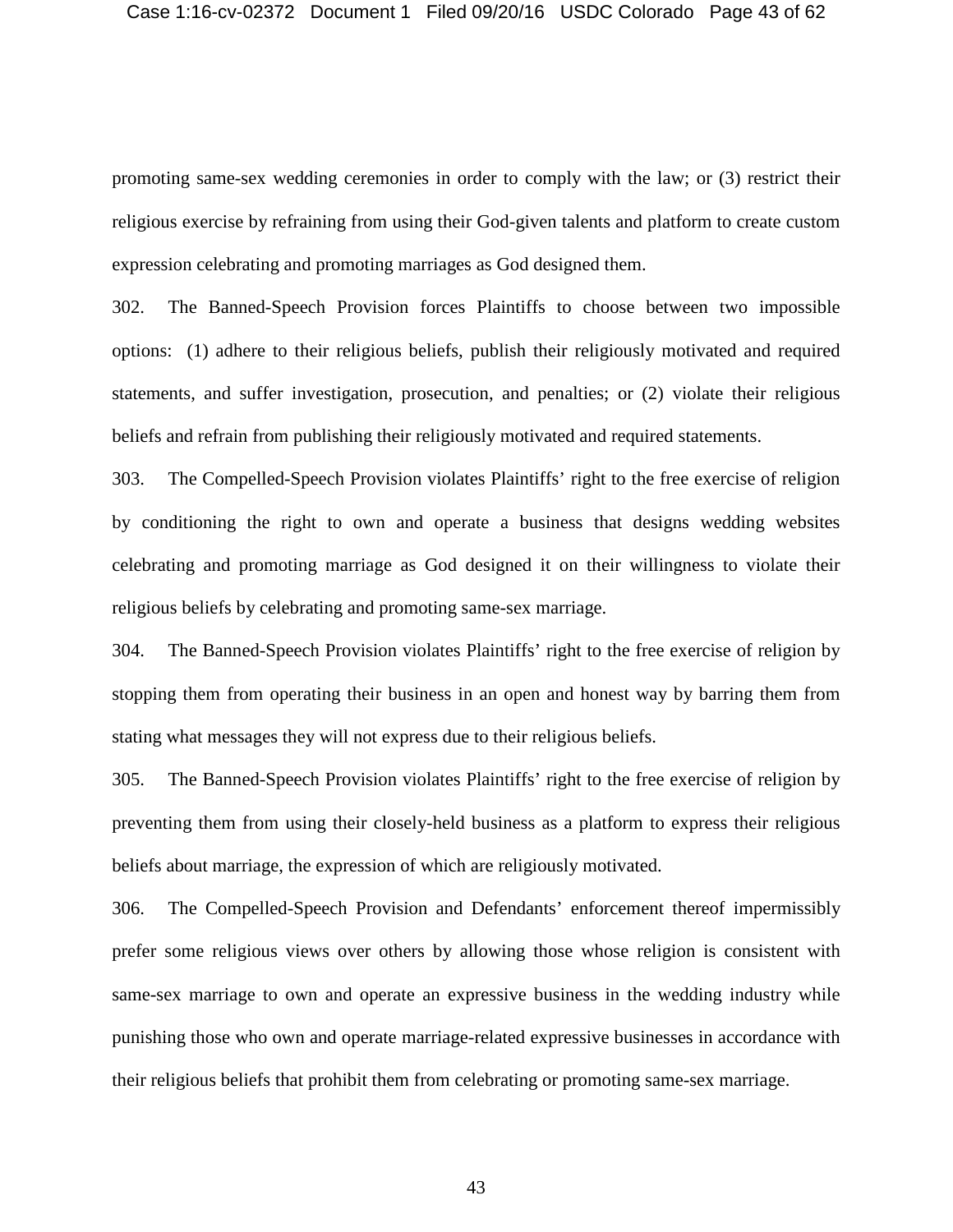307. The Banned-Speech Provision and Defendants' enforcement thereof impermissibly prefer some religious views over others by allowing those who own and operate public accommodations to express religious beliefs in favor of same-sex marriage but not allowing them to express religious beliefs against same-sex marriage.

308. CADA is not facially or operationally neutral or generally applicable and imposes special disabilities on Plaintiffs due to their religious beliefs.

309. CADA, facially and as applied by Defendants, is not neutral or generally applicable because Defendants enforce it through a system of individualized exemptions under which they assess the reasons for an exemption and grant exemptions for nonreligious reasons but not for religious reasons.

310. CADA, facially and as applied by Defendants, is not neutral or generally applicable because it contains categorical exemptions, including one for any "church, synagogue, mosque, or other place that is principally used for religious purposes." Colo. Rev. Stat. § 24-34-601(1).

311. Given CADA's broad exemption for such religious entities, Defendants have no legitimate basis for refusing to extend a religious exemption to Plaintiffs who have at least as strong of a religious objection to celebrating and promoting same-sex marriage as any of the exempted entities and at least as strong of a religious motivation to express messages about their religious beliefs regarding God's design for marriage as any of the exempted entities.

312. Additionally, Defendants apply CADA in a way that protects the religious beliefs of expressive business owners who share their views, but punishes expressive business owners who hold religious beliefs contrary to Defendants' views.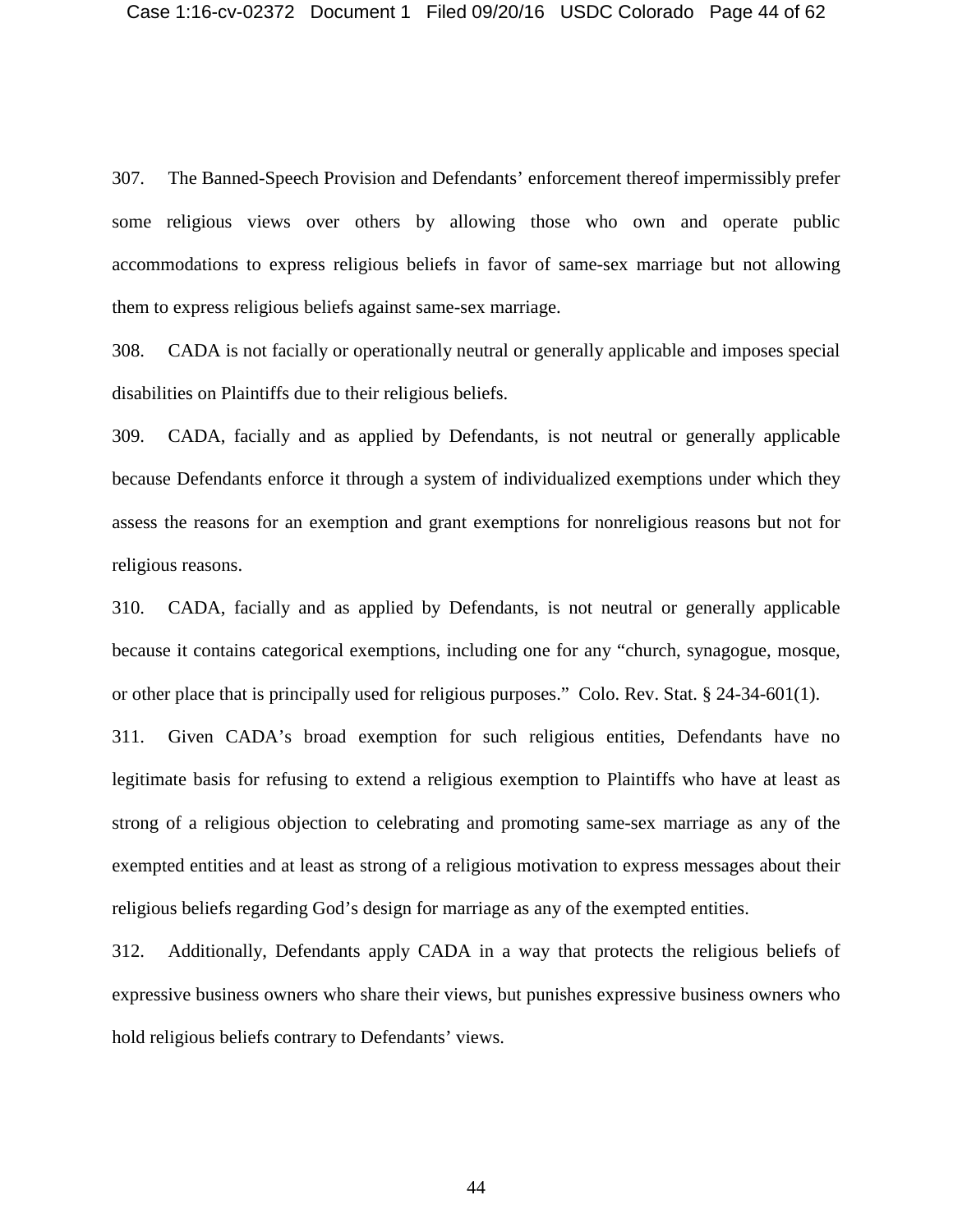313. For example, when an expressive business owner's religious beliefs prevent her from promoting and celebrating same-sex marriage, Defendants enforce the Compelled-Speech Provision in a manner that requires the expressive business owner to violate her religious beliefs by promoting and celebrating same-sex marriage if she wishes to be in the marriage industry.

314. In contrast, when an expressive business owner's beliefs lead her to refuse to promote and celebrate a religious message opposing same-sex marriage, Defendants interpret the Compelled-Speech Provision as allowing the business to decline to create the message that both the business owner and Defendants find objectionable.

315. CADA also violates Plaintiffs' free exercise rights under the hybrid rights doctrine because it implicates free exercise rights in conjunction with other constitutional protections, like the right to free speech.

316. Plaintiffs' compliance with their religious beliefs constitutes a religious exercise under the First Amendment.

317. CADA substantially burdens Plaintiffs' religious exercise.

318. CADA imposes severe coercive pressure on Plaintiffs to change or violate their religious beliefs and chills and deters Plaintiffs' religious exercise by suppressing their religiously motivated and required messages.

319. Absent the Compelled-Speech Provision, Plaintiffs would immediately act in accordance with their religious beliefs by entering the field of designing and creating wedding websites celebrating and promoting marriage as God designed it.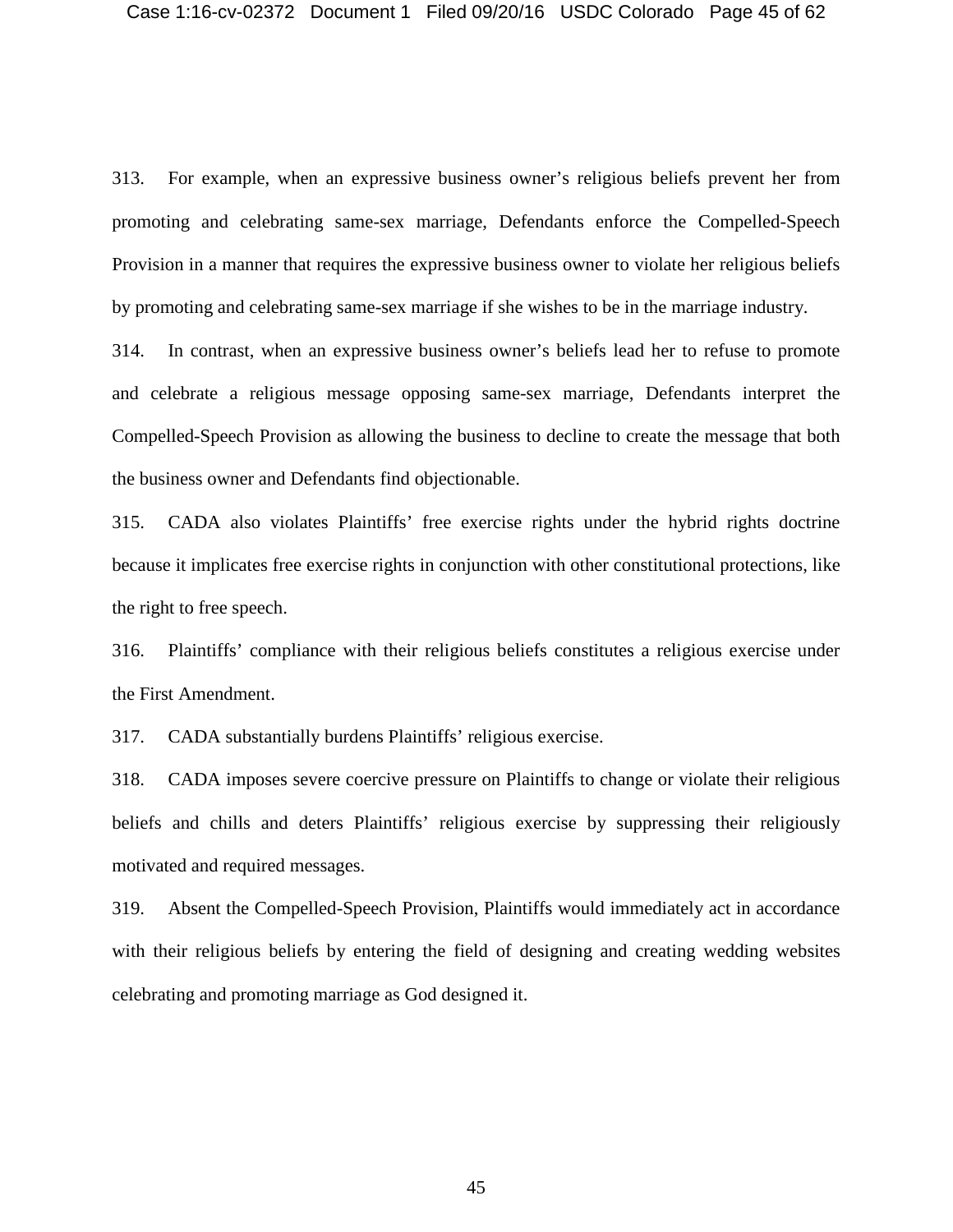320. Absent the Banned-Speech Provision, Plaintiffs would immediately speak and publish their religiously motivated and required messages about God's design for marriage and the religious reasons that they are unwilling to celebrate other views of marriage.

321. If not for CADA, Plaintiffs would immediately publish on their website the webpage attached as Exhibit B announcing their desire to celebrate marriages as God designed them, their religious views regarding marriage, and their inability to celebrate same-sex marriages or other conceptions of marriage that are not between one man and one woman.

322. Plaintiffs currently suffer ongoing harm because of CADA—namely, the self-censorship and suppression of their religiously motivated and required messages to avoid violating the law and incurring resulting penalties.

323. Because CADA is not facially or operationally neutral or generally applicable and imposes special disabilities on Plaintiffs due to their religious beliefs, and because it also burdens other fundamental constitutional rights, it must further a compelling interest in a narrowly tailored way.

324. Defendants do not serve any legitimate, rational, substantial, or compelling interest in forcing Plaintiffs to violate their religious beliefs by designing and creating a wedding website that celebrates and promotes same-sex marriage.

325. Defendants do not serve any legitimate, rational, substantial, or compelling interest in forcing Plaintiffs to violate their religious beliefs by refraining from expressing their religiously motivated and required statements.

326. To achieve any legitimate interests that Defendants may assert, Defendants have many alternative, less restrictive mechanisms available.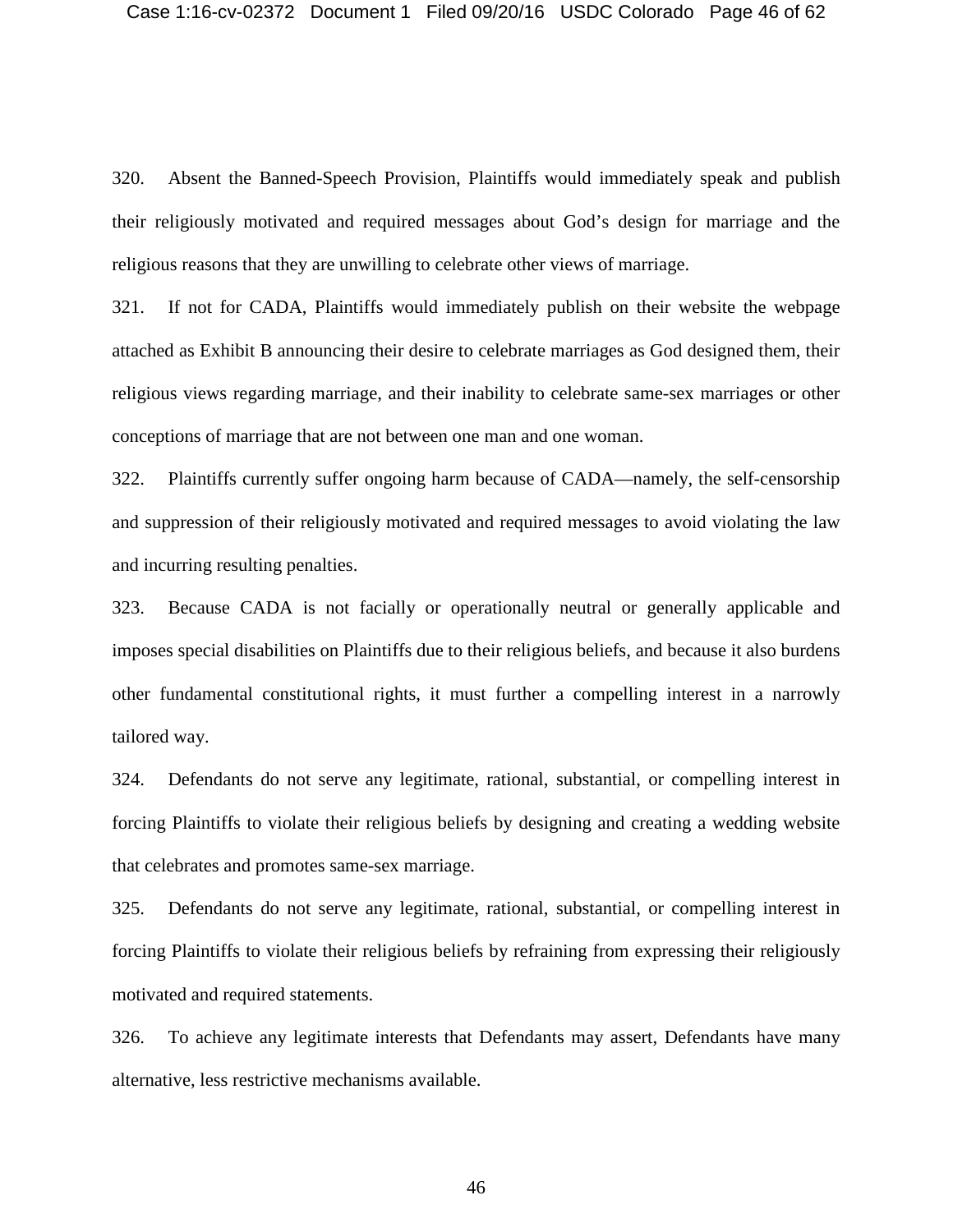327. Accordingly, as applied to Plaintiffs, the Compelled-Speech Provision violates their freeexercise rights.

328. Accordingly, facially and as applied to Plaintiffs, the Banned-Speech Provision violates their free-exercise rights.

329. WHEREFORE, Plaintiffs respectfully ask that the Court grant the relief specified in the Prayer for Relief.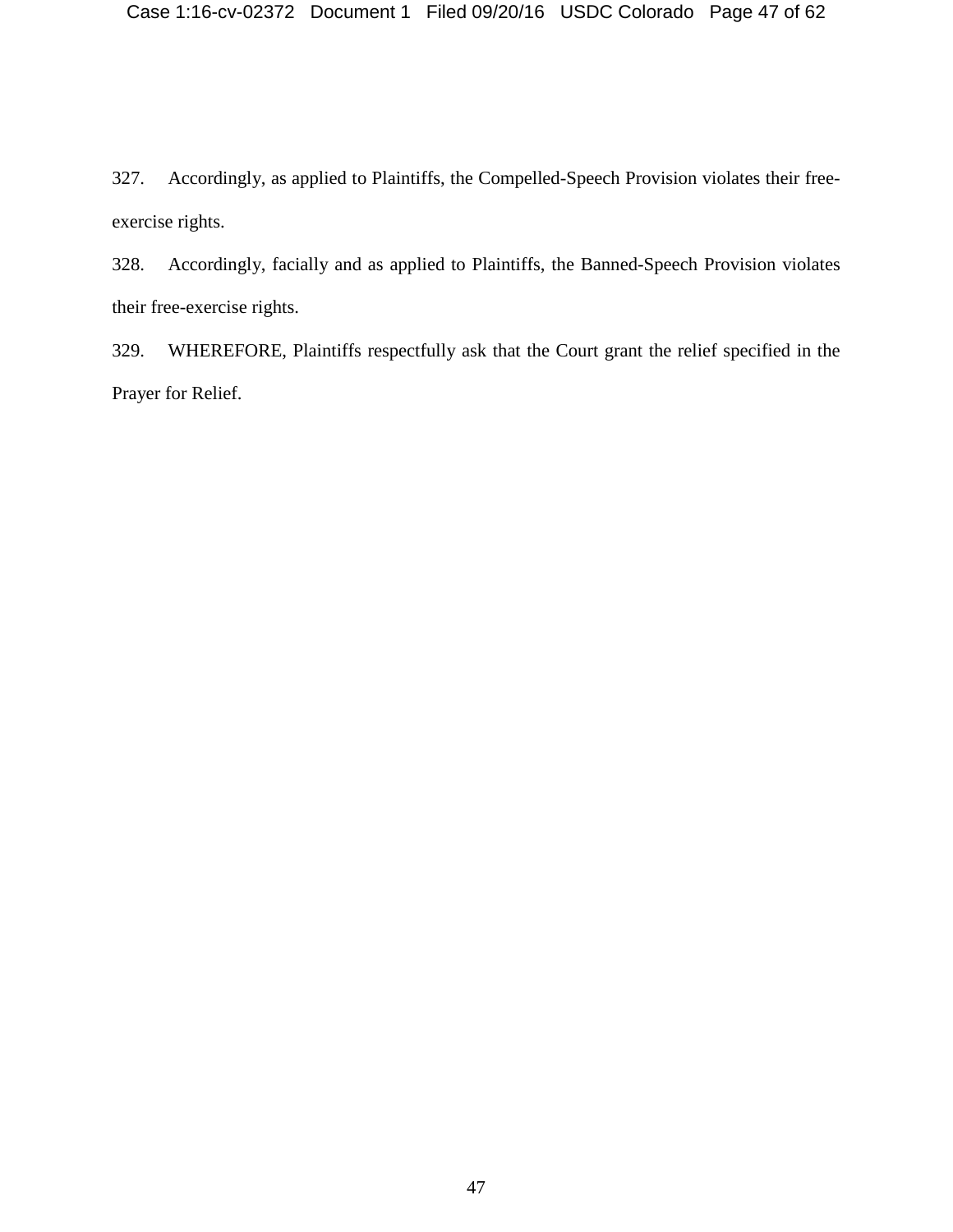### **Third Cause of Action: Violation of Plaintiffs' Fourteenth Amendment Right to Equal Protection**

330. Plaintiffs repeat and reallege each of the allegations contained in paragraphs 1–204 of this Complaint.

331. The government may not treat someone disparately as compared to similarly situated persons and businesses when such disparate treatment burdens a fundamental right.

332. Plaintiffs are similarly situated to other persons and expressive businesses that provide marriage-related services and express religious and political messages about marriage.

333. The Compelled-Speech Provision and Defendants' enforcement thereof treat Plaintiffs' religious and political speech and religious exercise differently from those similarly situated to Plaintiffs by permitting those whose religious and political beliefs support same-sex marriage to own and operate a marriage-related expressive business according to their religious and political beliefs without fear of punishment, while imposing penalties on those who own and operate marriage-related expressive businesses according to their religious and political beliefs that bar them from celebrating and promoting same-sex marriage.

334. The Compelled-Speech Provision and Defendants' enforcement thereof make it illegal for public accommodations and their owners to decline to express views favoring one conception of marriage that they may find objectionable—namely, the view that it is good for two people of the same sex to marry—but permissible to decline to express views favoring a contrary conception of marriage that they may find objectionable—namely, the view that it is not good for two people of the same sex to marry.

335. That CADA permits public accommodations to decline to express one view about marriage but does not allow them to decline to express another view about marriage is revealed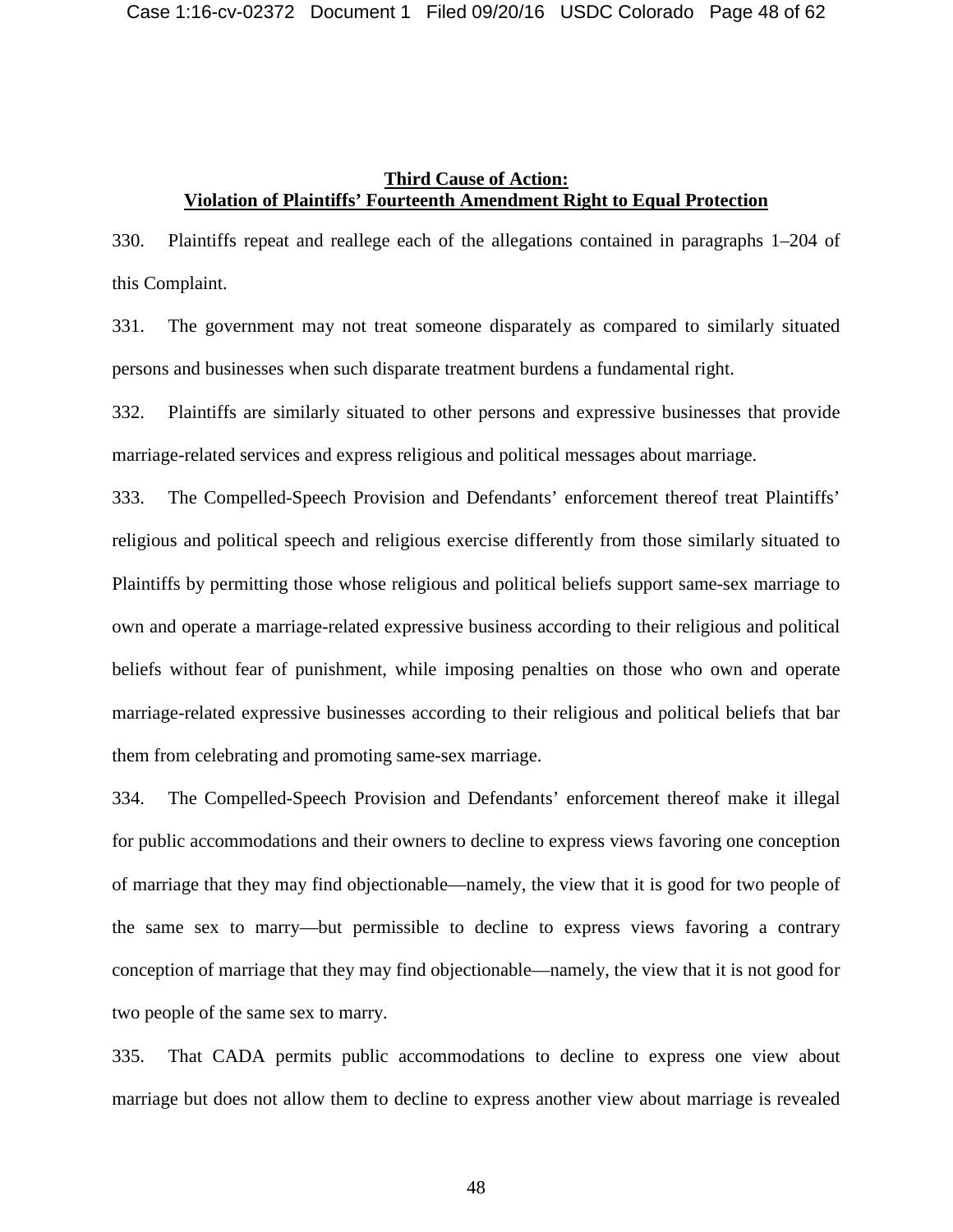by the different outcomes reached by Defendants in applying the Compelled-Speech Provision to Masterpiece Cakeshop and the similarly situated Azucar Bakery, Le Bakery Sensual, Inc., and Gateaux, Ltd.

336. The Banned-Speech Provision and Defendants' enforcement thereof treat Plaintiffs' religious and political speech and religious exercise differently from those similarly situated to Plaintiffs by permitting those whose religious and political beliefs support same-sex marriage to express their beliefs without fear of punishment, while imposing penalties on those who express political and religious beliefs opposing same-sex marriage.

337. CADA, and Defendants' discriminatory enforcement thereof, violates several fundamental rights of Plaintiffs, such as their freedom of speech and free exercise of religion.

338. When the enforcement of laws, like CADA, infringe on such fundamental rights, courts presume discriminatory intent.

339. In this case, the presumption of discriminatory intent is borne out by Defendants' intentional discrimination against the rights of free speech and free exercise of religion by Plaintiffs and those like Plaintiffs who hold traditional Christian beliefs about marriage as an institution between one man and one woman.

340. The discriminatory intent is also shown by the different outcomes reached by Defendants in applying the Compelled-Speech Provision to Masterpiece Cakeshop and the similarly situated Azucar Bakery, Le Bakery Sensual, Inc., and Gateaux, Ltd.

341. Defendants lack any legitimate, rational, substantial, or compelling state interest for such disparate treatment of Plaintiffs.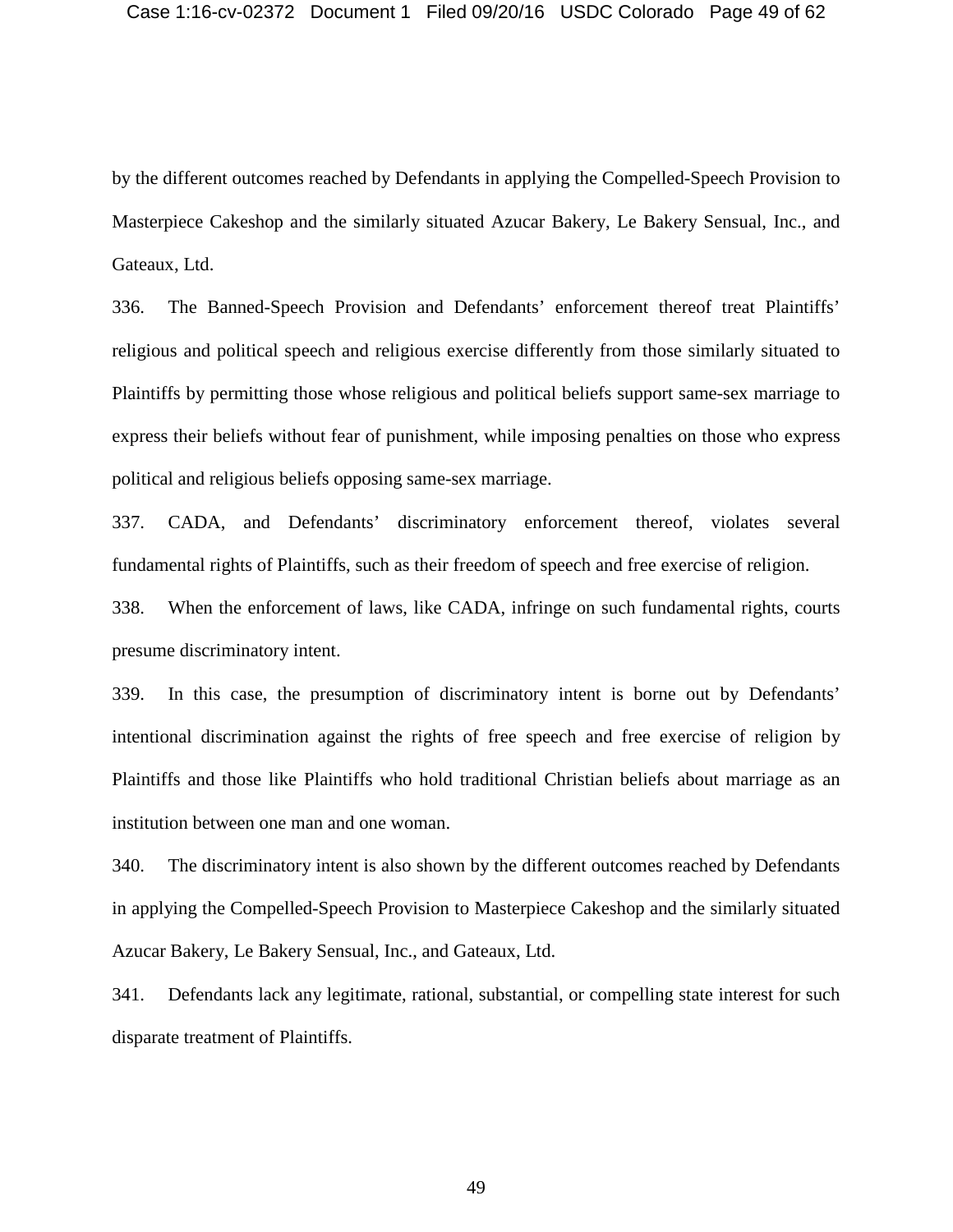342. Defendants' disparate treatment of Plaintiffs is not narrowly tailored to further any legitimate government interest Defendants' may allege.

343. CADA, as applied to Plaintiffs, therefore violates their right to equal protection of the laws as guaranteed by the Fourteenth Amendment to the United States Constitution.

344. WHEREFORE, Plaintiffs respectfully ask that the Court grant the relief specified in the Prayer for Relief.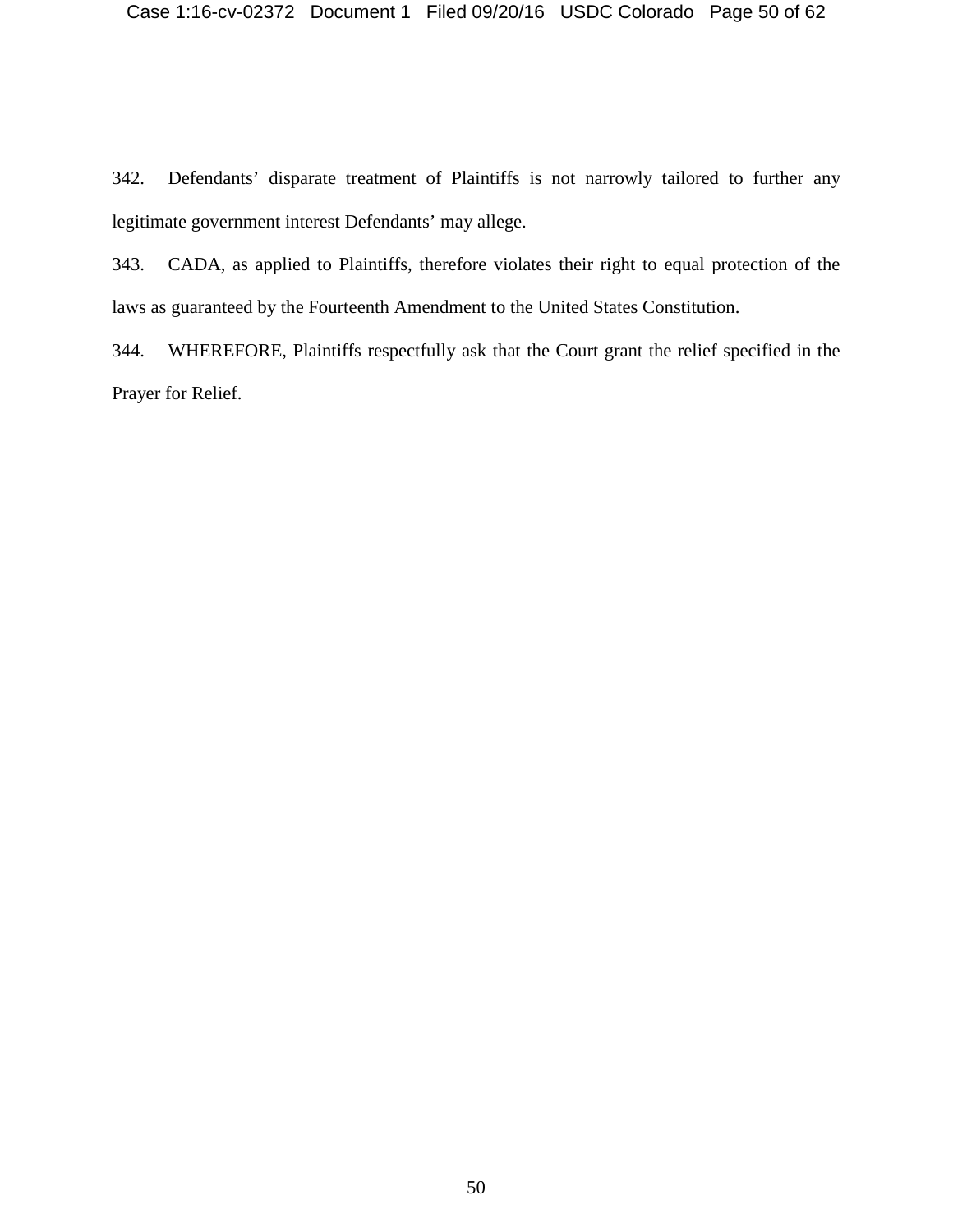### **Fourth Cause of Action: Violation of Plaintiffs' Fourteenth Amendment Right to Due Process**

345. Plaintiffs repeat and reallege each of the allegations contained in paragraphs 1–204 of this Complaint.

346. The Fourteenth Amendment to the United States Constitution guarantees Plaintiffs the right to due process of law, which includes the right to own and operate a business and earn a livelihood free from unreasonable governmental interference.

347. CADA unreasonably interferes with Plaintiffs' due process rights by threatening them with punishment if they operate 303 Creative in accordance with their religious convictions.

348. The Due Process Clause of the Fourteenth Amendment also prohibits the government from censoring speech or outlawing behavior pursuant to vague standards that grant unbridled discretion to government officials to arbitrarily prohibit some expression and action and that fail to give speakers and actors sufficient notice whether their speech or actions violate the law.

349. The Banned-Speech Provision contains vague language because it prohibits the publication of statements indicating that an individual is "unwelcome, objectionable, unacceptable, or undesirable" because that individual belongs to one of the particular classifications, such as "sexual orientation," covered by CADA.

350. CADA never defines "unwelcome," "objectionable," "unacceptable," or "undesirable."

351. CADA also fails to explain what statements indicate that someone is "unwelcome, objectionable, unacceptable, or undesirable" "because" that individual belongs to one of the classifications stated in CADA.

352. CADA also fails to define what constitutes an "indirect" communication versus a "direct" communication.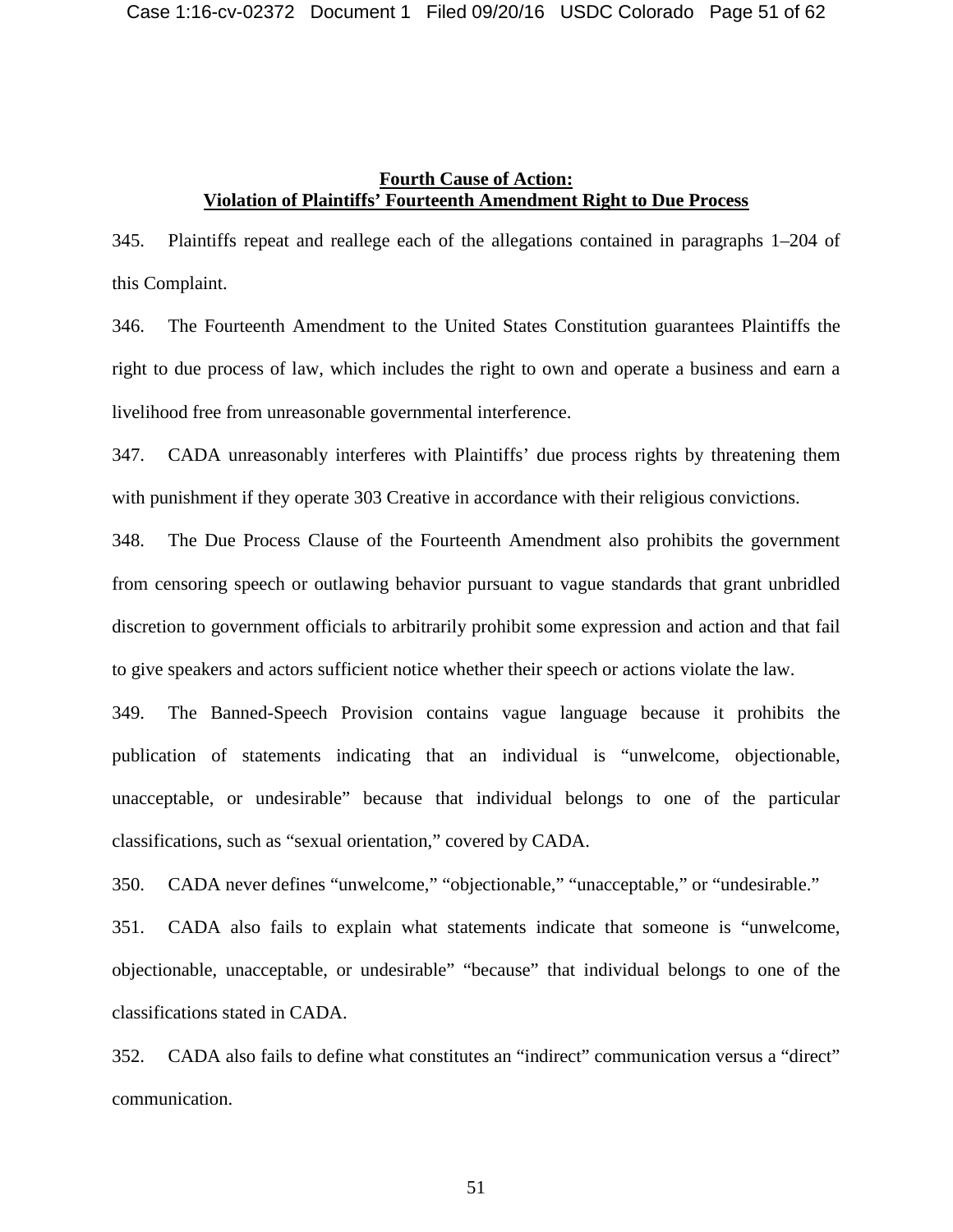353. This vague language grants Defendants unbridled discretion to censor speech out of dislike for particular viewpoints and to hide their viewpoint discrimination behind vague language.

354. This vague language, and Defendants' unbridled discretion to choose how to enforce the language, prevents potential speakers from knowing whether their speech violates the law.

355. Anytime a public accommodation or its owner opposes or criticizes someone's ideas, someone's beliefs, someone's actions, or someone's speech, Defendants could determine that the statement communicates that a person is unwelcome, objectionable, unacceptable, or undesirable.

356. Thus, citizens of common intelligence must guess about what it means to make a statement indicating that someone is "unwelcome, objectionable, unacceptable, or undesirable" because that person belongs to a protected classification and they will differ in the conclusions they reach in making this assessment.

357. The Banned-Speech Provision provides insufficient warning or notice as to what expression is prohibited.

358. Because almost any statement could violate the Banned-Speech Provision, Defendants must pick and choose which statements violate the law.

359. Therefore, the rights of Plaintiffs and other Coloradans now turn on the whim of government officials, and Plaintiffs and other Coloradans therefore cannot know whether their desired speech violates the law.

360. Because the Banned-Speech Provision does not provide sufficient clarity to those who desire to speak and empowers Defendants to impose severe penalties on speakers whose views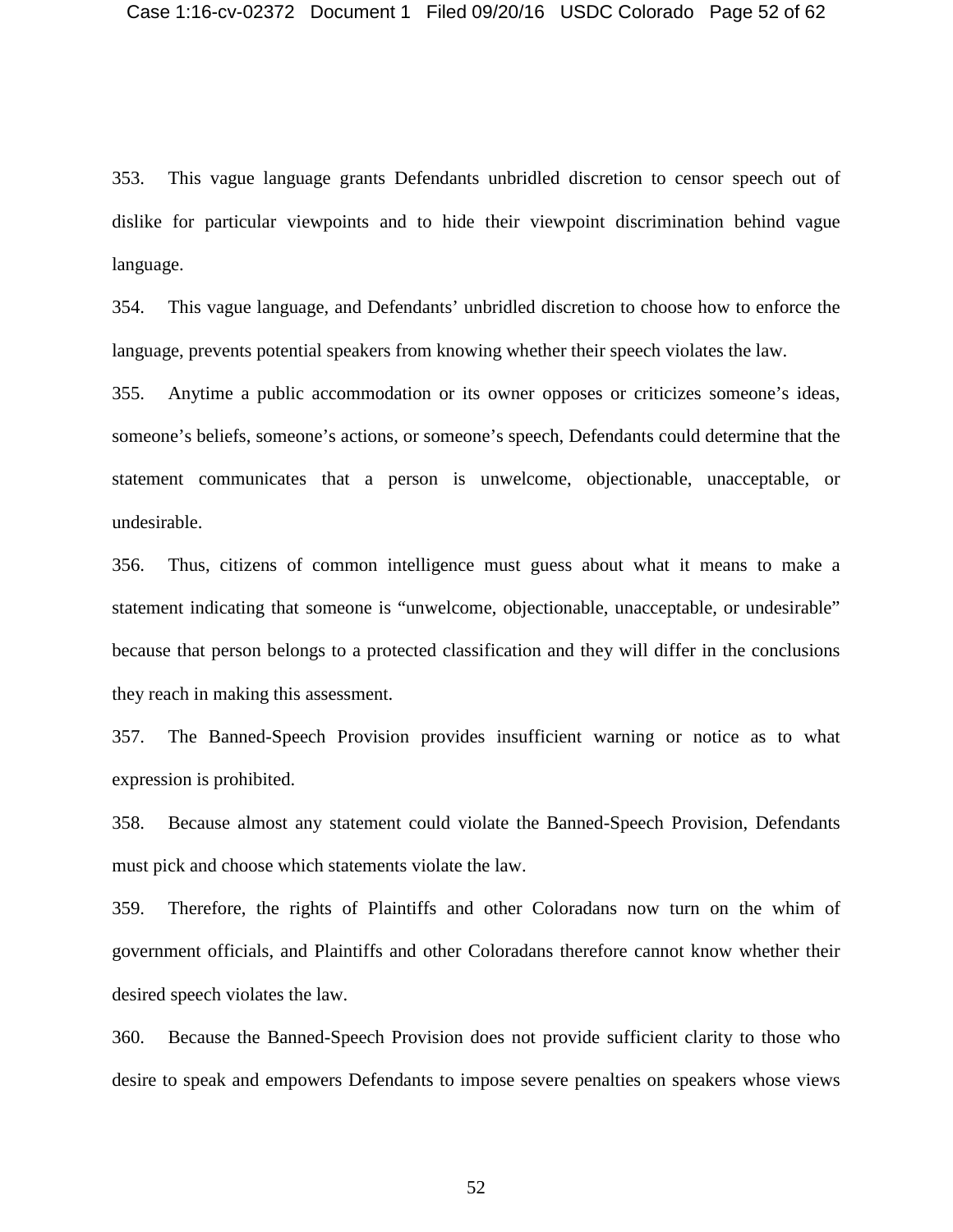they disfavor, Plaintiffs have not and will not publish their desired statements about the speech they are unwilling to engage in and their religious views on marriage in order to avoid violating the law and incurring the accompanying penalties.

361. If not for the vagueness in the Banned-Speech Provision, Plaintiffs would speak their desired messages immediately.

362. The Banned-Speech Provision chills and deters Plaintiffs' speech.

363. Plaintiffs currently suffer ongoing harm because of the Banned-Speech Provision namely, the self-censorship and suppression of their protected speech to avoid violating CADA and incurring penalties.

364. Because CADA chills, deters, and infringes on the due process rights of Plaintiffs and other citizens, CADA must further a compelling interest in a narrowly tailored way.

365. Defendants have no legitimate, rational, substantial, or compelling interest in stopping Plaintiffs from owning and operating a business and from earning a livelihood.

366. CADA and Defendants do not serve any legitimate interest in a narrowly tailored way by stopping Plaintiffs from owning and operating a business and from earning a livelihood.

367. Defendants do not serve any legitimate, rational, substantial, or compelling interest in using vague language to deter Plaintiffs from communicating as they desire.

368. The Banned-Speech Provision and Defendants do not serve any legitimate interest in a narrowly tailored way in using vague language to deter Plaintiffs' speech.

369. Defendants have many alternative, less restrictive mechanisms to achieve any legitimate interests.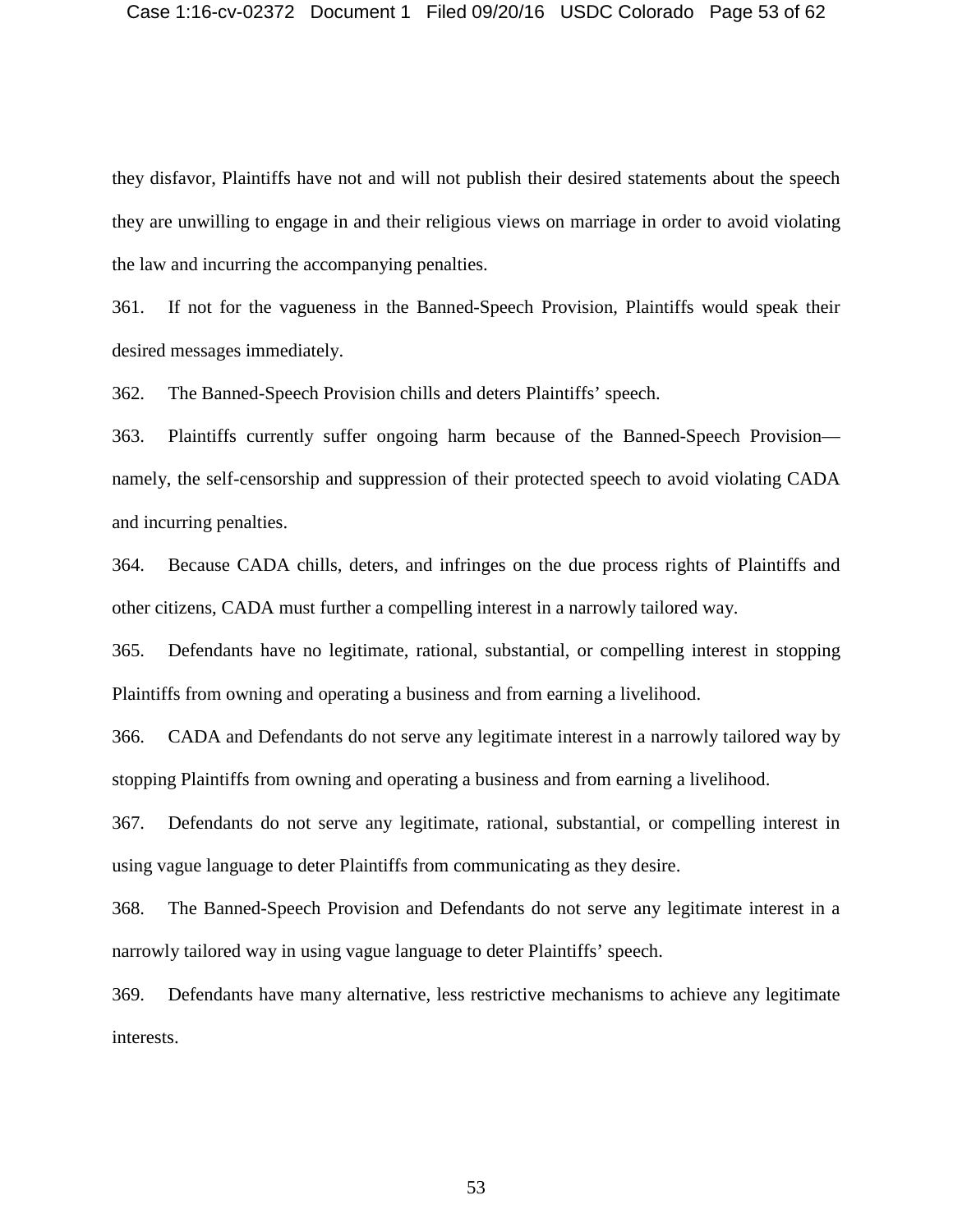370. Accordingly, facially and as applied to Plaintiffs, the Banned-Speech Provision violates their right to due process as guaranteed by the Fourteenth Amendment of the United States Constitution.

371. Accordingly, as applied to Plaintiffs, the Compelled-Speech Provision violates their right to due process as guaranteed by the Fourteenth Amendment of the United States Constitution.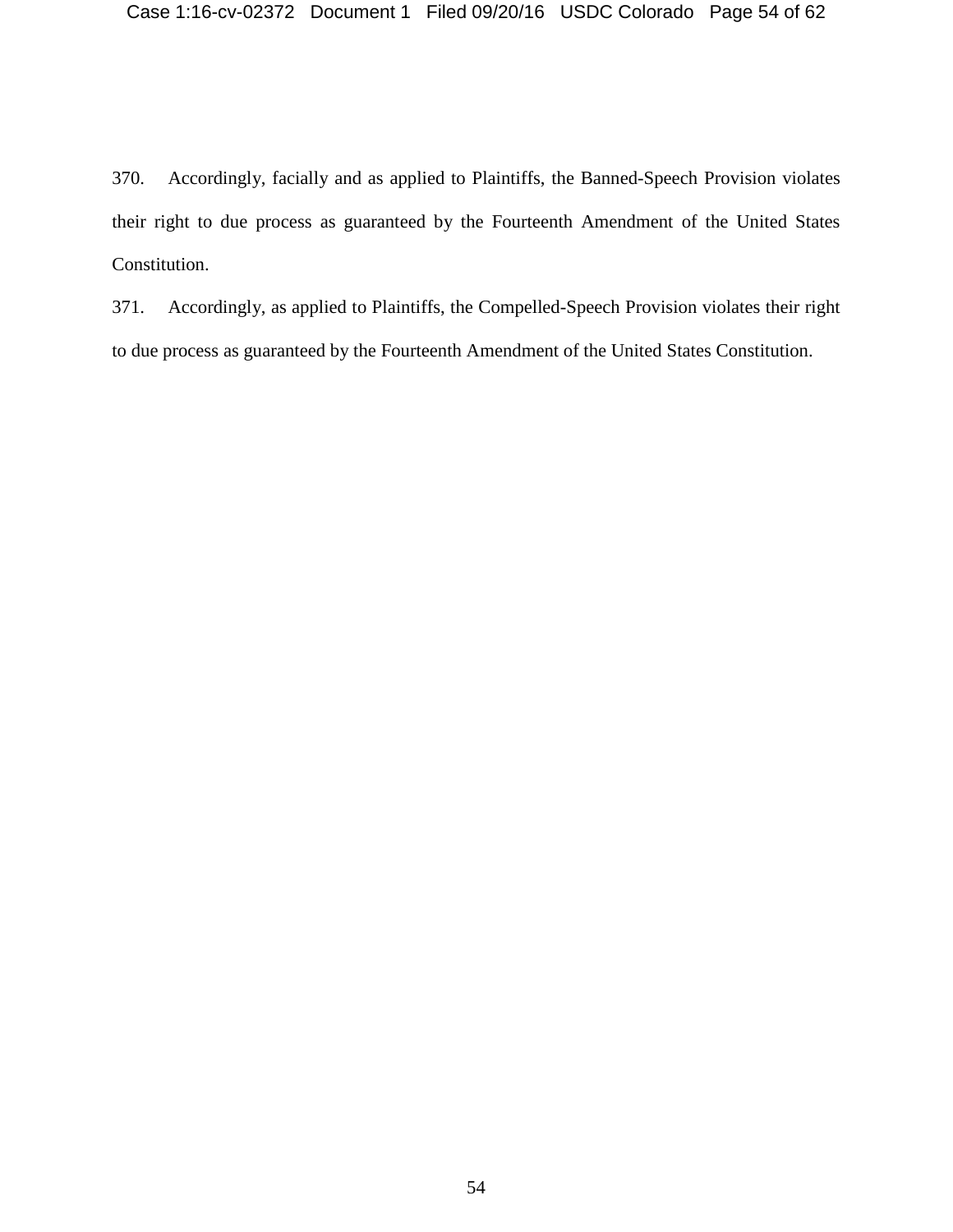## **Fifth Cause of Action: Fourteenth Amendment Substantive Due Process and Equal Protection Challenge to Denial of Religious Identity, Personal Dignity, Personal Autonomy, and Personal Liberty**

372. Plaintiffs repeat and reallege each of the allegations contained in paragraphs 1–204 of this Complaint.

373. The Supreme Court's majority opinion in *Obergefell v. Hodges*, 135 S. Ct. 2584 (2015), and other Supreme Court precedent, dictates that the Fourteenth Amendment protects the liberty of individuals to make choices central to their own dignity and autonomy, including choices that define their personal identity and beliefs.

374. Lorie's religious understanding is that human dignity arises from God's creation of man in His own image. *See* Genesis 1:26-27.

375. Lorie understands that a Christian becomes a "new creation in Christ" and this knowledge is a key aspect of her identity as a Christian. 2 Corinthians 5:17.

376. According to the Supreme Court's decision in *Obergefell*, the Fourteenth Amendment protects the rights of individuals to serve their God in accordance with the dictates of their own consciences, thereby allowing them to make the decisions that define their personal identity and inseparable religious beliefs.

377. The Fourteenth Amendment, under longstanding caselaw, also guarantees the right to pursue one's entrepreneurial dreams, engage in the common occupations of life, operate a business, earn a livelihood, and continue employment unmolested.

378. In the United States, the right to pursue one's entrepreneurial dreams is fundamental as a matter of history and tradition.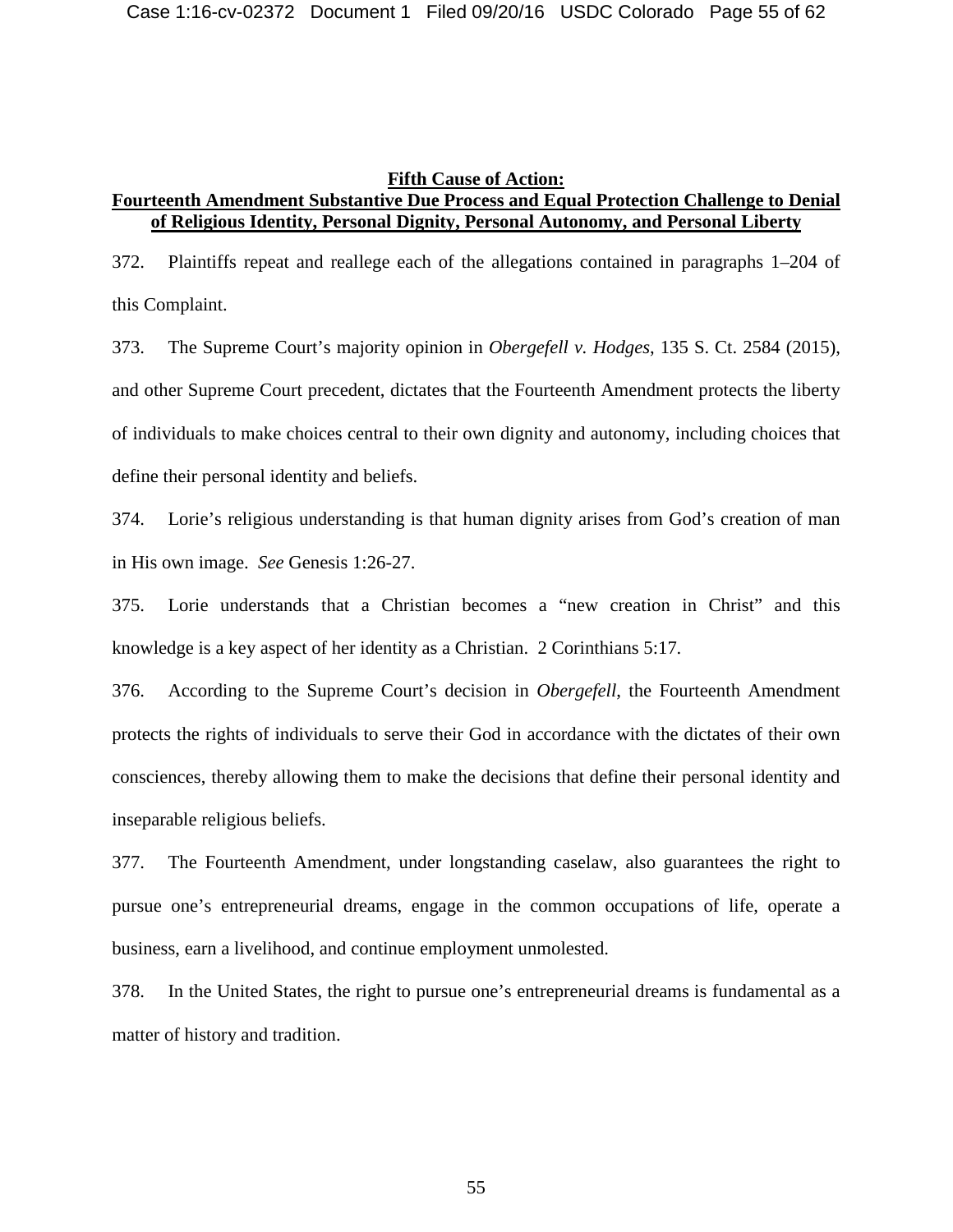379. The Fourteenth Amendment protects such personal rights essential to individuals' orderly pursuit of happiness.

380. The desire of individuals to use their own talents and imaginations to pursue a livelihood is part of the deeply held ethos of the American dream. To deny that dream to those with certain deeply held religious beliefs is to devalue their identity, dignity, liberty, and potential to find fulfillment, and imposes on them an abhorrent degree of stigma and injury.

381. According to Supreme Court precedent, such as *Obergefell*, while a state can have its own views of the ideal ordering of society, when it imposes those beliefs through law with the necessary consequence of putting the imprimatur of the State on excluding people with certain personal beliefs from the pursuit of basic liberties, they demean and stigmatize those individuals in a manner forbidden by the Fourteenth Amendment.

382. Under the Supreme Court's precedent, to deny certain people the right to engage in business in a way that is consistent with their own concepts of existence and identity is to deny them liberty, disparage their intimate personal choices and identity, and devalue their personhood.

383. Lorie's religious beliefs, including her religious understanding about marriage as an institution between one man and one woman, are central to her dignity, autonomy, and identity. Mark 10:6-9; Ephesians 5: 31-33.

384. Although she is a daughter, a wife, and a mother, Lorie identifies first and foremost as a Christian—a follower of Jesus Christ—and her decision to act consistently with her religious understanding of marriage defines her personal identity.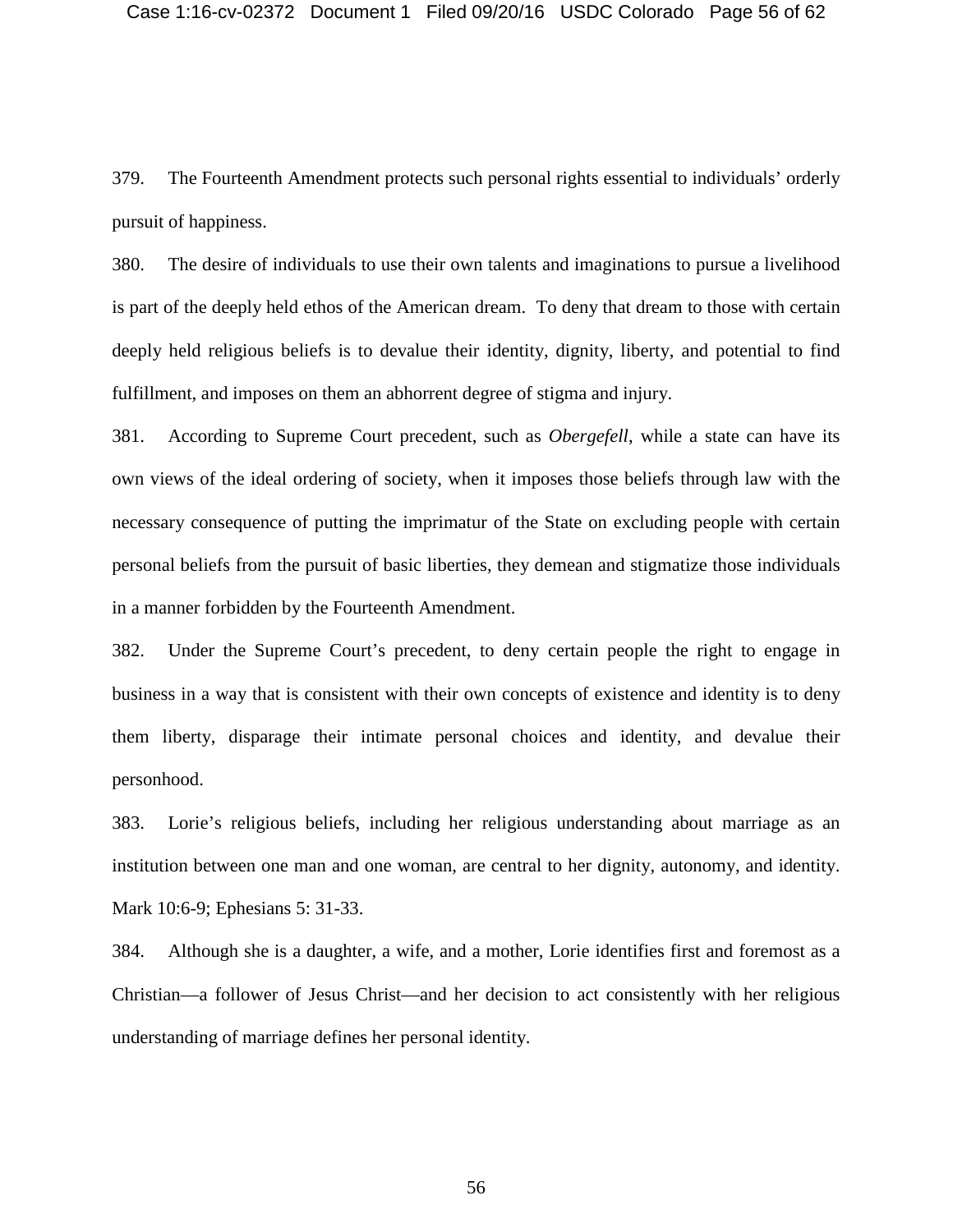385. Lorie's sincerely held religious understanding is that she must conduct herself in accordance with the teachings of the Bible whether at home or at work. Colossians 3:23-25.

386. Lorie cannot live consistently with her religious understanding and Christian identity if she is required to say or do things that are inconsistent with her faith or if she is forbidden to say or do what she desires to further or promote her Christian beliefs.

387. Lorie's sincerely held religious understanding that God designed marriage as a lifelong institution between one man and one woman, and that any other conception of marriage violates God's plan, is inextricably intertwined with her own identity, beliefs, equal dignity as a citizen, and personal autonomy.

388. Lorie's desire to engage in the marketplace by celebrating weddings as she believes God designed them is an expression of her personal identity and her religious understanding of marriage, both of which are central to her equal dignity as a citizen and personal autonomy.

389. Lorie's decision to publically express her beliefs about marriage is a religious calling that defines her personal identity and beliefs and is central to her equal dignity as a citizen and personal autonomy.

390. Lorie's ability to follow her chosen expressive profession, in keeping with her religious beliefs, free from unreasonable government interference also comes within the definition of "liberty" and "property" under the Due Process Clause.

391. The Due Process Clause's definition of "liberty" further protects Lorie's right to express her religious understanding of marriage and establish her religious self-definition in the political, civic, and economic life of the larger community.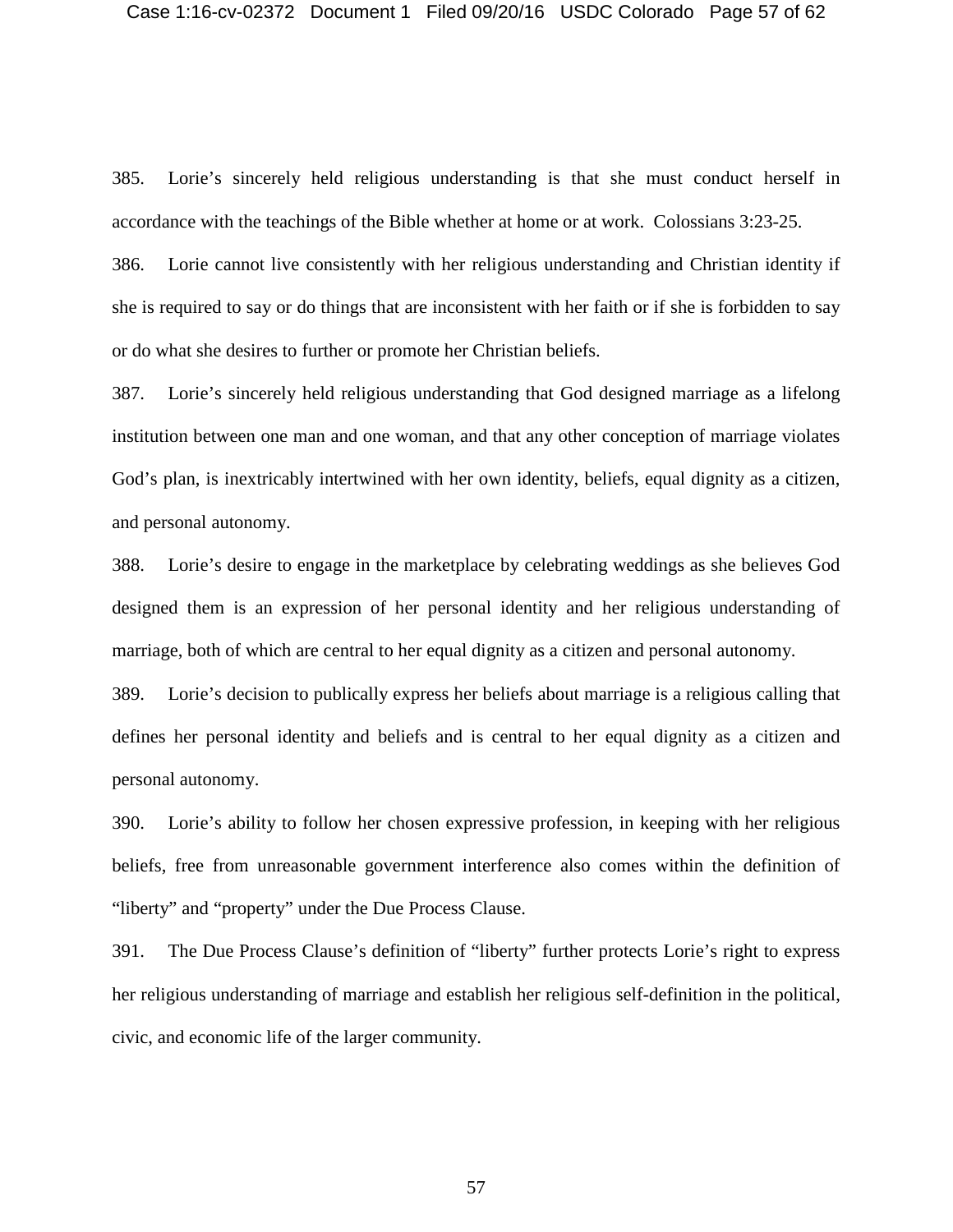392. The Compelled-Speech Provision's requirement that Lorie facilitate, participate in, celebrate, and promote same-sex weddings if she uses her business to celebrate and promote weddings that she believes are wonderful in the eyes of God devalues her self-identity, dignity, liberty, intimate personal choices, and personhood and instead denies her dignity as an equal citizen, stigmatizes her as a social pariah, disallows her from pursuing her chosen profession, and punishes her in violation of the Fourteenth Amendment.

393. The Banned-Speech Provision's requirement that Lorie refrain from speaking about her religious understanding of marriage denies her the right to make intimate personal choices central to her equal dignity as a citizen, personal autonomy, identity, beliefs, liberty, and personhood and devalues her dignity as an equal citizen, stigmatizes her as a social pariah, disallows her from pursuing her chosen profession, and punishes her in violation of the Fourteenth Amendment.

394. Because CADA infringes these rights under the Fourteenth Amendment, it must further a compelling interest in a narrowly tailored way.

395. CADA does not serve any legitimate, rational, substantial, or compelling interest by forcing Lorie to abandon her religious identity, equal dignity as a citizen, personal autonomy, and liberty, and instead imposing gross stigma and denying Lorie's equal dignity as a citizen.

396. In addition to CADA not serving a legitimate—let alone compelling—interest, it is not narrowly tailored to do so regardless.

397. Defendants have alternative, less restrictive means to achieve any legitimate interest rather than forcing Lorie to abandon her religious identity, equal dignity as a citizen, personal autonomy, and personal liberty and face government-imposed stigma.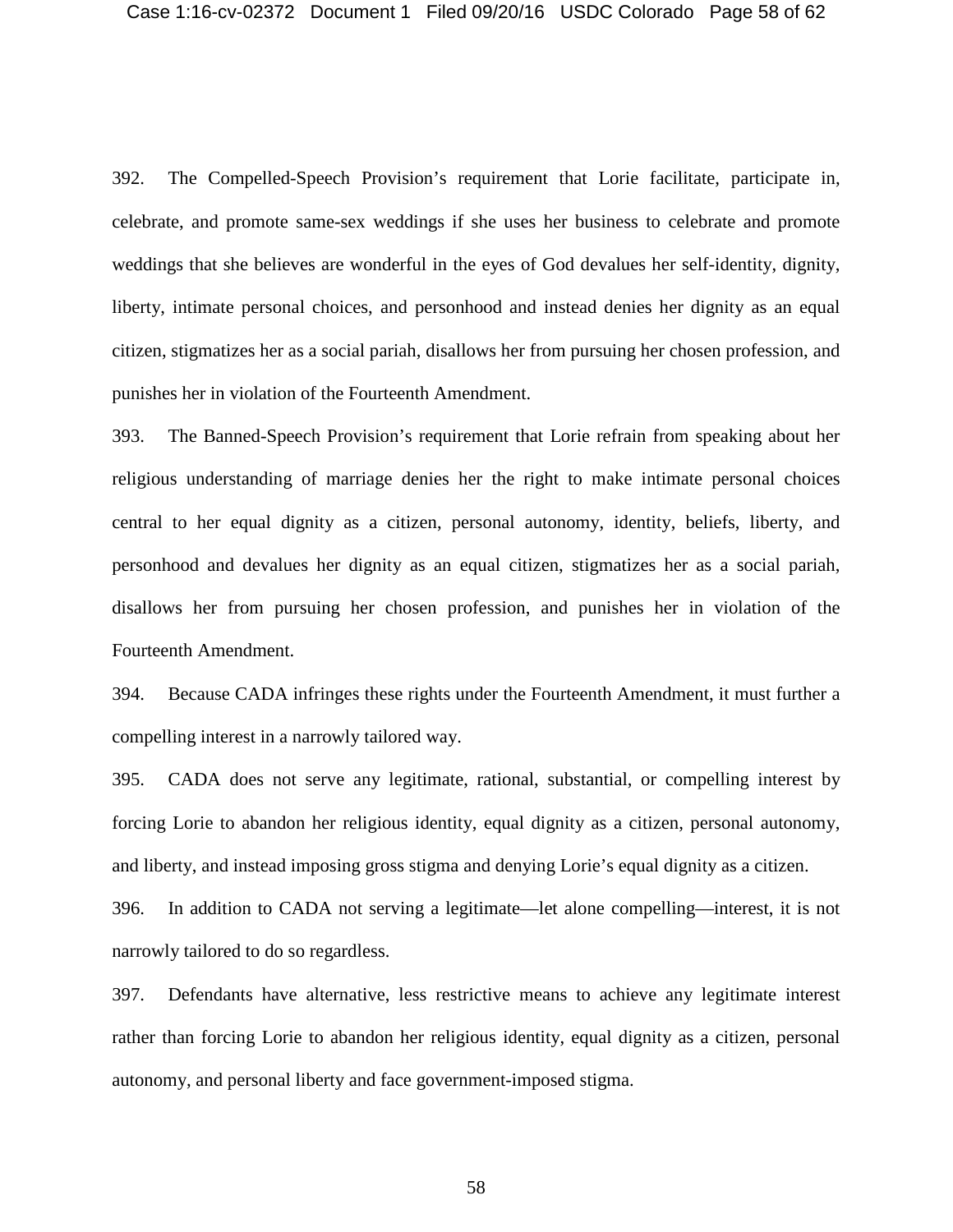398. Accordingly, as applied to Lorie, CADA denies Lorie the right to make intimate choices that define her religious identity, personal dignity, personal autonomy, and personal liberty and instead stigmatizes Lorie and denies her equal dignity as a citizen in violation of the Fourteenth Amendment of the United States Constitution.

399. WHEREFORE, Plaintiffs respectfully ask that the Court grant the relief specified in the Prayer for Relief.

### **PRAYER FOR RELIEF**

WHEREFORE, Plaintiffs ask this Court to enter judgment against Defendants and to provide the following relief:

1. A preliminary injunction and permanent injunction to stop Defendants and any person acting in concert with them from enforcing the Banned-Speech Provision facially, and asapplied to Plaintiffs' desired communications (a) promoting marriage exclusively as an institution between one man and one woman, (b) declining to create websites or graphics promoting events or ideas that violate their beliefs about marriage, such as websites for same-sex weddings, and (c) explaining their religious beliefs about what they can and cannot create;

2. A declaration that the Banned-Speech Provision violates the United States Constitution's Free Speech Clause, Free Press Clause, Free Exercise Clause, Equal Protection Clause, and Due Process Clause facially, and as-applied to Plaintiffs' desired communications (a) promoting marriage exclusively as an institution between one man and one woman, (b) declining to create websites or graphics promoting events or ideas that violate their beliefs about marriage, such as websites for same-sex weddings, and (c) explaining their religious beliefs about what they can and cannot create;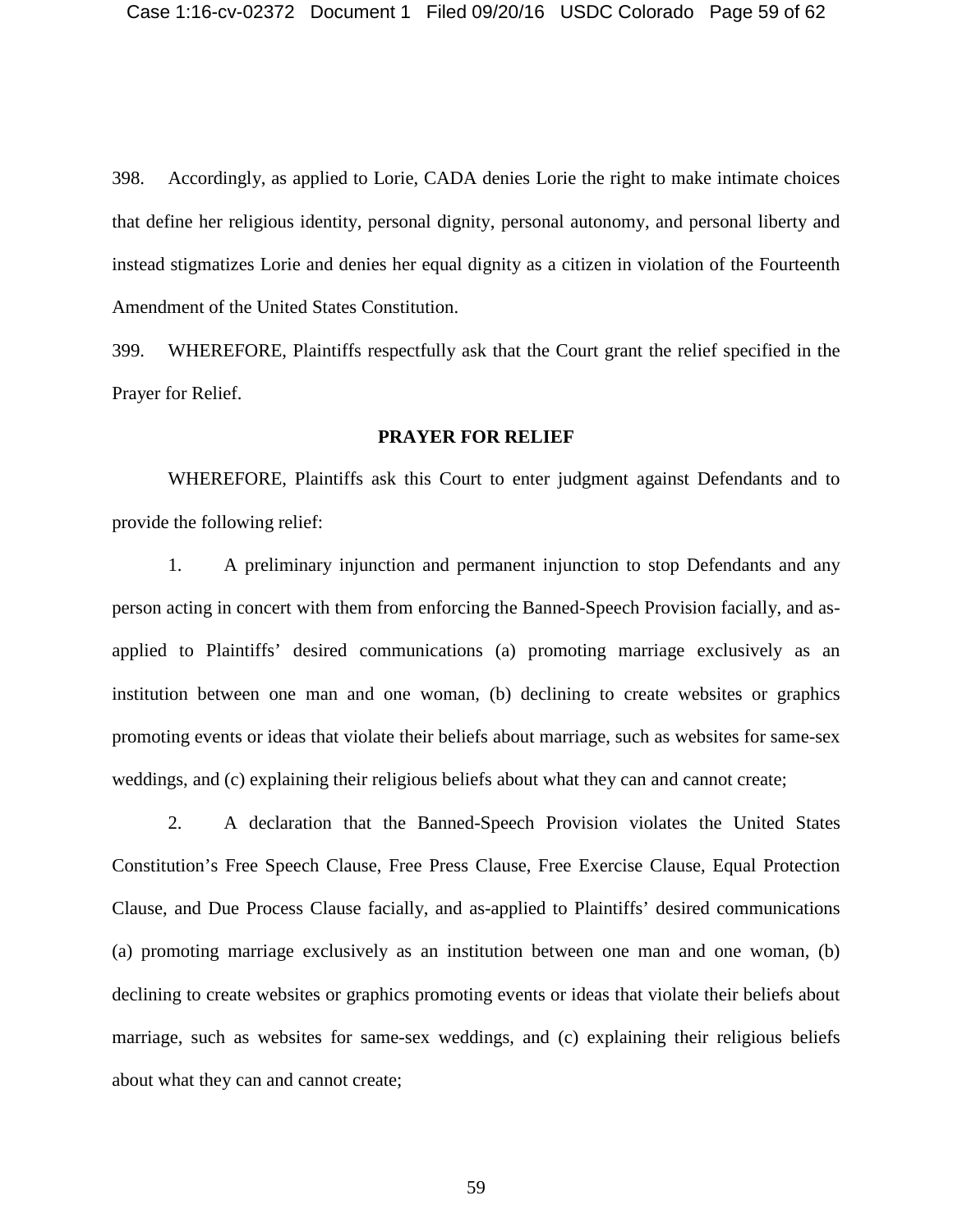3. A preliminary injunction and permanent injunction to stop Defendants and any person acting in concert with them from enforcing the Compelled-Speech Provision to require Plaintiffs to create websites or graphics promoting events or ideas that violate their beliefs that marriage should only be an institution between one man and one woman, such as websites promoting same-sex weddings;

4. A declaration that the Compelled-Speech Provision violates the United States Constitution's Free Speech Clause, Free Exercise Clause, Equal Protection Clause, and Due Process Clause when the Compelled-Speech Provision is applied to force Plaintiffs to create websites or graphics promoting events or ideas that violate their beliefs that marriage should only be an institution between one man and one woman, such as websites promoting same-sex weddings;

5. That this Court adjudge, decree, and declare the rights and other legal relations of the parties to the subject matter here in controversy so that these declarations shall have the force and effect of a final judgment;

6. That this Court retain jurisdiction of this matter for the purpose of enforcing its orders;

7. That this Court award Plaintiffs' costs and expenses of this action, including reasonable attorneys' fees, in accordance with 42 U.S.C. § 1988;

8. That this Court issue the requested injunctive relief without a condition of bond or other security being required of Plaintiffs; and

9. That this Court grant any other relief that it deems equitable and just in the circumstances.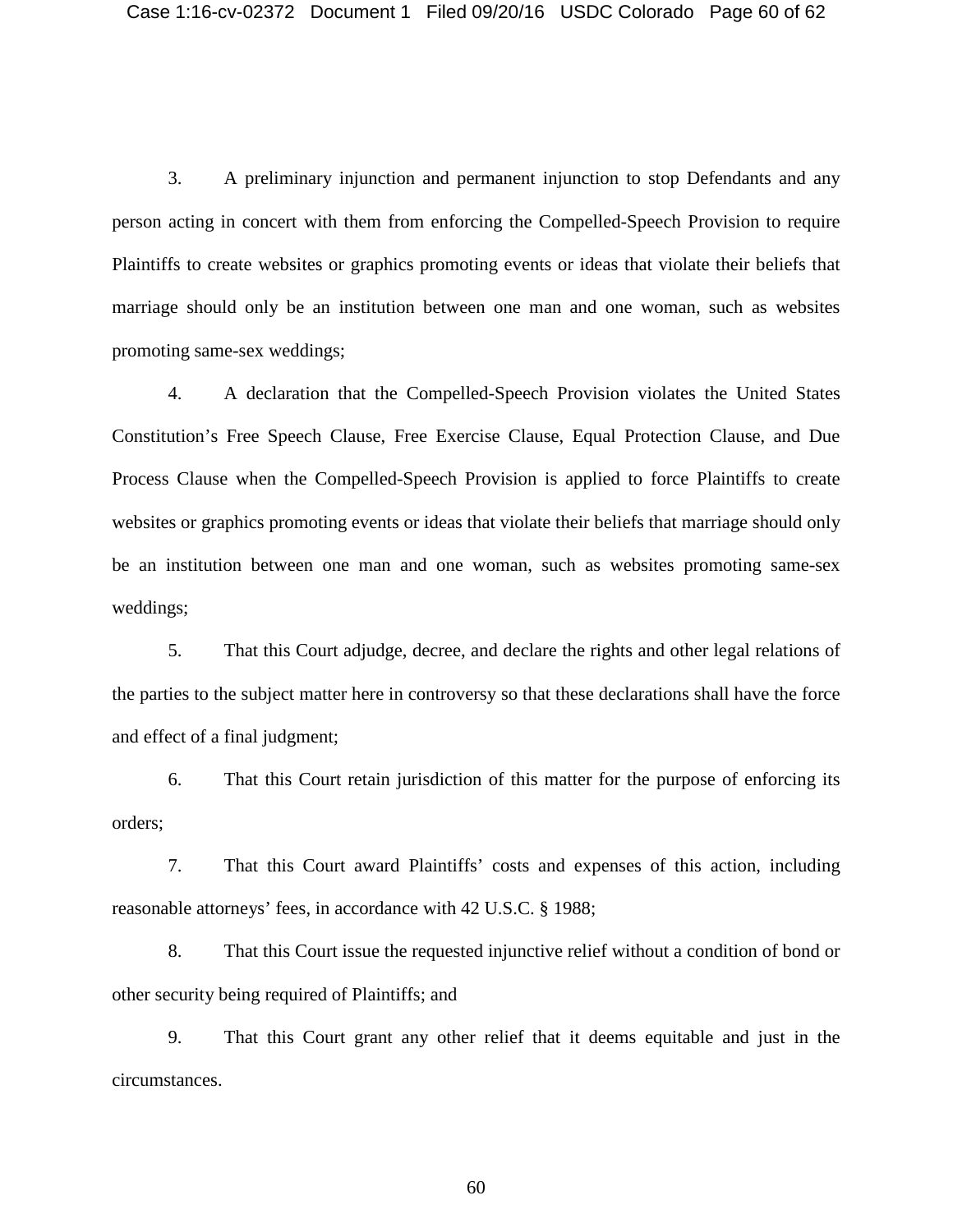Respectfully submitted this 20th day of September, 2016.

*s/ Jeremy D. Tedesco*

Jeremy D. Tedesco (Arizona Bar No. 023497) Samuel D. Green (Arizona Bar No. 032586) Katherine L. Anderson (Arizona Bar No. 033104) ALLIANCE DEFENDING FREEDOM 15100 N. 90th Street Scottsdale, AZ 85260 (480) 444-0020 (480) 444-0028 (facsimile) jtedesco@ADFlegal.org sgreen@ADFlegal.org kanderson@ADFlegal.org

David A. Cortman (Georgia Bar No. 188810) Rory T. Gray (Georgia Bar No. 880715) ALLIANCE DEFENDING FREEDOM 1000 Hurricane Shoals Road, NE, Suite D-1100 Lawrenceville, GA 30043 (770) 339-0774 (770) 339-6744 (facsimile) dcortman@ADFlegal.org rgray@ADFlegal.org

Michael L. Francisco (Colorado Bar No. 39111) MRD Law 3301 West Clyde Place Denver, CO 80211 (303) 325-7843 (303) 723-8679 (facsimile) MLF@mrdlaw.com

Attorneys for Plaintiffs